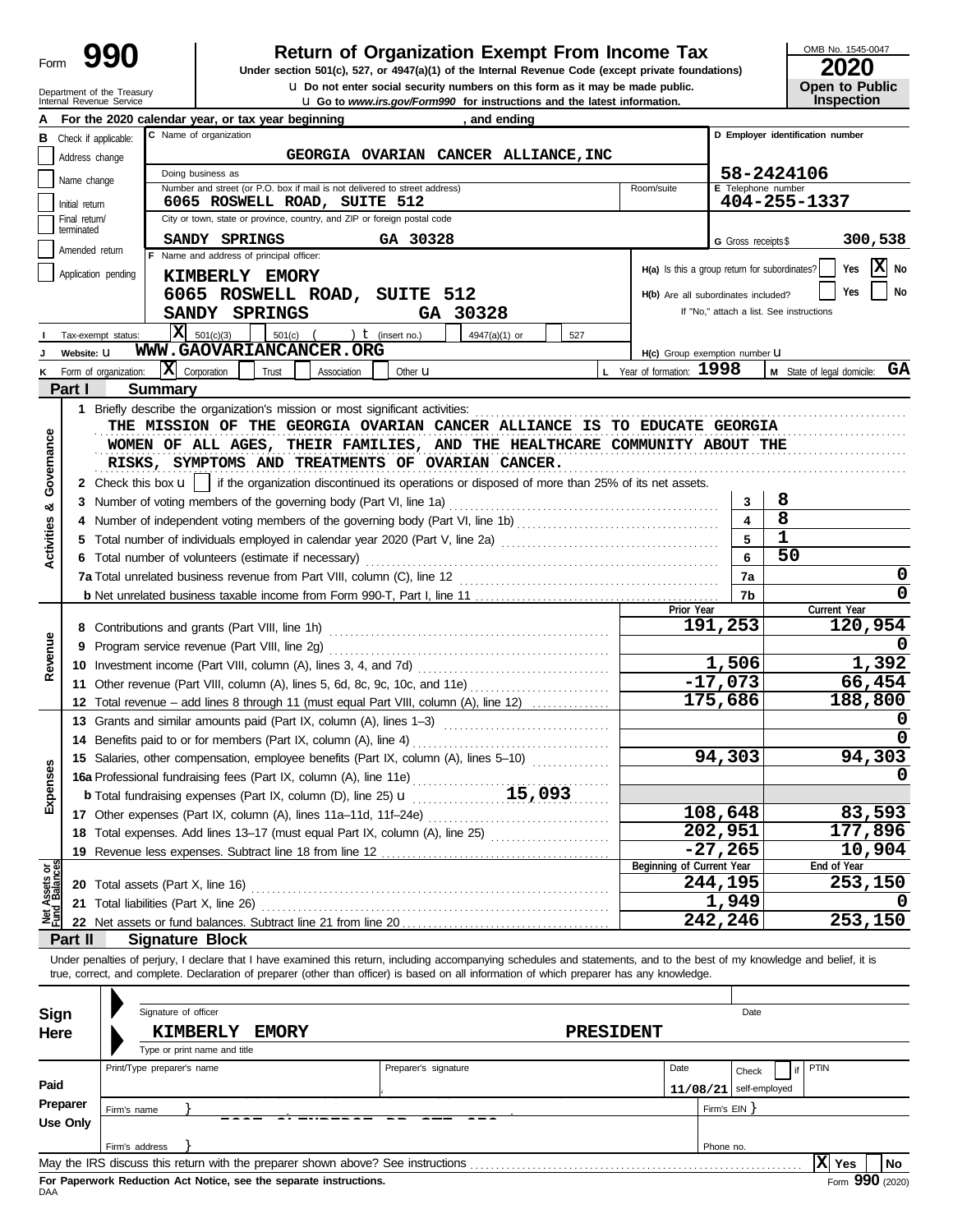|   | Form 990 (2020) GEORGIA OVARIAN CANCER ALLIANCE, INC 58-2424106                                                                                                                                                                                                                                                                             |                                            |             | Page 2                                                                                                                  |
|---|---------------------------------------------------------------------------------------------------------------------------------------------------------------------------------------------------------------------------------------------------------------------------------------------------------------------------------------------|--------------------------------------------|-------------|-------------------------------------------------------------------------------------------------------------------------|
|   | <b>Statement of Program Service Accomplishments</b><br>Part III                                                                                                                                                                                                                                                                             |                                            |             | $ \mathbf{x} $                                                                                                          |
| 1 | Briefly describe the organization's mission:                                                                                                                                                                                                                                                                                                |                                            |             |                                                                                                                         |
|   | THE MISSION OF THE GEORGIA OVARIAN CANCER ALLIANCE IS TO EDUCATE GEORGIA<br>WOMEN OF ALL AGES, THEIR FAMILIES, AND THE HEALTHCARE COMMUNITY ABOUT THE<br>RISKS, SYMPTOMS AND TREATMENTS OF OVARIAN CANCER.                                                                                                                                  |                                            |             |                                                                                                                         |
| 3 | 2 Did the organization undertake any significant program services during the year which were not listed on the<br>If "Yes," describe these new services on Schedule O.<br>Did the organization cease conducting, or make significant changes in how it conducts, any program<br>services?                                                   |                                            |             | Yes $\boxed{\mathbf{X}}$ No<br>$\boxed{\phantom{1}}$ Yes $\boxed{\mathbf{X}}$ No                                        |
|   | If "Yes," describe these changes on Schedule O.                                                                                                                                                                                                                                                                                             |                                            |             |                                                                                                                         |
| 4 | Describe the organization's program service accomplishments for each of its three largest program services, as measured by<br>expenses. Section 501(c)(3) and 501(c)(4) organizations are required to report the amount of grants and allocations to others,<br>the total expenses, and revenue, if any, for each program service reported. |                                            |             |                                                                                                                         |
|   | 4a (Code:                                                                                                                                                                                                                                                                                                                                   |                                            |             | ) (Expenses $\sqrt[3]{143,683}$ including grants of $\sqrt[6]{143}$ (Revenue $\sqrt[6]{143}$ (Revenue $\sqrt[6]{143}$ ) |
|   | SEE SCHEDULE O                                                                                                                                                                                                                                                                                                                              |                                            |             |                                                                                                                         |
|   |                                                                                                                                                                                                                                                                                                                                             |                                            |             |                                                                                                                         |
|   |                                                                                                                                                                                                                                                                                                                                             |                                            |             |                                                                                                                         |
|   |                                                                                                                                                                                                                                                                                                                                             |                                            |             |                                                                                                                         |
|   |                                                                                                                                                                                                                                                                                                                                             |                                            |             |                                                                                                                         |
|   |                                                                                                                                                                                                                                                                                                                                             |                                            |             |                                                                                                                         |
|   |                                                                                                                                                                                                                                                                                                                                             |                                            |             |                                                                                                                         |
|   |                                                                                                                                                                                                                                                                                                                                             |                                            |             |                                                                                                                         |
|   |                                                                                                                                                                                                                                                                                                                                             |                                            |             |                                                                                                                         |
|   |                                                                                                                                                                                                                                                                                                                                             |                                            |             |                                                                                                                         |
|   |                                                                                                                                                                                                                                                                                                                                             |                                            |             |                                                                                                                         |
|   |                                                                                                                                                                                                                                                                                                                                             |                                            |             |                                                                                                                         |
|   | N/A                                                                                                                                                                                                                                                                                                                                         |                                            |             |                                                                                                                         |
|   |                                                                                                                                                                                                                                                                                                                                             |                                            |             |                                                                                                                         |
|   |                                                                                                                                                                                                                                                                                                                                             |                                            |             |                                                                                                                         |
|   |                                                                                                                                                                                                                                                                                                                                             |                                            |             |                                                                                                                         |
|   |                                                                                                                                                                                                                                                                                                                                             |                                            |             |                                                                                                                         |
|   |                                                                                                                                                                                                                                                                                                                                             |                                            |             |                                                                                                                         |
|   |                                                                                                                                                                                                                                                                                                                                             |                                            |             |                                                                                                                         |
|   |                                                                                                                                                                                                                                                                                                                                             |                                            |             |                                                                                                                         |
|   |                                                                                                                                                                                                                                                                                                                                             |                                            |             |                                                                                                                         |
|   |                                                                                                                                                                                                                                                                                                                                             |                                            |             |                                                                                                                         |
|   |                                                                                                                                                                                                                                                                                                                                             |                                            |             |                                                                                                                         |
|   | 4c (Code:<br>) (Expenses \$                                                                                                                                                                                                                                                                                                                 | <b>Example 2018</b> Including grants of \$ |             | ) (Revenue \$                                                                                                           |
|   | N/A                                                                                                                                                                                                                                                                                                                                         |                                            |             |                                                                                                                         |
|   |                                                                                                                                                                                                                                                                                                                                             |                                            |             |                                                                                                                         |
|   |                                                                                                                                                                                                                                                                                                                                             |                                            |             |                                                                                                                         |
|   |                                                                                                                                                                                                                                                                                                                                             |                                            |             |                                                                                                                         |
|   |                                                                                                                                                                                                                                                                                                                                             |                                            |             |                                                                                                                         |
|   |                                                                                                                                                                                                                                                                                                                                             |                                            |             |                                                                                                                         |
|   |                                                                                                                                                                                                                                                                                                                                             |                                            |             |                                                                                                                         |
|   |                                                                                                                                                                                                                                                                                                                                             |                                            |             |                                                                                                                         |
|   |                                                                                                                                                                                                                                                                                                                                             |                                            |             |                                                                                                                         |
|   |                                                                                                                                                                                                                                                                                                                                             |                                            |             |                                                                                                                         |
|   |                                                                                                                                                                                                                                                                                                                                             |                                            |             |                                                                                                                         |
|   | 4d Other program services (Describe on Schedule O.)                                                                                                                                                                                                                                                                                         |                                            |             |                                                                                                                         |
|   | (Expenses \$                                                                                                                                                                                                                                                                                                                                | including grants of \$<br>143,683          | (Revenue \$ |                                                                                                                         |
|   | 4e Total program service expenses u                                                                                                                                                                                                                                                                                                         |                                            |             |                                                                                                                         |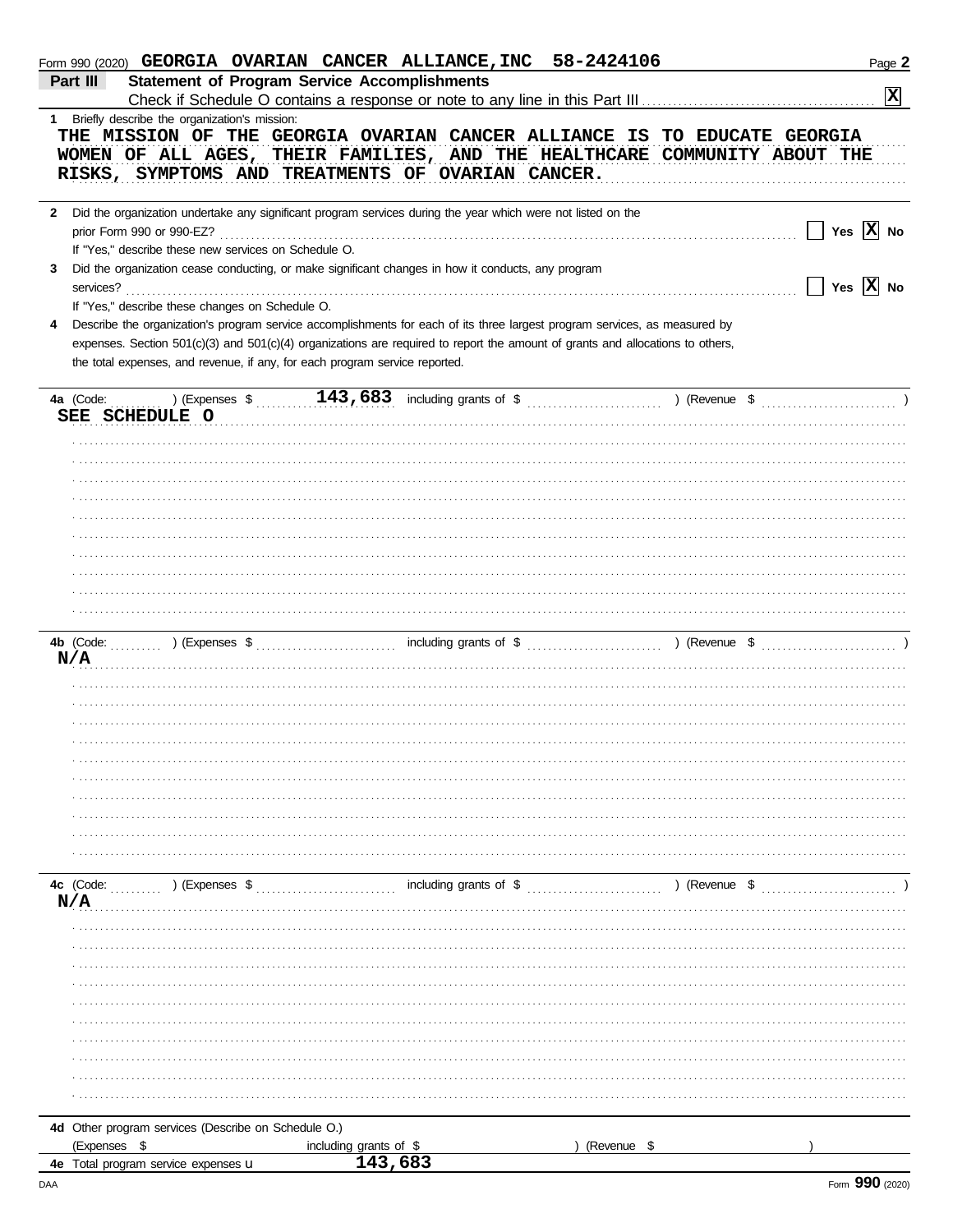#### **Part IV Checklist of Required Schedules Form 990 (2020) GEORGIA OVARIAN CANCER ALLIANCE, INC** 58-2424106 **Page 3** Page 3

|--|--|

|     |                                                                                                                                                                                                        |                 | Yes | No          |
|-----|--------------------------------------------------------------------------------------------------------------------------------------------------------------------------------------------------------|-----------------|-----|-------------|
| 1   | Is the organization described in section 501(c)(3) or 4947(a)(1) (other than a private foundation)? If "Yes,"                                                                                          |                 |     |             |
|     | complete Schedule A                                                                                                                                                                                    | 1               | x   |             |
| 2   |                                                                                                                                                                                                        | $\mathbf{2}$    | X   |             |
| 3   | Did the organization engage in direct or indirect political campaign activities on behalf of or in opposition to                                                                                       |                 |     |             |
|     | candidates for public office? If "Yes," complete Schedule C, Part I                                                                                                                                    | 3               |     | X.          |
| 4   | Section 501(c)(3) organizations. Did the organization engage in lobbying activities, or have a section 501(h)                                                                                          |                 |     | x           |
| 5   | election in effect during the tax year? If "Yes," complete Schedule C, Part II<br>Is the organization a section $501(c)(4)$ , $501(c)(5)$ , or $501(c)(6)$ organization that receives membership dues, | 4               |     |             |
|     | assessments, or similar amounts as defined in Revenue Procedure 98-19? If "Yes," complete Schedule C, Part III                                                                                         | 5               |     | X.          |
| 6   | Did the organization maintain any donor advised funds or any similar funds or accounts for which donors                                                                                                |                 |     |             |
|     | have the right to provide advice on the distribution or investment of amounts in such funds or accounts? If                                                                                            |                 |     |             |
|     | "Yes," complete Schedule D, Part I                                                                                                                                                                     | 6               |     | x           |
| 7   | Did the organization receive or hold a conservation easement, including easements to preserve open space,                                                                                              |                 |     |             |
|     | the environment, historic land areas, or historic structures? If "Yes," complete Schedule D, Part II                                                                                                   | 7               |     | X.          |
| 8   | Did the organization maintain collections of works of art, historical treasures, or other similar assets? If "Yes,"                                                                                    |                 |     |             |
|     | complete Schedule D, Part III                                                                                                                                                                          | 8               |     | X.          |
| 9   | Did the organization report an amount in Part X, line 21, for escrow or custodial account liability, serve as a                                                                                        |                 |     |             |
|     | custodian for amounts not listed in Part X; or provide credit counseling, debt management, credit repair, or                                                                                           |                 |     |             |
|     | debt negotiation services? If "Yes," complete Schedule D, Part IV                                                                                                                                      | 9               |     | X           |
| 10  | Did the organization, directly or through a related organization, hold assets in donor-restricted endowments                                                                                           |                 |     |             |
|     | or in quasi endowments? If "Yes," complete Schedule D, Part V                                                                                                                                          | 10              |     | X           |
| 11  | If the organization's answer to any of the following questions is "Yes," then complete Schedule D, Parts VI,                                                                                           |                 |     |             |
|     | VII, VIII, IX, or X as applicable.                                                                                                                                                                     |                 |     |             |
| a   | Did the organization report an amount for land, buildings, and equipment in Part X, line 10? If "Yes,"                                                                                                 |                 |     |             |
|     | complete Schedule D, Part VI                                                                                                                                                                           | 11a             | X   |             |
| b   | Did the organization report an amount for investments—other securities in Part X, line 12, that is 5% or more                                                                                          |                 |     |             |
|     | of its total assets reported in Part X, line 16? If "Yes," complete Schedule D, Part VII                                                                                                               | 11b             |     | X           |
| c   | Did the organization report an amount for investments—program related in Part X, line 13, that is 5% or more                                                                                           |                 |     |             |
|     | of its total assets reported in Part X, line 16? If "Yes," complete Schedule D, Part VIII                                                                                                              | 11c             |     | X           |
| d   | Did the organization report an amount for other assets in Part X, line 15, that is 5% or more of its total assets                                                                                      | <b>11d</b>      |     | x           |
| е   | reported in Part X, line 16? If "Yes," complete Schedule D, Part IX<br>Did the organization report an amount for other liabilities in Part X, line 25? If "Yes," complete Schedule D, Part X           | 11e             |     | $\mathbf x$ |
| f   | Did the organization's separate or consolidated financial statements for the tax year include a footnote that addresses                                                                                |                 |     |             |
|     | the organization's liability for uncertain tax positions under FIN 48 (ASC 740)? If "Yes," complete Schedule D, Part X                                                                                 | 11f             | x   |             |
| 12a | Did the organization obtain separate, independent audited financial statements for the tax year? If "Yes," complete                                                                                    |                 |     |             |
|     |                                                                                                                                                                                                        | 12a             | X   |             |
|     | Was the organization included in consolidated, independent audited financial statements for the tax year? If                                                                                           |                 |     |             |
|     | "Yes," and if the organization answered "No" to line 12a, then completing Schedule D, Parts XI and XII is optional <i>mimimimimim</i>                                                                  | 12 <sub>b</sub> |     | X           |
| 13  |                                                                                                                                                                                                        | 13              |     | X           |
| 14a | Did the organization maintain an office, employees, or agents outside of the United States?                                                                                                            | 14a             |     | X           |
| b   | Did the organization have aggregate revenues or expenses of more than \$10,000 from grantmaking,                                                                                                       |                 |     |             |
|     | fundraising, business, investment, and program service activities outside the United States, or aggregate                                                                                              |                 |     |             |
|     |                                                                                                                                                                                                        | 14b             |     | x           |
| 15  | Did the organization report on Part IX, column (A), line 3, more than \$5,000 of grants or other assistance to or                                                                                      |                 |     |             |
|     | for any foreign organization? If "Yes," complete Schedule F, Parts II and IV [[[[[[[[[[[[[[[[[[[[[[[[[[[[[[[[[                                                                                         | 15              |     | X           |
| 16  | Did the organization report on Part IX, column (A), line 3, more than \$5,000 of aggregate grants or other                                                                                             |                 |     |             |
|     |                                                                                                                                                                                                        | 16              |     | X.          |
| 17  | Did the organization report a total of more than \$15,000 of expenses for professional fundraising services on                                                                                         |                 |     |             |
|     |                                                                                                                                                                                                        | 17              |     | X.          |
| 18  | Did the organization report more than \$15,000 total of fundraising event gross income and contributions on                                                                                            |                 | x   |             |
| 19  | Did the organization report more than \$15,000 of gross income from gaming activities on Part VIII, line 9a?                                                                                           | 18              |     |             |
|     |                                                                                                                                                                                                        | 19              |     | X           |
| 20a |                                                                                                                                                                                                        | <b>20a</b>      |     | X           |
| b   |                                                                                                                                                                                                        | 20 <sub>b</sub> |     |             |
| 21  | Did the organization report more than \$5,000 of grants or other assistance to any domestic organization or                                                                                            |                 |     |             |
|     |                                                                                                                                                                                                        | 21              |     | x           |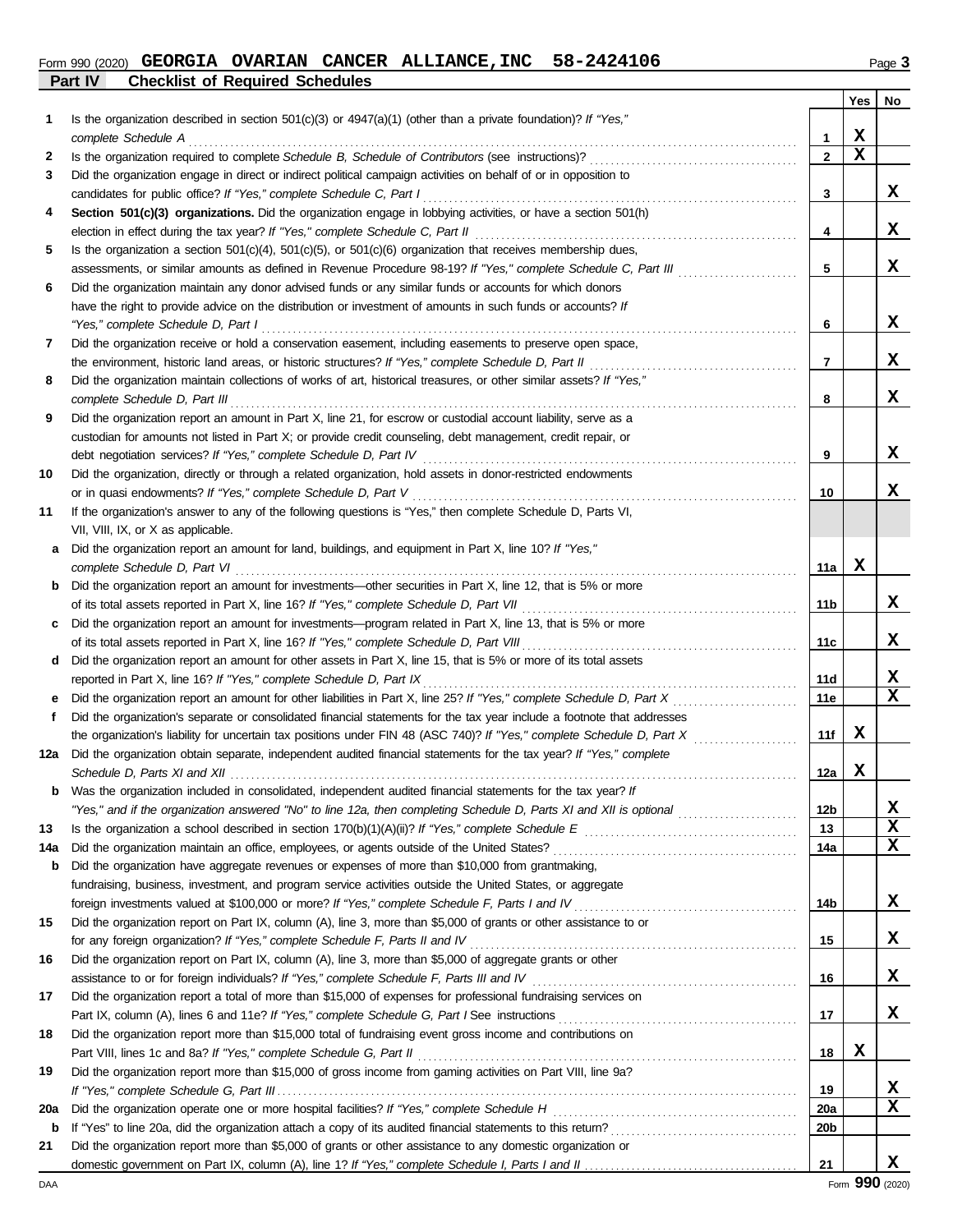#### **Form 990 (2020) GEORGIA OVARIAN CANCER ALLIANCE, INC** 58-2424106 **Page 4** Page 4 **Part IV Checklist of Required Schedules** *(continued)*

|        |                                                                                                                                           |                |   |     | Yes | No              |
|--------|-------------------------------------------------------------------------------------------------------------------------------------------|----------------|---|-----|-----|-----------------|
| 22     | Did the organization report more than \$5,000 of grants or other assistance to or for domestic individuals on                             |                |   |     |     |                 |
|        | Part IX, column (A), line 2? If "Yes," complete Schedule I, Parts I and III                                                               |                |   | 22  |     | X.              |
| 23     | Did the organization answer "Yes" to Part VII, Section A, line 3, 4, or 5 about compensation of the                                       |                |   |     |     |                 |
|        | organization's current and former officers, directors, trustees, key employees, and highest compensated                                   |                |   |     |     |                 |
|        | employees? If "Yes," complete Schedule J                                                                                                  |                |   | 23  |     | X.              |
| 24a    | Did the organization have a tax-exempt bond issue with an outstanding principal amount of more than                                       |                |   |     |     |                 |
|        | \$100,000 as of the last day of the year, that was issued after December 31, 2002? If "Yes," answer lines 24b                             |                |   |     |     |                 |
|        | through 24d and complete Schedule K. If "No," go to line 25a                                                                              |                |   | 24a |     | X.              |
| b<br>c | Did the organization maintain an escrow account other than a refunding escrow at any time during the year                                 |                |   | 24b |     |                 |
|        | to defease any tax-exempt bonds?                                                                                                          |                |   | 24с |     |                 |
| d      |                                                                                                                                           |                |   | 24d |     |                 |
| 25a    | Section 501(c)(3), 501(c)(4), and 501(c)(29) organizations. Did the organization engage in an excess benefit                              |                |   |     |     |                 |
|        | transaction with a disqualified person during the year? If "Yes," complete Schedule L, Part I                                             |                |   | 25a |     | x               |
| b      | Is the organization aware that it engaged in an excess benefit transaction with a disqualified person in a prior                          |                |   |     |     |                 |
|        | year, and that the transaction has not been reported on any of the organization's prior Forms 990 or 990-EZ?                              |                |   |     |     |                 |
|        | If "Yes," complete Schedule L, Part I                                                                                                     |                |   | 25b |     | X.              |
| 26     | Did the organization report any amount on Part X, line 5 or 22, for receivables from or payables to any current                           |                |   |     |     |                 |
|        | or former officer, director, trustee, key employee, creator or founder, substantial contributor, or 35%                                   |                |   |     |     |                 |
|        | controlled entity or family member of any of these persons? If "Yes," complete Schedule L, Part II                                        |                |   | 26  |     | X.              |
| 27     | Did the organization provide a grant or other assistance to any current or former officer, director, trustee, key                         |                |   |     |     |                 |
|        | employee, creator or founder, substantial contributor or employee thereof, a grant selection committee                                    |                |   |     |     |                 |
|        | member, or to a 35% controlled entity (including an employee thereof) or family member of any of these                                    |                |   |     |     |                 |
|        | persons? If "Yes," complete Schedule L, Part III                                                                                          |                |   | 27  |     | x               |
| 28     | Was the organization a party to a business transaction with one of the following parties (see Schedule L, Part                            |                |   |     |     |                 |
|        | IV instructions, for applicable filing thresholds, conditions, and exceptions):                                                           |                |   |     |     |                 |
| а      | A current or former officer, director, trustee, key employee, creator or founder, or substantial contributor? If                          |                |   |     |     |                 |
|        | "Yes," complete Schedule L, Part IV                                                                                                       |                |   | 28a |     | X<br>x          |
| b      | A 35% controlled entity of one or more individuals and/or organizations described in lines 28a or 28b? If                                 |                |   | 28b |     |                 |
| c      | "Yes," complete Schedule L, Part IV                                                                                                       |                |   | 28c |     | X               |
| 29     |                                                                                                                                           |                |   | 29  |     | x               |
| 30     | Did the organization receive contributions of art, historical treasures, or other similar assets, or qualified                            |                |   |     |     |                 |
|        | conservation contributions? If "Yes," complete Schedule M                                                                                 |                |   | 30  |     | x               |
| 31     | Did the organization liquidate, terminate, or dissolve and cease operations? If "Yes," complete Schedule N, Part I                        |                |   | 31  |     | x               |
| 32     | Did the organization sell, exchange, dispose of, or transfer more than 25% of its net assets? If "Yes,"                                   |                |   |     |     |                 |
|        | complete Schedule N, Part II                                                                                                              |                |   | 32  |     | x               |
| 33     | Did the organization own 100% of an entity disregarded as separate from the organization under Regulations                                |                |   |     |     |                 |
|        | sections 301.7701-2 and 301.7701-3? If "Yes," complete Schedule R, Part I                                                                 |                |   | 33  |     | x               |
| 34     | Was the organization related to any tax-exempt or taxable entity? If "Yes," complete Schedule R, Part II, III,                            |                |   |     |     |                 |
|        | or IV, and Part V, line 1                                                                                                                 |                |   | 34  |     | x               |
| 35a    |                                                                                                                                           |                |   | 35a |     | X               |
| b      | If "Yes" to line 35a, did the organization receive any payment from or engage in any transaction with a                                   |                |   |     |     |                 |
|        | controlled entity within the meaning of section 512(b)(13)? If "Yes," complete Schedule R, Part V, line 2                                 |                |   | 35b |     |                 |
| 36     | Section 501(c)(3) organizations. Did the organization make any transfers to an exempt non-charitable                                      |                |   |     |     |                 |
|        | related organization? If "Yes," complete Schedule R, Part V, line 2                                                                       |                |   | 36  |     | x               |
| 37     | Did the organization conduct more than 5% of its activities through an entity that is not a related organization                          |                |   |     |     |                 |
|        | and that is treated as a partnership for federal income tax purposes? If "Yes," complete Schedule R, Part VI                              |                |   | 37  |     | X               |
| 38     | Did the organization complete Schedule O and provide explanations in Schedule O for Part VI, lines 11b and                                |                |   |     | X   |                 |
|        | 19? Note: All Form 990 filers are required to complete Schedule O.<br>Part V<br>Statements Regarding Other IRS Filings and Tax Compliance |                |   | 38  |     |                 |
|        |                                                                                                                                           |                |   |     |     |                 |
|        |                                                                                                                                           |                |   |     | Yes | No              |
| 1a     | Enter the number reported in Box 3 of Form 1096. Enter -0- if not applicable                                                              | 1a             | 3 |     |     |                 |
| b      | Enter the number of Forms W-2G included in line 1a. Enter -0- if not applicable                                                           | 1 <sub>b</sub> | 0 |     |     |                 |
| c      | Did the organization comply with backup withholding rules for reportable payments to vendors and                                          |                |   |     |     |                 |
|        |                                                                                                                                           |                |   | 1c  | X   |                 |
| DAA    |                                                                                                                                           |                |   |     |     | Form 990 (2020) |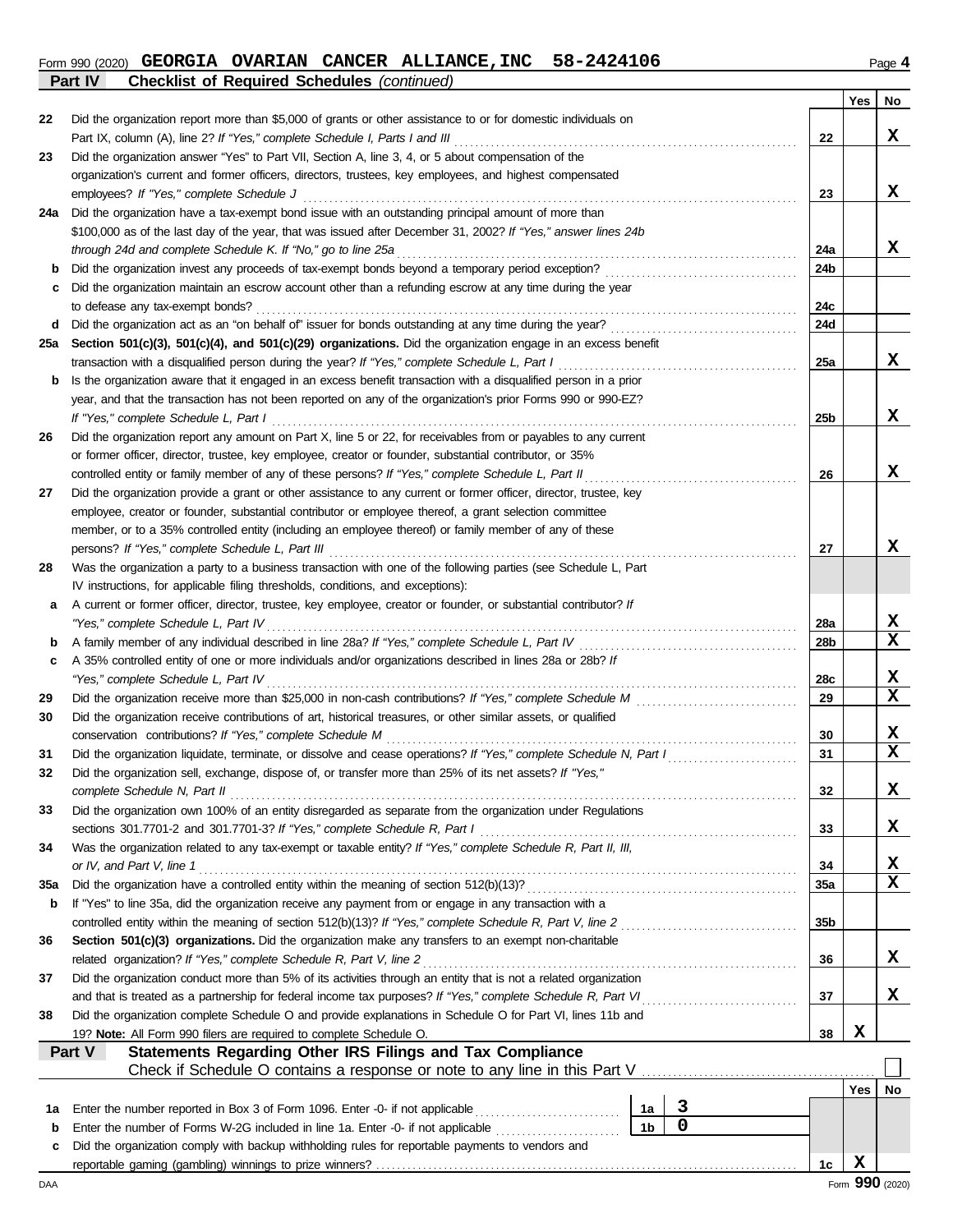## **Part V Statements Regarding Other IRS Filings and Tax Compliance** *(continued)* **Form 990 (2020) GEORGIA OVARIAN CANCER ALLIANCE, INC** 58-2424106 **Page 5** Page 5

|     |                                                                                                                                                   |                 |             |                | Yes | No          |
|-----|---------------------------------------------------------------------------------------------------------------------------------------------------|-----------------|-------------|----------------|-----|-------------|
| 2a  | Enter the number of employees reported on Form W-3, Transmittal of Wage and Tax                                                                   |                 |             |                |     |             |
|     | Statements, filed for the calendar year ending with or within the year covered by this return                                                     | 2a              | $\mathbf 1$ |                |     |             |
| b   | If at least one is reported on line 2a, did the organization file all required federal employment tax returns?                                    |                 |             | 2b             | х   |             |
|     | Note: If the sum of lines 1a and 2a is greater than 250, you may be required to e-file (see instructions)                                         |                 |             |                |     |             |
| за  | Did the organization have unrelated business gross income of \$1,000 or more during the year?                                                     |                 |             | 3a             |     | x           |
| b   | If "Yes," has it filed a Form 990-T for this year? If "No" to line 3b, provide an explanation on Schedule O                                       |                 |             | 3b             |     |             |
| 4a  | At any time during the calendar year, did the organization have an interest in, or a signature or other authority over,                           |                 |             |                |     |             |
|     |                                                                                                                                                   |                 |             | 4a             |     | x           |
| b   | If "Yes," enter the name of the foreign country u                                                                                                 |                 |             |                |     |             |
|     | See instructions for filing requirements for FinCEN Form 114, Report of Foreign Bank and Financial Accounts (FBAR).                               |                 |             |                |     |             |
| 5а  | Was the organization a party to a prohibited tax shelter transaction at any time during the tax year?                                             |                 |             | 5a             |     | X           |
| b   |                                                                                                                                                   |                 |             | 5 <sub>b</sub> |     | $\mathbf x$ |
| c   | If "Yes" to line 5a or 5b, did the organization file Form 8886-T?                                                                                 |                 |             | 5c             |     |             |
| 6а  | Does the organization have annual gross receipts that are normally greater than \$100,000, and did the                                            |                 |             |                |     |             |
|     | organization solicit any contributions that were not tax deductible as charitable contributions?                                                  |                 |             | 6а             |     | x           |
| b   | If "Yes," did the organization include with every solicitation an express statement that such contributions or                                    |                 |             |                |     |             |
|     | gifts were not tax deductible?                                                                                                                    |                 |             | 6b             |     |             |
| 7   | Organizations that may receive deductible contributions under section 170(c).                                                                     |                 |             |                |     |             |
| а   | Did the organization receive a payment in excess of \$75 made partly as a contribution and partly for goods                                       |                 |             |                |     |             |
|     | and services provided to the payor?                                                                                                               |                 |             | 7a             | X   |             |
| b   |                                                                                                                                                   |                 |             | 7b             | х   |             |
| c   | Did the organization sell, exchange, or otherwise dispose of tangible personal property for which it was                                          |                 |             |                |     |             |
|     |                                                                                                                                                   |                 |             | 7с             |     | x           |
| a   |                                                                                                                                                   | 7d              |             |                |     |             |
| е   | Did the organization receive any funds, directly or indirectly, to pay premiums on a personal benefit contract?                                   |                 |             | 7e             |     | x           |
| f   | Did the organization, during the year, pay premiums, directly or indirectly, on a personal benefit contract?                                      |                 |             |                |     | $\mathbf x$ |
| g   | If the organization received a contribution of qualified intellectual property, did the organization file Form 8899 as required?<br><u>.</u><br>. |                 |             |                |     | $\mathbf x$ |
| h   | If the organization received a contribution of cars, boats, airplanes, or other vehicles, did the organization file a Form 1098-C?                |                 |             |                |     | $\mathbf x$ |
| 8   | Sponsoring organizations maintaining donor advised funds. Did a donor advised fund maintained by the                                              |                 |             |                |     |             |
|     |                                                                                                                                                   |                 |             | 8              |     |             |
| 9   | Sponsoring organizations maintaining donor advised funds.                                                                                         |                 |             |                |     |             |
| а   | Did the sponsoring organization make any taxable distributions under section 4966?                                                                |                 |             | 9а             |     |             |
| b   |                                                                                                                                                   |                 |             | 9b             |     |             |
| 10  | Section 501(c)(7) organizations. Enter:                                                                                                           |                 |             |                |     |             |
| а   | Initiation fees and capital contributions included on Part VIII, line 12                                                                          | 10a             |             |                |     |             |
| b   | Gross receipts, included on Form 990, Part VIII, line 12, for public use of club facilities                                                       | 10 <sub>b</sub> |             |                |     |             |
| 11  | Section 501(c)(12) organizations. Enter:                                                                                                          |                 |             |                |     |             |
| а   | Gross income from members or shareholders                                                                                                         | 11a             |             |                |     |             |
| b   | Gross income from other sources (Do not net amounts due or paid to other sources                                                                  |                 |             |                |     |             |
|     | against amounts due or received from them.)                                                                                                       | 11 <sub>b</sub> |             |                |     |             |
| 12a | Section 4947(a)(1) non-exempt charitable trusts. Is the organization filing Form 990 in lieu of Form 1041?                                        |                 |             | 12a            |     |             |
| b   | If "Yes," enter the amount of tax-exempt interest received or accrued during the year                                                             | 12b             |             |                |     |             |
| 13  | Section 501(c)(29) qualified nonprofit health insurance issuers.                                                                                  |                 |             |                |     |             |
| а   | Is the organization licensed to issue qualified health plans in more than one state?                                                              |                 |             | 13a            |     |             |
|     | Note: See the instructions for additional information the organization must report on Schedule O.                                                 |                 |             |                |     |             |
| b   | Enter the amount of reserves the organization is required to maintain by the states in which                                                      |                 |             |                |     |             |
|     |                                                                                                                                                   | 13 <sub>b</sub> |             |                |     |             |
| c   | Enter the amount of reserves on hand                                                                                                              | 13 <sub>c</sub> |             |                |     |             |
| 14a | Did the organization receive any payments for indoor tanning services during the tax year?                                                        |                 |             | 14a            |     | X           |
| b   |                                                                                                                                                   |                 |             | 14b            |     |             |
| 15  | Is the organization subject to the section 4960 tax on payment(s) of more than \$1,000,000 in remuneration or                                     |                 |             |                |     |             |
|     | excess parachute payment(s) during the year?                                                                                                      |                 |             | 15             |     | X           |
|     | If "Yes," see instructions and file Form 4720, Schedule N.                                                                                        |                 |             |                |     |             |
| 16  | Is the organization an educational institution subject to the section 4968 excise tax on net investment income?                                   |                 |             | 16             |     | x           |
|     | If "Yes," complete Form 4720, Schedule O.                                                                                                         |                 |             |                |     |             |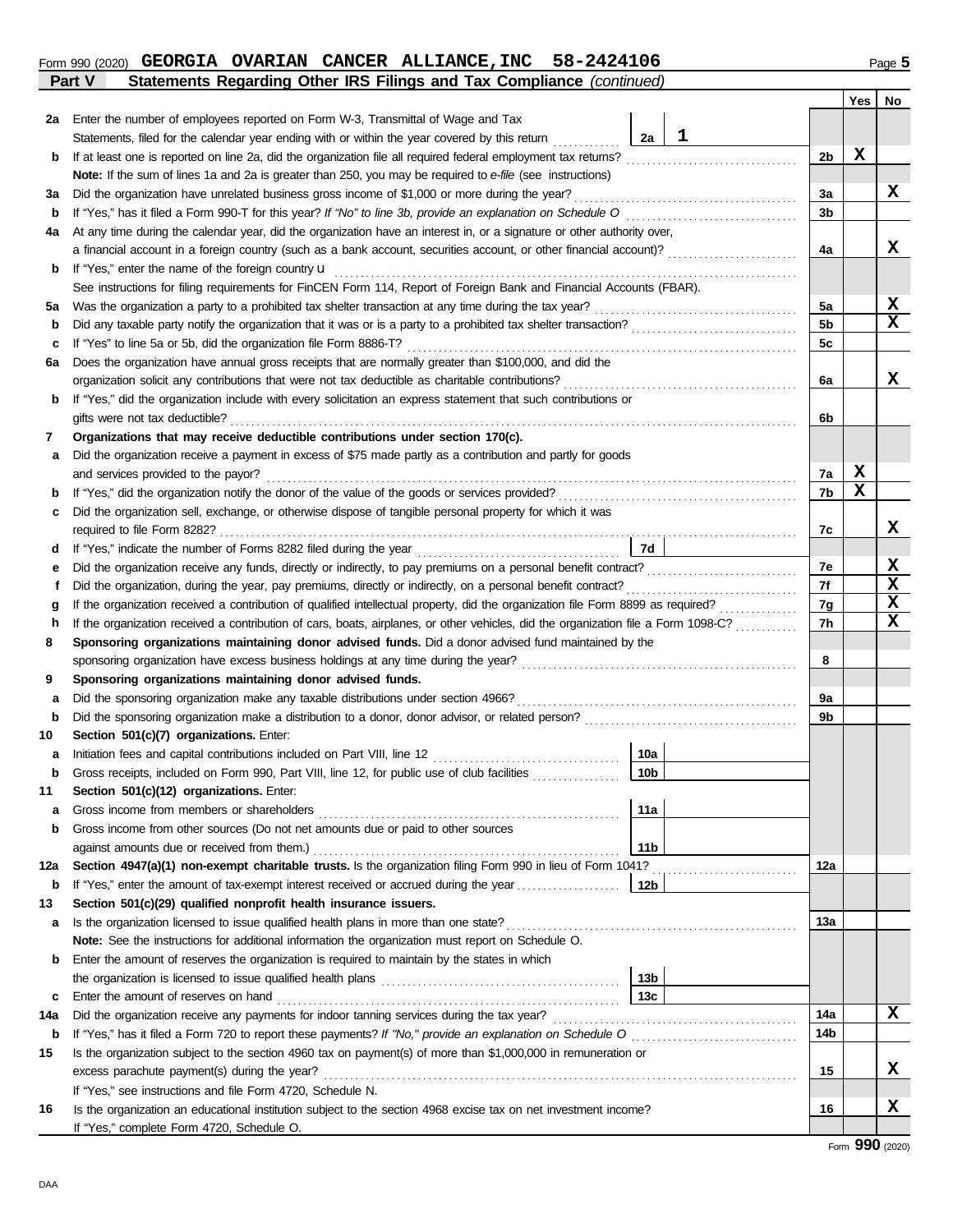#### **Form 990 (2020) GEORGIA OVARIAN CANCER ALLIANCE, INC** 58-2424106 **Page 6** Page 6

| Part VI | Governance, Management, and Disclosure For each "Yes" response to lines 2 through 7b below, and for a "No"                |
|---------|---------------------------------------------------------------------------------------------------------------------------|
|         | response to line 8a, 8b, or 10b below, describe the circumstances, processes, or changes on Schedule O. See instructions. |
|         | 冈<br>Check if Schedule O contains a response or note to any line in this Part VI                                          |

|     | Section A. Governing Body and Management                                                                                                                        |    |   |                         |             |                 |
|-----|-----------------------------------------------------------------------------------------------------------------------------------------------------------------|----|---|-------------------------|-------------|-----------------|
|     |                                                                                                                                                                 |    |   |                         | Yes         | No              |
| 1а  | Enter the number of voting members of the governing body at the end of the tax year                                                                             | 1a | 8 |                         |             |                 |
|     | If there are material differences in voting rights among members of the governing body, or                                                                      |    |   |                         |             |                 |
|     | if the governing body delegated broad authority to an executive committee or similar                                                                            |    |   |                         |             |                 |
|     | committee, explain on Schedule O.                                                                                                                               |    |   |                         |             |                 |
| b   | Enter the number of voting members included on line 1a, above, who are independent                                                                              | 1b | 8 |                         |             |                 |
| 2   | Did any officer, director, trustee, or key employee have a family relationship or a business relationship with                                                  |    |   |                         |             |                 |
|     | any other officer, director, trustee, or key employee?                                                                                                          |    |   | 2                       |             | x               |
| 3   | Did the organization delegate control over management duties customarily performed by or under the direct                                                       |    |   |                         |             |                 |
|     | supervision of officers, directors, trustees, or key employees to a management company or other person?                                                         |    |   | 3                       |             | X               |
| 4   | Did the organization make any significant changes to its governing documents since the prior Form 990 was filed?                                                |    |   | $\overline{\mathbf{4}}$ |             | $\mathbf x$     |
| 5   |                                                                                                                                                                 |    |   | 5                       |             | $\mathbf x$     |
| 6   | Did the organization have members or stockholders?                                                                                                              |    |   | 6                       |             | $\mathbf x$     |
| 7a  | Did the organization have members, stockholders, or other persons who had the power to elect or appoint                                                         |    |   |                         |             |                 |
|     | one or more members of the governing body?                                                                                                                      |    |   | 7a                      |             | x               |
| b   | Are any governance decisions of the organization reserved to (or subject to approval by) members,                                                               |    |   |                         |             |                 |
|     | stockholders, or persons other than the governing body?                                                                                                         |    |   | 7b                      |             | x               |
| 8   | Did the organization contemporaneously document the meetings held or written actions undertaken during the year by the following:                               |    |   |                         |             |                 |
| a   | The governing body?                                                                                                                                             |    |   | 8a                      | X           |                 |
| b   | Each committee with authority to act on behalf of the governing body?                                                                                           |    |   | 8b                      | X           |                 |
| 9   | Is there any officer, director, trustee, or key employee listed in Part VII, Section A, who cannot be reached at                                                |    |   |                         |             |                 |
|     |                                                                                                                                                                 |    |   | 9                       |             | x               |
|     | Section B. Policies (This Section B requests information about policies not required by the Internal Revenue Code.)                                             |    |   |                         |             |                 |
|     |                                                                                                                                                                 |    |   |                         | Yes         | No              |
| 10a | Did the organization have local chapters, branches, or affiliates?                                                                                              |    |   | 10a                     |             | x               |
| b   | If "Yes," did the organization have written policies and procedures governing the activities of such chapters,                                                  |    |   |                         |             |                 |
|     |                                                                                                                                                                 |    |   | 10 <sub>b</sub>         |             |                 |
| 11a | Has the organization provided a complete copy of this Form 990 to all members of its governing body before filing the form?                                     |    |   | 11a                     | $\mathbf x$ |                 |
| b   | Describe in Schedule O the process, if any, used by the organization to review this Form 990.                                                                   |    |   |                         |             |                 |
| 12a | Did the organization have a written conflict of interest policy? If "No," go to line 13                                                                         |    |   | 12a                     | X           |                 |
| b   | Were officers, directors, or trustees, and key employees required to disclose annually interests that could give rise to conflicts?                             |    |   | 12 <sub>b</sub>         | X           |                 |
| c   | Did the organization regularly and consistently monitor and enforce compliance with the policy? If "Yes,"                                                       |    |   |                         |             |                 |
|     | describe in Schedule O how this was done                                                                                                                        |    |   | 12c                     | X           |                 |
| 13  |                                                                                                                                                                 |    |   | 13                      | $\mathbf x$ |                 |
| 14  |                                                                                                                                                                 |    |   | 14                      | X           |                 |
| 15  | Did the process for determining compensation of the following persons include a review and approval by                                                          |    |   |                         |             |                 |
|     | independent persons, comparability data, and contemporaneous substantiation of the deliberation and decision?                                                   |    |   |                         |             |                 |
| a   |                                                                                                                                                                 |    |   | 15a                     | X           |                 |
| b   | Other officers or key employees of the organization                                                                                                             |    |   | 15 <sub>b</sub>         | X           |                 |
|     | If "Yes" to line 15a or 15b, describe the process in Schedule O (see instructions).                                                                             |    |   |                         |             |                 |
| 16a | Did the organization invest in, contribute assets to, or participate in a joint venture or similar arrangement                                                  |    |   |                         |             |                 |
|     | with a taxable entity during the year?                                                                                                                          |    |   | 16a                     |             | X               |
| b   | If "Yes," did the organization follow a written policy or procedure requiring the organization to evaluate its                                                  |    |   |                         |             |                 |
|     | participation in joint venture arrangements under applicable federal tax law, and take steps to safeguard the                                                   |    |   |                         |             |                 |
|     |                                                                                                                                                                 |    |   | 16b                     |             |                 |
|     | <b>Section C. Disclosure</b>                                                                                                                                    |    |   |                         |             |                 |
| 17  | GA<br>List the states with which a copy of this Form 990 is required to be filed $\mathbf u$                                                                    |    |   |                         |             |                 |
| 18  | Section 6104 requires an organization to make its Forms 1023 (1024 or 1024-A, if applicable), 990, and 990-T (Section 501(c)                                    |    |   |                         |             |                 |
|     | (3)s only) available for public inspection. Indicate how you made these available. Check all that apply.<br>$ \mathbf{X} $ Upon request                         |    |   |                         |             |                 |
|     | Own website<br>Another's website<br>Other (explain on Schedule O)                                                                                               |    |   |                         |             |                 |
| 19  | Describe on Schedule O whether (and if so, how) the organization made its governing documents, conflict of interest policy, and                                 |    |   |                         |             |                 |
|     | financial statements available to the public during the tax year.                                                                                               |    |   |                         |             |                 |
| 20  | State the name, address, and telephone number of the person who possesses the organization's books and records u<br>6065 ROSWELL ROAD, SUITE 512<br>DOUG BARRON |    |   |                         |             |                 |
|     | GA 30328<br>SANDY SPRINGS                                                                                                                                       |    |   | 404-255-1337            |             |                 |
| DAA |                                                                                                                                                                 |    |   |                         |             | Form 990 (2020) |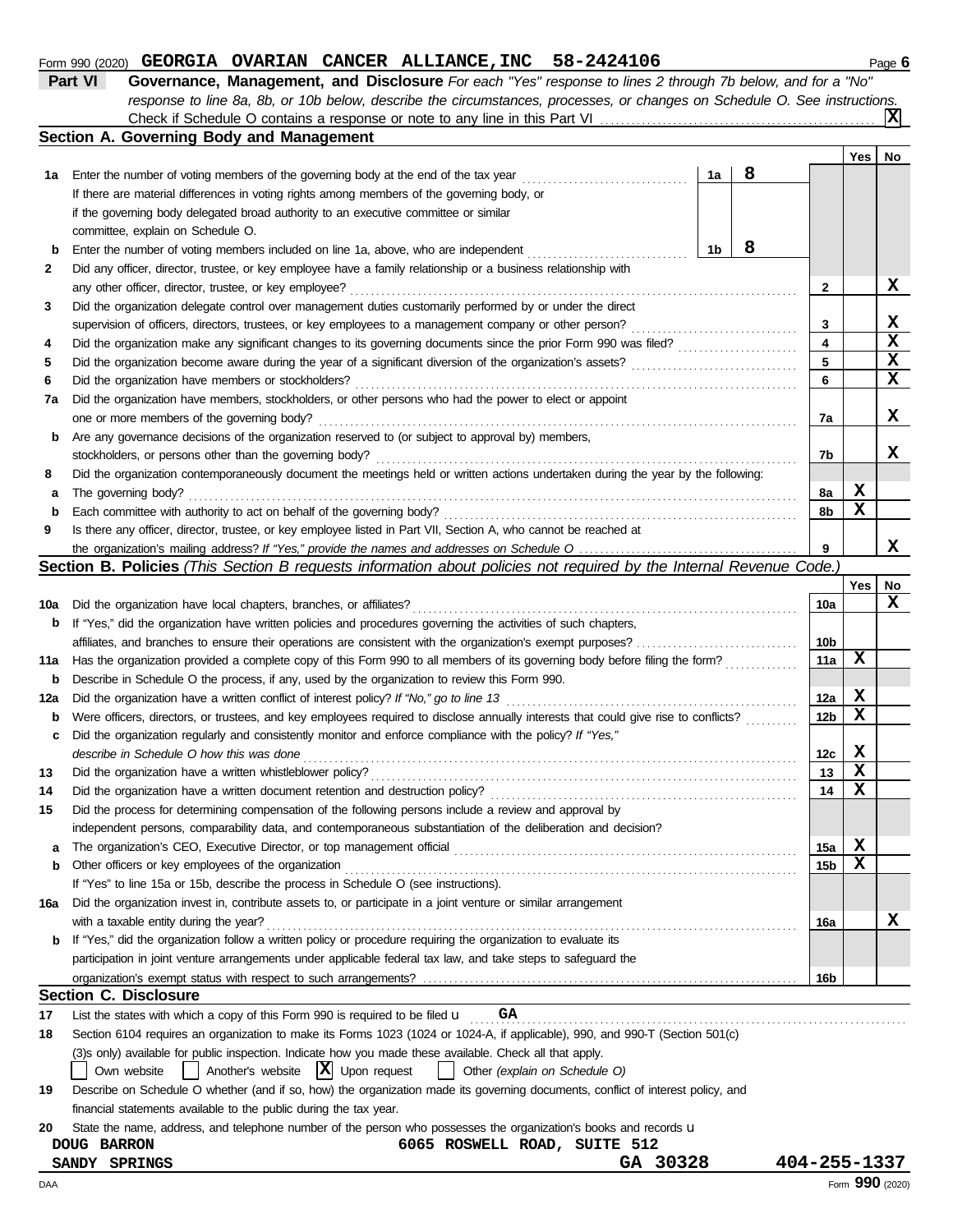| GEORGIA OVARIAN CANCER ALLIANCE, INC 58-2424106<br>Page 7<br>Form 990 (2020)                                                                                                                                                                                |  |  |  |  |  |  |  |  |  |
|-------------------------------------------------------------------------------------------------------------------------------------------------------------------------------------------------------------------------------------------------------------|--|--|--|--|--|--|--|--|--|
| Compensation of Officers, Directors, Trustees, Key Employees, Highest Compensated Employees, and<br><b>Part VII</b>                                                                                                                                         |  |  |  |  |  |  |  |  |  |
| <b>Independent Contractors</b>                                                                                                                                                                                                                              |  |  |  |  |  |  |  |  |  |
| Check if Schedule O contains a response or note to any line in this Part VII                                                                                                                                                                                |  |  |  |  |  |  |  |  |  |
| Officers, Directors, Trustees, Key Employees, and Highest Compensated Employees<br>Section A.                                                                                                                                                               |  |  |  |  |  |  |  |  |  |
| 1a Complete this table for all persons required to be listed. Report compensation for the calendar year ending with or within the<br>organization's tax year.                                                                                               |  |  |  |  |  |  |  |  |  |
| • List all of the organization's <b>current</b> officers, directors, trustees (whether individuals or organizations), regardless of amount of<br>compensation. Enter -0- in columns $(D)$ , $(E)$ , and $(F)$ if no compensation was paid.                  |  |  |  |  |  |  |  |  |  |
| • List all of the organization's current key employees, if any. See instructions for definition of "key employee."                                                                                                                                          |  |  |  |  |  |  |  |  |  |
| • List the organization's five current highest compensated employees (other than an officer, director, trustee, or key employee)<br>who received reportable compensation (Box 5 of Form W-2 and/or Box 7 of Form 1099-MISC) of more than \$100,000 from the |  |  |  |  |  |  |  |  |  |
| organization and any related organizations.                                                                                                                                                                                                                 |  |  |  |  |  |  |  |  |  |

List all of the organization's **former** officers, key employees, and highest compensated employees who received more than • List all of the organization's **former** officers, key employees, and highest compensate \$100,000 of reportable compensation from the organization and any related organizations.

List all of the organization's **former directors or trustees** that received, in the capacity as a former director or trustee of the organization, more than \$10,000 of reportable compensation from the organization and any related organizations. See instructions for the order in which to list the persons above. **•**

Check this box if neither the organization nor any related organization compensated any current officer, director, or trustee.

| (A)<br>Name and title       | (B)                    | (C)<br>Position                   |                       |                |              |                                 |        | (D)<br>Reportable               | (E)<br>Reportable                | (F)<br>Estimated amount      |
|-----------------------------|------------------------|-----------------------------------|-----------------------|----------------|--------------|---------------------------------|--------|---------------------------------|----------------------------------|------------------------------|
|                             | Average<br>hours       |                                   |                       |                |              | (do not check more than one     |        | compensation                    | compensation                     | of other                     |
|                             | per week               |                                   |                       |                |              | box, unless person is both an   |        | from the                        | from related                     | compensation                 |
|                             | (list any<br>hours for |                                   |                       |                |              | officer and a director/trustee) |        | organization<br>(W-2/1099-MISC) | organizations<br>(W-2/1099-MISC) | from the<br>organization and |
|                             | related                | Individual trustee<br>or director | Institutional trustee | <b>Officer</b> | Key employee |                                 | Former |                                 |                                  | related organizations        |
|                             | organizations          |                                   |                       |                |              |                                 |        |                                 |                                  |                              |
|                             | below<br>dotted line)  |                                   |                       |                |              |                                 |        |                                 |                                  |                              |
|                             |                        |                                   |                       |                |              |                                 |        |                                 |                                  |                              |
|                             |                        |                                   |                       |                |              | Highest compensated<br>employee |        |                                 |                                  |                              |
| (1) DOUG BARRON             |                        |                                   |                       |                |              |                                 |        |                                 |                                  |                              |
|                             | 60.00                  |                                   |                       |                |              |                                 |        |                                 |                                  |                              |
| EXECUTIVE DIRECTOR          | 0.00                   |                                   |                       | $\mathbf x$    |              |                                 |        | 87,602                          | 0                                | 0                            |
| (2) WADE BATTEN             |                        |                                   |                       |                |              |                                 |        |                                 |                                  |                              |
|                             | 1.00                   |                                   |                       |                |              |                                 |        |                                 |                                  |                              |
| <b>DIRECTOR</b>             | 0.00                   | $\mathbf x$                       |                       |                |              |                                 |        | 0                               | 0                                | $\mathbf 0$                  |
| (3) KIMBERLY EMORY          |                        |                                   |                       |                |              |                                 |        |                                 |                                  |                              |
|                             | 4.00                   |                                   |                       |                |              |                                 |        |                                 |                                  |                              |
| PRESIDENT                   | 0.00                   | $\mathbf x$                       |                       | $\mathbf x$    |              |                                 |        | 0                               | 0                                | $\pmb{0}$                    |
| (4) CAROLYN HUGHES          |                        |                                   |                       |                |              |                                 |        |                                 |                                  |                              |
|                             | 1.00                   |                                   |                       |                |              |                                 |        |                                 |                                  |                              |
| <b>DIRECTOR</b>             | 0.00                   | $\mathbf x$                       |                       |                |              |                                 |        | 0                               | 0                                | 0                            |
| (5) ALEAH JAMES             |                        |                                   |                       |                |              |                                 |        |                                 |                                  |                              |
|                             | 2.00                   |                                   |                       |                |              |                                 |        |                                 |                                  |                              |
| <b>SECRETARY</b>            | 0.00                   | $\mathbf x$                       |                       | $\mathbf x$    |              |                                 |        | 0                               | 0                                | $\mathbf 0$                  |
| (6) RAY MUHAMMAD            |                        |                                   |                       |                |              |                                 |        |                                 |                                  |                              |
|                             | 2.00                   |                                   |                       |                |              |                                 |        |                                 |                                  |                              |
| VICE PRESIDENT              | 0.00                   | X                                 |                       | $\mathbf x$    |              |                                 |        | 0                               | 0                                | $\mathbf 0$                  |
| (7) MAJORIE ROSING          |                        |                                   |                       |                |              |                                 |        |                                 |                                  |                              |
|                             | 2.00                   |                                   |                       |                |              |                                 |        |                                 |                                  |                              |
| <b>TREASURER</b>            | 0.00                   | $\mathbf x$                       |                       | $\mathbf x$    |              |                                 |        | 0                               | 0                                | 0                            |
| (8) BRIAN SAPP              |                        |                                   |                       |                |              |                                 |        |                                 |                                  |                              |
|                             | 1.00                   |                                   |                       |                |              |                                 |        |                                 |                                  |                              |
| <b>DIRECTOR</b>             | 0.00                   | $\mathbf x$                       |                       |                |              |                                 |        | 0                               | 0                                | $\mathbf 0$                  |
| (9) SHARON<br><b>SIGLER</b> |                        |                                   |                       |                |              |                                 |        |                                 |                                  |                              |
|                             | 1.00                   |                                   |                       |                |              |                                 |        |                                 |                                  |                              |
| <b>DIRECTOR</b>             | 0.00                   | $\mathbf x$                       |                       |                |              |                                 |        | 0                               | 0                                | 0                            |
| (10)                        |                        |                                   |                       |                |              |                                 |        |                                 |                                  |                              |
|                             |                        |                                   |                       |                |              |                                 |        |                                 |                                  |                              |
| (11)                        |                        |                                   |                       |                |              |                                 |        |                                 |                                  |                              |
|                             |                        |                                   |                       |                |              |                                 |        |                                 |                                  |                              |
|                             |                        |                                   |                       |                |              |                                 |        |                                 |                                  |                              |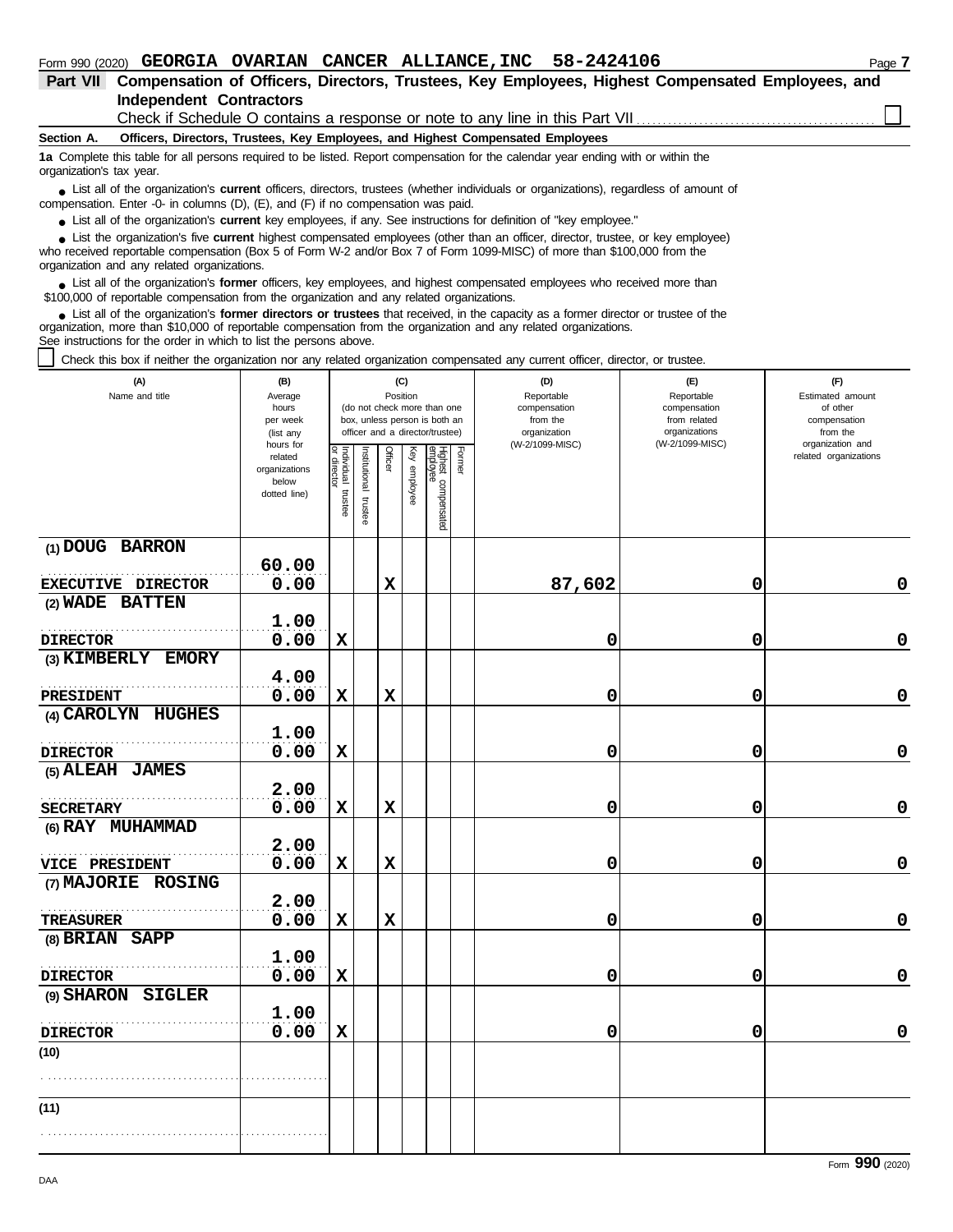|              | Form 990 (2020)<br>Part VII | GEORGIA OVARIAN CANCER ALLIANCE, INC                                                                                                                                  |                                                                |                       |                      |         |                 |                                                                                                 |        | 58-2424106<br>Section A. Officers, Directors, Trustees, Key Employees, and Highest Compensated Employees (continued)                                                                                                                                                                                                                                                                                                                               |                                                                    |  |                                                                 | Page 8  |
|--------------|-----------------------------|-----------------------------------------------------------------------------------------------------------------------------------------------------------------------|----------------------------------------------------------------|-----------------------|----------------------|---------|-----------------|-------------------------------------------------------------------------------------------------|--------|----------------------------------------------------------------------------------------------------------------------------------------------------------------------------------------------------------------------------------------------------------------------------------------------------------------------------------------------------------------------------------------------------------------------------------------------------|--------------------------------------------------------------------|--|-----------------------------------------------------------------|---------|
|              |                             | (A)<br>Name and title                                                                                                                                                 | (B)<br>Average<br>hours<br>per week<br>(list any               |                       |                      |         | (C)<br>Position | (do not check more than one<br>box, unless person is both an<br>officer and a director/trustee) |        | (D)<br>Reportable<br>compensation<br>from the<br>organization                                                                                                                                                                                                                                                                                                                                                                                      | (E)<br>Reportable<br>compensation<br>from related<br>organizations |  | (F)<br>Estimated amount<br>of other<br>compensation<br>from the |         |
|              |                             |                                                                                                                                                                       | hours for<br>related<br>organizations<br>below<br>dotted line) | Individual<br>trustee | nstitutional trustee | Officer | Key employee    | Highest compensated<br>employee                                                                 | Former | (W-2/1099-MISC)                                                                                                                                                                                                                                                                                                                                                                                                                                    | (W-2/1099-MISC)                                                    |  | organization and<br>related organizations                       |         |
|              |                             |                                                                                                                                                                       |                                                                |                       |                      |         |                 |                                                                                                 |        |                                                                                                                                                                                                                                                                                                                                                                                                                                                    |                                                                    |  |                                                                 |         |
|              |                             |                                                                                                                                                                       |                                                                |                       |                      |         |                 |                                                                                                 |        |                                                                                                                                                                                                                                                                                                                                                                                                                                                    |                                                                    |  |                                                                 |         |
|              |                             |                                                                                                                                                                       |                                                                |                       |                      |         |                 |                                                                                                 |        |                                                                                                                                                                                                                                                                                                                                                                                                                                                    |                                                                    |  |                                                                 |         |
|              |                             |                                                                                                                                                                       |                                                                |                       |                      |         |                 |                                                                                                 |        |                                                                                                                                                                                                                                                                                                                                                                                                                                                    |                                                                    |  |                                                                 |         |
|              |                             |                                                                                                                                                                       |                                                                |                       |                      |         |                 |                                                                                                 |        |                                                                                                                                                                                                                                                                                                                                                                                                                                                    |                                                                    |  |                                                                 |         |
|              |                             |                                                                                                                                                                       |                                                                |                       |                      |         |                 |                                                                                                 |        |                                                                                                                                                                                                                                                                                                                                                                                                                                                    |                                                                    |  |                                                                 |         |
|              |                             |                                                                                                                                                                       |                                                                |                       |                      |         |                 |                                                                                                 |        |                                                                                                                                                                                                                                                                                                                                                                                                                                                    |                                                                    |  |                                                                 |         |
|              |                             |                                                                                                                                                                       |                                                                |                       |                      |         |                 |                                                                                                 |        |                                                                                                                                                                                                                                                                                                                                                                                                                                                    |                                                                    |  |                                                                 |         |
| С            |                             | <b>Total from continuation sheets to Part VII, Section A</b>                                                                                                          |                                                                |                       |                      |         |                 |                                                                                                 | u<br>u | 87,602                                                                                                                                                                                                                                                                                                                                                                                                                                             |                                                                    |  |                                                                 |         |
| $\mathbf{2}$ |                             | reportable compensation from the organization u                                                                                                                       |                                                                |                       | 0                    |         |                 |                                                                                                 |        | d Total (add lines 1b and 1c) $\ldots$ $\ldots$ $\ldots$ $\ldots$ $\ldots$ $\ldots$ $\ldots$ $\ldots$ $\ldots$ $\ldots$ $\ldots$ $\ldots$ $\ldots$ $\ldots$ $\ldots$ $\ldots$ $\ldots$ $\ldots$ $\ldots$ $\ldots$ $\ldots$ $\ldots$ $\ldots$ $\ldots$ $\ldots$ $\ldots$ $\ldots$ $\ldots$ $\ldots$ $\ldots$ $\ldots$ $\ldots$<br>Total number of individuals (including but not limited to those listed above) who received more than \$100,000 of |                                                                    |  |                                                                 |         |
| 3            |                             |                                                                                                                                                                       |                                                                |                       |                      |         |                 |                                                                                                 |        | Did the organization list any former officer, director, trustee, key employee, or highest compensated                                                                                                                                                                                                                                                                                                                                              |                                                                    |  | Yes                                                             | No<br>x |
| 4            |                             |                                                                                                                                                                       |                                                                |                       |                      |         |                 |                                                                                                 |        | For any individual listed on line 1a, is the sum of reportable compensation and other compensation from the<br>organization and related organizations greater than \$150,000? If "Yes," complete Schedule J for such                                                                                                                                                                                                                               |                                                                    |  | 3<br>4                                                          | x       |
| 5            |                             |                                                                                                                                                                       |                                                                |                       |                      |         |                 |                                                                                                 |        | Did any person listed on line 1a receive or accrue compensation from any unrelated organization or individual                                                                                                                                                                                                                                                                                                                                      |                                                                    |  | 5                                                               | X       |
| 1            |                             | Section B. Independent Contractors                                                                                                                                    |                                                                |                       |                      |         |                 |                                                                                                 |        | Complete this table for your five highest compensated independent contractors that received more than \$100,000 of                                                                                                                                                                                                                                                                                                                                 |                                                                    |  |                                                                 |         |
|              |                             |                                                                                                                                                                       | (A)<br>Name and business address                               |                       |                      |         |                 |                                                                                                 |        | compensation from the organization. Report compensation for the calendar year ending with or within the organization's tax year.                                                                                                                                                                                                                                                                                                                   | (B)<br>Description of services                                     |  | (C)<br>Compensation                                             |         |
|              |                             |                                                                                                                                                                       |                                                                |                       |                      |         |                 |                                                                                                 |        |                                                                                                                                                                                                                                                                                                                                                                                                                                                    |                                                                    |  |                                                                 |         |
|              |                             |                                                                                                                                                                       |                                                                |                       |                      |         |                 |                                                                                                 |        |                                                                                                                                                                                                                                                                                                                                                                                                                                                    |                                                                    |  |                                                                 |         |
|              |                             |                                                                                                                                                                       |                                                                |                       |                      |         |                 |                                                                                                 |        |                                                                                                                                                                                                                                                                                                                                                                                                                                                    |                                                                    |  |                                                                 |         |
|              |                             |                                                                                                                                                                       |                                                                |                       |                      |         |                 |                                                                                                 |        |                                                                                                                                                                                                                                                                                                                                                                                                                                                    |                                                                    |  |                                                                 |         |
|              |                             |                                                                                                                                                                       |                                                                |                       |                      |         |                 |                                                                                                 |        |                                                                                                                                                                                                                                                                                                                                                                                                                                                    |                                                                    |  |                                                                 |         |
| 2            |                             | Total number of independent contractors (including but not limited to those listed above) who<br>received more than \$100,000 of compensation from the organization u |                                                                |                       |                      |         |                 |                                                                                                 |        |                                                                                                                                                                                                                                                                                                                                                                                                                                                    | 0                                                                  |  |                                                                 |         |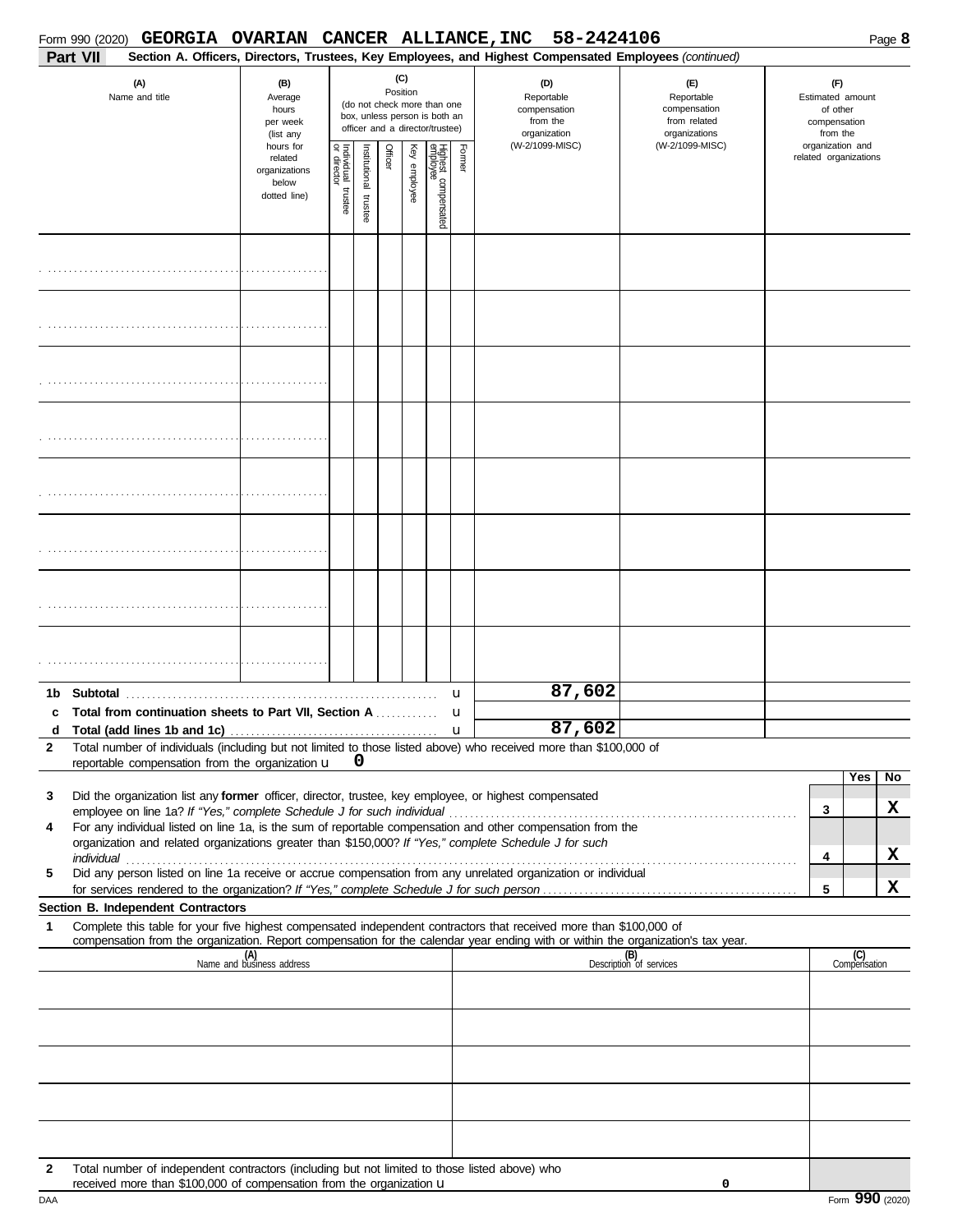**Part VIII Statement of Revenue**

Check if Schedule O contains a response or note to any line in this Part VIII . . . . . . . . . . . . . . . . . . . . . . . . . . . . . . . . . . . . . . . . . . .

|                                                                  |             |                                                                                     |                                                                                      |                 |   |                      | (A)<br>Total revenue | (B)<br>Related or exempt<br>function revenue | (C)<br>Unrelated<br>business revenue | (D)<br>Revenue excluded<br>from tax under<br>sections 512-514 |
|------------------------------------------------------------------|-------------|-------------------------------------------------------------------------------------|--------------------------------------------------------------------------------------|-----------------|---|----------------------|----------------------|----------------------------------------------|--------------------------------------|---------------------------------------------------------------|
|                                                                  |             | 1a Federated campaigns                                                              |                                                                                      | 1a              |   |                      |                      |                                              |                                      |                                                               |
|                                                                  |             | <b>b</b> Membership dues                                                            |                                                                                      | 1 <sub>b</sub>  |   |                      |                      |                                              |                                      |                                                               |
|                                                                  |             |                                                                                     |                                                                                      | 1 <sub>c</sub>  |   | 45,035               |                      |                                              |                                      |                                                               |
|                                                                  |             | c Fundraising events                                                                |                                                                                      |                 |   |                      |                      |                                              |                                      |                                                               |
|                                                                  |             | d Related organizations                                                             | .                                                                                    | 1d              |   |                      |                      |                                              |                                      |                                                               |
|                                                                  |             | e Government grants (contributions)                                                 |                                                                                      | 1е              |   | 19,600               |                      |                                              |                                      |                                                               |
| <b>Contributions, Gifts, Grants</b><br>and Other Similar Amounts |             | f All other contributions, gifts, grants,<br>and similar amounts not included above |                                                                                      | 1f              |   | 56,319               |                      |                                              |                                      |                                                               |
|                                                                  |             | <b>g</b> Noncash contributions included in lines 1a-1f                              |                                                                                      | 1g $\sqrt{3}$   |   |                      |                      |                                              |                                      |                                                               |
|                                                                  |             |                                                                                     |                                                                                      |                 |   | u                    | 120,954              |                                              |                                      |                                                               |
|                                                                  |             |                                                                                     |                                                                                      |                 |   | <b>Business Code</b> |                      |                                              |                                      |                                                               |
|                                                                  | 2a          |                                                                                     |                                                                                      |                 |   |                      |                      |                                              |                                      |                                                               |
|                                                                  | b           |                                                                                     |                                                                                      |                 |   |                      |                      |                                              |                                      |                                                               |
|                                                                  | c           |                                                                                     |                                                                                      |                 |   |                      |                      |                                              |                                      |                                                               |
|                                                                  | d           |                                                                                     |                                                                                      |                 |   |                      |                      |                                              |                                      |                                                               |
| Program Service<br>Revenue                                       | е           |                                                                                     |                                                                                      |                 |   |                      |                      |                                              |                                      |                                                               |
|                                                                  |             |                                                                                     | <b>f</b> All other program service revenue $\ldots$ , $\ldots$ , $\ldots$ , $\ldots$ |                 |   |                      |                      |                                              |                                      |                                                               |
|                                                                  |             |                                                                                     |                                                                                      |                 |   | $\mathbf u$          |                      |                                              |                                      |                                                               |
|                                                                  | 3           |                                                                                     | Investment income (including dividends, interest, and                                |                 |   |                      |                      |                                              |                                      |                                                               |
|                                                                  |             |                                                                                     |                                                                                      |                 |   | u                    | 1,392                |                                              |                                      | 1,392                                                         |
|                                                                  | 4           | Income from investment of tax-exempt bond proceeds                                  |                                                                                      |                 | u |                      |                      |                                              |                                      |                                                               |
|                                                                  |             |                                                                                     |                                                                                      |                 |   |                      |                      |                                              |                                      |                                                               |
|                                                                  | 5           |                                                                                     | (i) Real                                                                             |                 |   | u<br>(ii) Personal   |                      |                                              |                                      |                                                               |
|                                                                  |             |                                                                                     |                                                                                      |                 |   |                      |                      |                                              |                                      |                                                               |
|                                                                  | 6а          | Gross rents                                                                         | 6a                                                                                   |                 |   |                      |                      |                                              |                                      |                                                               |
|                                                                  | b           | Less: rental expenses                                                               | 6b                                                                                   |                 |   |                      |                      |                                              |                                      |                                                               |
|                                                                  | c           | Rental inc. or (loss)                                                               | 6c                                                                                   |                 |   |                      |                      |                                              |                                      |                                                               |
|                                                                  | d           | Net rental income or (loss)<br><b>7a</b> Gross amount from                          |                                                                                      |                 |   | u                    |                      |                                              |                                      |                                                               |
|                                                                  |             | sales of assets                                                                     | (i) Securities                                                                       |                 |   | (ii) Other           |                      |                                              |                                      |                                                               |
|                                                                  |             | other than inventory                                                                | 7a                                                                                   |                 |   |                      |                      |                                              |                                      |                                                               |
|                                                                  | b           | Less: cost or other                                                                 |                                                                                      |                 |   |                      |                      |                                              |                                      |                                                               |
| Revenue                                                          |             | basis and sales exps.                                                               | 7b                                                                                   |                 |   |                      |                      |                                              |                                      |                                                               |
|                                                                  |             | c Gain or (loss)                                                                    | 7с                                                                                   |                 |   |                      |                      |                                              |                                      |                                                               |
| Other                                                            | d           |                                                                                     |                                                                                      |                 |   | u                    |                      |                                              |                                      |                                                               |
|                                                                  |             | 8a Gross income from fundraising events                                             |                                                                                      |                 |   |                      |                      |                                              |                                      |                                                               |
|                                                                  |             | (not including \$                                                                   | 45,035                                                                               |                 |   |                      |                      |                                              |                                      |                                                               |
|                                                                  |             | of contributions reported on line 1c).                                              |                                                                                      |                 |   |                      |                      |                                              |                                      |                                                               |
|                                                                  |             | See Part IV, line 18                                                                | .                                                                                    | 8а              |   | 178,192              |                      |                                              |                                      |                                                               |
|                                                                  |             | <b>b</b> Less: direct expenses                                                      |                                                                                      | 8b              |   | 111,738              |                      |                                              |                                      |                                                               |
|                                                                  | c           |                                                                                     | Net income or (loss) from fundraising events                                         |                 |   | u                    | 66,454               |                                              |                                      | 66,454                                                        |
|                                                                  |             | 9a Gross income from gaming activities.                                             |                                                                                      |                 |   |                      |                      |                                              |                                      |                                                               |
|                                                                  |             | See Part IV, line 19                                                                | .                                                                                    | 9a              |   |                      |                      |                                              |                                      |                                                               |
|                                                                  |             | <b>b</b> Less: direct expenses                                                      |                                                                                      | 9 <sub>b</sub>  |   |                      |                      |                                              |                                      |                                                               |
|                                                                  | c           |                                                                                     | Net income or (loss) from gaming activities                                          |                 |   | u                    |                      |                                              |                                      |                                                               |
|                                                                  |             | 10a Gross sales of inventory, less                                                  |                                                                                      |                 |   |                      |                      |                                              |                                      |                                                               |
|                                                                  |             | returns and allowances                                                              | a a a a a a a                                                                        | 10a             |   |                      |                      |                                              |                                      |                                                               |
|                                                                  |             | <b>b</b> Less: cost of goods sold                                                   |                                                                                      | 10 <sub>b</sub> |   |                      |                      |                                              |                                      |                                                               |
|                                                                  |             |                                                                                     | c Net income or (loss) from sales of inventory                                       |                 |   | u                    |                      |                                              |                                      |                                                               |
|                                                                  |             |                                                                                     |                                                                                      |                 |   | <b>Business Code</b> |                      |                                              |                                      |                                                               |
|                                                                  | 11a         |                                                                                     |                                                                                      |                 |   |                      |                      |                                              |                                      |                                                               |
|                                                                  | $\mathbf b$ |                                                                                     |                                                                                      |                 |   |                      |                      |                                              |                                      |                                                               |
|                                                                  |             |                                                                                     |                                                                                      |                 |   |                      |                      |                                              |                                      |                                                               |
| Miscellaneous<br>Revenue                                         | d           |                                                                                     |                                                                                      |                 |   |                      |                      |                                              |                                      |                                                               |
|                                                                  |             |                                                                                     |                                                                                      |                 |   | u                    |                      |                                              |                                      |                                                               |
|                                                                  | 12          |                                                                                     |                                                                                      |                 |   | $\mathbf{u}$         | 188,800              | 0                                            | 0                                    | 67,846                                                        |
|                                                                  |             |                                                                                     |                                                                                      |                 |   |                      |                      |                                              |                                      | Form 990 (2020)                                               |
|                                                                  |             |                                                                                     |                                                                                      |                 |   |                      |                      |                                              |                                      |                                                               |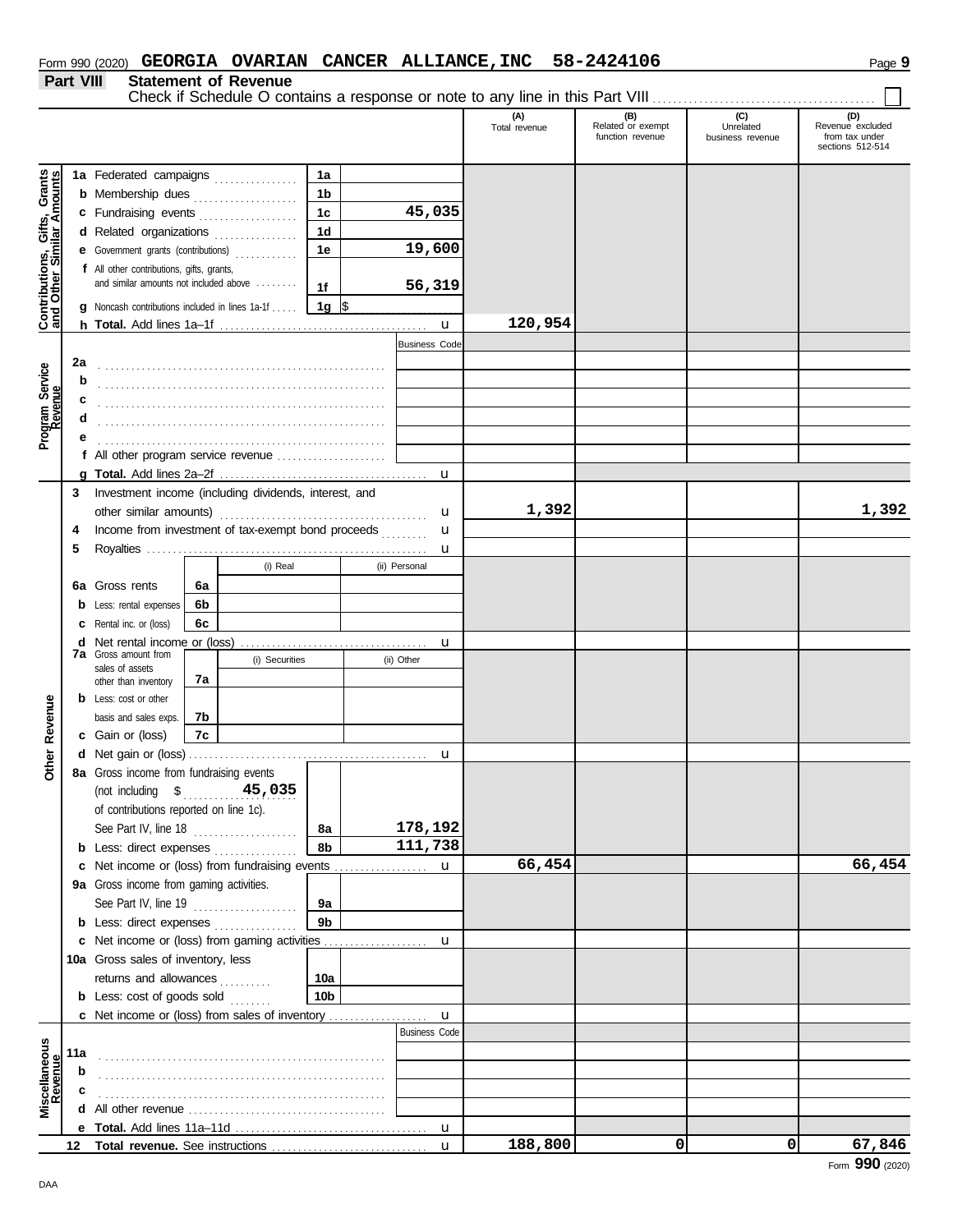#### **Part IX Statement of Functional Expenses Form 990 (2020) GEORGIA OVARIAN CANCER ALLIANCE, INC** 58-2424106 Page 10

|         | Section 501(c)(3) and 501(c)(4) organizations must complete all columns. All other organizations must complete column (A).<br>Check if Schedule O contains a response or note to any line in this Part IX |                |                             |                                    |                         |  |  |  |  |  |  |
|---------|-----------------------------------------------------------------------------------------------------------------------------------------------------------------------------------------------------------|----------------|-----------------------------|------------------------------------|-------------------------|--|--|--|--|--|--|
|         |                                                                                                                                                                                                           | (A)            | (B)                         | (C)                                | (D)                     |  |  |  |  |  |  |
|         | Do not include amounts reported on lines 6b,<br>7b, 8b, 9b, and 10b of Part VIII.                                                                                                                         | Total expenses | Program service<br>expenses | Management and<br>general expenses | Fundraising<br>expenses |  |  |  |  |  |  |
| 1       | Grants and other assistance to domestic organizations                                                                                                                                                     |                |                             |                                    |                         |  |  |  |  |  |  |
|         | and domestic governments. See Part IV, line 21                                                                                                                                                            |                |                             |                                    |                         |  |  |  |  |  |  |
|         | 2 Grants and other assistance to domestic                                                                                                                                                                 |                |                             |                                    |                         |  |  |  |  |  |  |
|         |                                                                                                                                                                                                           |                |                             |                                    |                         |  |  |  |  |  |  |
| 3       | Grants and other assistance to foreign                                                                                                                                                                    |                |                             |                                    |                         |  |  |  |  |  |  |
|         | organizations, foreign governments, and foreign                                                                                                                                                           |                |                             |                                    |                         |  |  |  |  |  |  |
|         | individuals. See Part IV, lines 15 and 16                                                                                                                                                                 |                |                             |                                    |                         |  |  |  |  |  |  |
|         | Benefits paid to or for members                                                                                                                                                                           |                |                             |                                    |                         |  |  |  |  |  |  |
| 5       | Compensation of current officers, directors,                                                                                                                                                              |                |                             |                                    |                         |  |  |  |  |  |  |
|         | trustees, and key employees                                                                                                                                                                               | 87,602         | 78,842                      | 4,380                              | 4,380                   |  |  |  |  |  |  |
| 6       | Compensation not included above to disqualified                                                                                                                                                           |                |                             |                                    |                         |  |  |  |  |  |  |
|         | persons (as defined under section 4958(f)(1)) and                                                                                                                                                         |                |                             |                                    |                         |  |  |  |  |  |  |
|         | persons described in section 4958(c)(3)(B)                                                                                                                                                                |                |                             |                                    |                         |  |  |  |  |  |  |
| 7       | Other salaries and wages<br>.                                                                                                                                                                             |                |                             |                                    |                         |  |  |  |  |  |  |
| 8       | Pension plan accruals and contributions (include                                                                                                                                                          |                |                             |                                    |                         |  |  |  |  |  |  |
|         | section 401(k) and 403(b) employer contributions)                                                                                                                                                         |                |                             |                                    |                         |  |  |  |  |  |  |
| 9       | Other employee benefits                                                                                                                                                                                   |                |                             |                                    |                         |  |  |  |  |  |  |
| 10      | Payroll taxes                                                                                                                                                                                             | 6,701          | 6,031                       | 335                                | 335                     |  |  |  |  |  |  |
| 11      | Fees for services (nonemployees):                                                                                                                                                                         |                |                             |                                    |                         |  |  |  |  |  |  |
| a       | Management                                                                                                                                                                                                |                |                             |                                    |                         |  |  |  |  |  |  |
| b       |                                                                                                                                                                                                           |                |                             | 10,900                             |                         |  |  |  |  |  |  |
|         |                                                                                                                                                                                                           | 10,900         |                             |                                    |                         |  |  |  |  |  |  |
| d       | Lobbying                                                                                                                                                                                                  |                |                             |                                    |                         |  |  |  |  |  |  |
| е<br>f  | Professional fundraising services. See Part IV, line 17<br>Investment management fees                                                                                                                     |                |                             |                                    |                         |  |  |  |  |  |  |
|         | g Other. (If line 11g amount exceeds 10% of line 25, column                                                                                                                                               |                |                             |                                    |                         |  |  |  |  |  |  |
|         | (A) amount, list line 11g expenses on Schedule O.)                                                                                                                                                        | 4,939          | 3,691                       | 1,133                              | 115                     |  |  |  |  |  |  |
| 12      | Advertising and promotion                                                                                                                                                                                 |                |                             |                                    |                         |  |  |  |  |  |  |
| 13      |                                                                                                                                                                                                           | 3,792          | 3,223                       | 190                                | 379                     |  |  |  |  |  |  |
| 14      | Information technology                                                                                                                                                                                    | 7,028          | 5,974                       | 351                                | 703                     |  |  |  |  |  |  |
| 15      |                                                                                                                                                                                                           |                |                             |                                    |                         |  |  |  |  |  |  |
| 16      |                                                                                                                                                                                                           | 16,762         | 14,248                      | 838                                | 1,676                   |  |  |  |  |  |  |
| 17      |                                                                                                                                                                                                           |                |                             |                                    |                         |  |  |  |  |  |  |
| 18      | Payments of travel or entertainment expenses                                                                                                                                                              |                |                             |                                    |                         |  |  |  |  |  |  |
|         | for any federal, state, or local public officials                                                                                                                                                         |                |                             |                                    |                         |  |  |  |  |  |  |
| 19      | Conferences, conventions, and meetings                                                                                                                                                                    | 2,876          | 2,444                       | 144                                | 288                     |  |  |  |  |  |  |
| 20      |                                                                                                                                                                                                           |                |                             |                                    |                         |  |  |  |  |  |  |
| 21      | Payments to affiliates                                                                                                                                                                                    |                |                             |                                    |                         |  |  |  |  |  |  |
| 22      | Depreciation, depletion, and amortization                                                                                                                                                                 | 1,033          | 878                         | 52                                 | 103                     |  |  |  |  |  |  |
| 23      |                                                                                                                                                                                                           | 5,558          | 4,724                       | 278                                | 556                     |  |  |  |  |  |  |
| 24      | Other expenses. Itemize expenses not covered                                                                                                                                                              |                |                             |                                    |                         |  |  |  |  |  |  |
|         | above (List miscellaneous expenses on line 24e. If                                                                                                                                                        |                |                             |                                    |                         |  |  |  |  |  |  |
|         | line 24e amount exceeds 10% of line 25, column                                                                                                                                                            |                |                             |                                    |                         |  |  |  |  |  |  |
|         | (A) amount, list line 24e expenses on Schedule O.)                                                                                                                                                        |                |                             |                                    |                         |  |  |  |  |  |  |
| a       | PROGRAM EXPENSES                                                                                                                                                                                          | 13,414         | 13,414                      |                                    |                         |  |  |  |  |  |  |
| b       | <b>DEVELOPMENT</b><br>TELEPHONE                                                                                                                                                                           | 6,897<br>4,165 | 1,379<br>3,540              | 208                                | 5,518<br>417            |  |  |  |  |  |  |
| c       |                                                                                                                                                                                                           | 3,108          | 2,642                       | 155                                | 311                     |  |  |  |  |  |  |
| d       | BANK AND CREDIT CARD FEES                                                                                                                                                                                 | 3,121          | 2,653                       | 156                                | 312                     |  |  |  |  |  |  |
| е<br>25 | Total functional expenses. Add lines 1 through 24e                                                                                                                                                        | 177,896        | 143,683                     | 19,120                             | 15,093                  |  |  |  |  |  |  |
| 26      | Joint costs. Complete this line only if the                                                                                                                                                               |                |                             |                                    |                         |  |  |  |  |  |  |
|         | organization reported in column (B) joint costs                                                                                                                                                           |                |                             |                                    |                         |  |  |  |  |  |  |
|         | from a combined educational campaign and<br>fundraising solicitation. Check here u                                                                                                                        |                |                             |                                    |                         |  |  |  |  |  |  |
|         | following SOP 98-2 (ASC 958-720)                                                                                                                                                                          |                |                             |                                    |                         |  |  |  |  |  |  |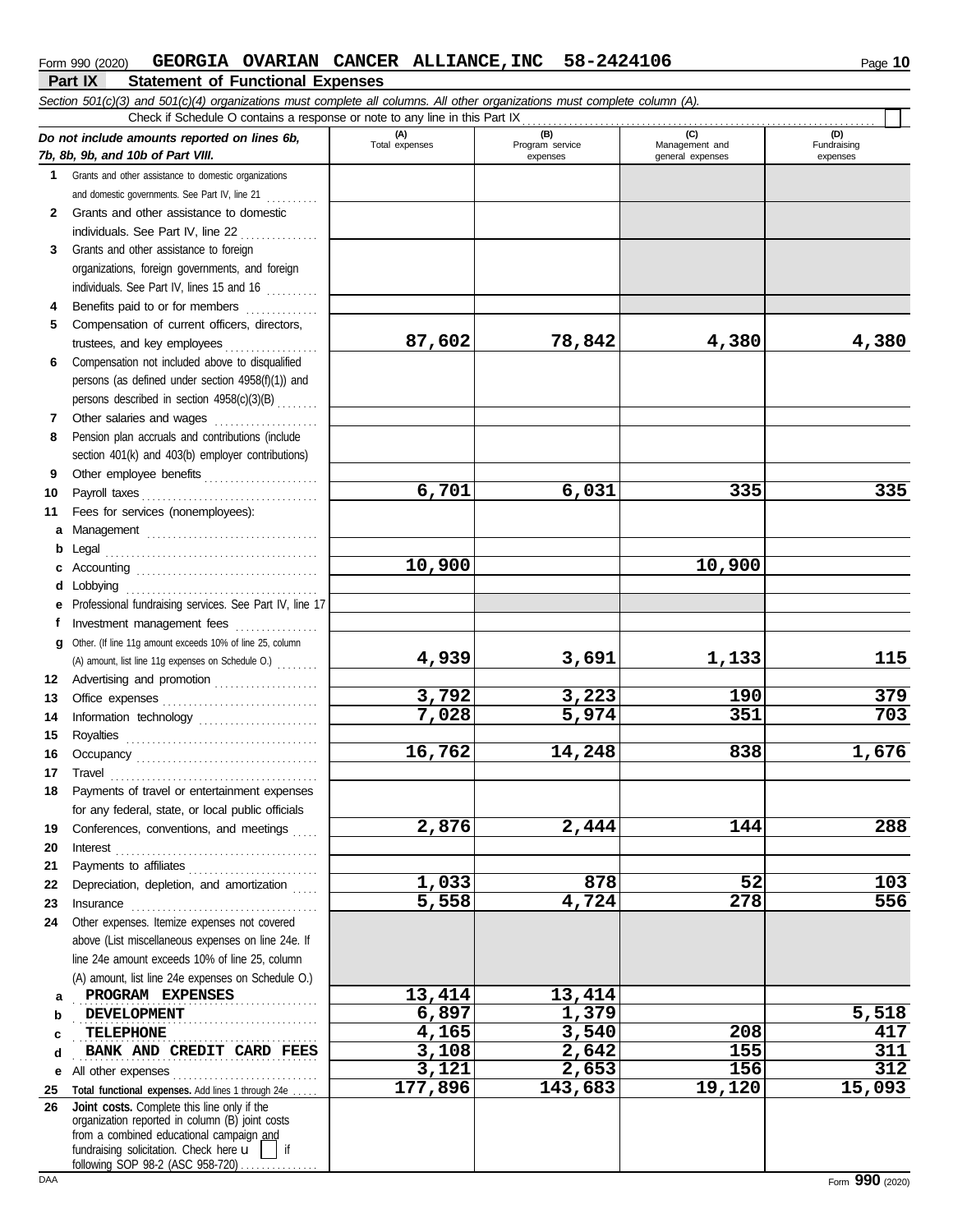| Form 990 (2020) |                      |  | GEORGIA OVARIAN CANCER ALLIANCE, INC 58-2424106 | -44<br>Page |
|-----------------|----------------------|--|-------------------------------------------------|-------------|
| Part X          | <b>Balance Sheet</b> |  |                                                 |             |

|                      |    |                                                                              |     |         | (A)<br>Beginning of year |                 | (B)<br>End of year |
|----------------------|----|------------------------------------------------------------------------------|-----|---------|--------------------------|-----------------|--------------------|
|                      | 1  | Cash-non-interest-bearing                                                    |     |         | 21,946                   | $\mathbf{1}$    | 65,543             |
|                      | 2  |                                                                              |     |         | 194,699                  | $\mathbf{2}$    | 171,091            |
|                      | 3  |                                                                              |     |         | 10,000                   | 3               |                    |
|                      | 4  | Accounts receivable, net                                                     |     |         |                          | 4               |                    |
|                      | 5  | Loans and other receivables from any current or former officer, director,    |     |         |                          |                 |                    |
|                      |    | trustee, key employee, creator or founder, substantial contributor, or 35%   |     |         |                          |                 |                    |
|                      |    | controlled entity or family member of any of these persons                   |     |         |                          | 5               |                    |
|                      | 6  | Loans and other receivables from other disqualified persons (as defined      |     |         |                          |                 |                    |
|                      |    | under section 4958(f)(1)), and persons described in section 4958(c)(3)(B)    |     |         |                          | 6               |                    |
| Assets               | 7  |                                                                              |     |         |                          | $\overline{7}$  |                    |
|                      | 8  | Inventories for sale or use                                                  |     |         |                          | 8               |                    |
|                      | 9  | Prepaid expenses and deferred charges                                        |     |         | 15,868                   | 9               | 15,868             |
|                      |    | 10a Land, buildings, and equipment: cost or other                            |     |         |                          |                 |                    |
|                      |    |                                                                              |     | 10,550  |                          |                 |                    |
|                      | b  | Less: accumulated depreciation                                               | 10b | 9,902   | 1,682                    | 10 <sub>c</sub> | 648                |
|                      | 11 |                                                                              |     |         |                          | 11              |                    |
|                      | 12 |                                                                              |     |         |                          | 12              |                    |
|                      | 13 |                                                                              |     |         |                          | 13              |                    |
|                      | 14 | Intangible assets                                                            |     |         |                          | 14              |                    |
|                      | 15 |                                                                              |     |         |                          | 15              |                    |
|                      | 16 |                                                                              |     |         | 244,195                  | 16              | 253,150            |
|                      | 17 |                                                                              |     |         | 1,949                    | 17              |                    |
|                      | 18 |                                                                              |     |         |                          | 18              |                    |
|                      | 19 | Deferred revenue                                                             |     |         | 19                       |                 |                    |
|                      | 20 |                                                                              |     |         | 20                       |                 |                    |
|                      | 21 | Escrow or custodial account liability. Complete Part IV of Schedule D        |     |         |                          | 21              |                    |
|                      | 22 | Loans and other payables to any current or former officer, director,         |     |         |                          |                 |                    |
| Liabilities          |    | trustee, key employee, creator or founder, substantial contributor, or 35%   |     |         |                          |                 |                    |
|                      |    |                                                                              |     |         |                          | 22              |                    |
|                      | 23 |                                                                              |     |         |                          | 23              |                    |
|                      | 24 | Unsecured notes and loans payable to unrelated third parties                 |     |         |                          | 24              |                    |
|                      | 25 | Other liabilities (including federal income tax, payables to related third   |     |         |                          |                 |                    |
|                      |    | parties, and other liabilities not included on lines 17-24). Complete Part X |     |         |                          |                 |                    |
|                      |    |                                                                              |     |         |                          | 25              |                    |
|                      | 26 |                                                                              |     |         | 1,949                    | 26              | U                  |
|                      |    | Organizations that follow FASB ASC 958, check here $\mathbf{u}$  X           |     |         |                          |                 |                    |
|                      |    | and complete lines 27, 28, 32, and 33.                                       |     |         |                          |                 |                    |
|                      | 27 | Net assets without donor restrictions                                        |     |         | 214,858                  | 27              | 251,400            |
| <b>Fund Balances</b> | 28 | Net assets with donor restrictions                                           |     |         | 27,388                   | 28              | 1,750              |
|                      |    | Organizations that do not follow FASB ASC 958, check here u                  |     |         |                          |                 |                    |
|                      |    | and complete lines 29 through 33.                                            |     |         |                          |                 |                    |
|                      | 29 |                                                                              |     |         |                          | 29              |                    |
|                      | 30 | Paid-in or capital surplus, or land, building, or equipment fund             |     |         |                          | 30              |                    |
|                      | 31 |                                                                              |     |         |                          | 31              |                    |
| Net Assets or        | 32 | Total net assets or fund balances                                            |     | 242,246 | 32                       | 253,150         |                    |
|                      | 33 |                                                                              |     |         | 244,195                  | 33              | 253,150            |

Form **990** (2020)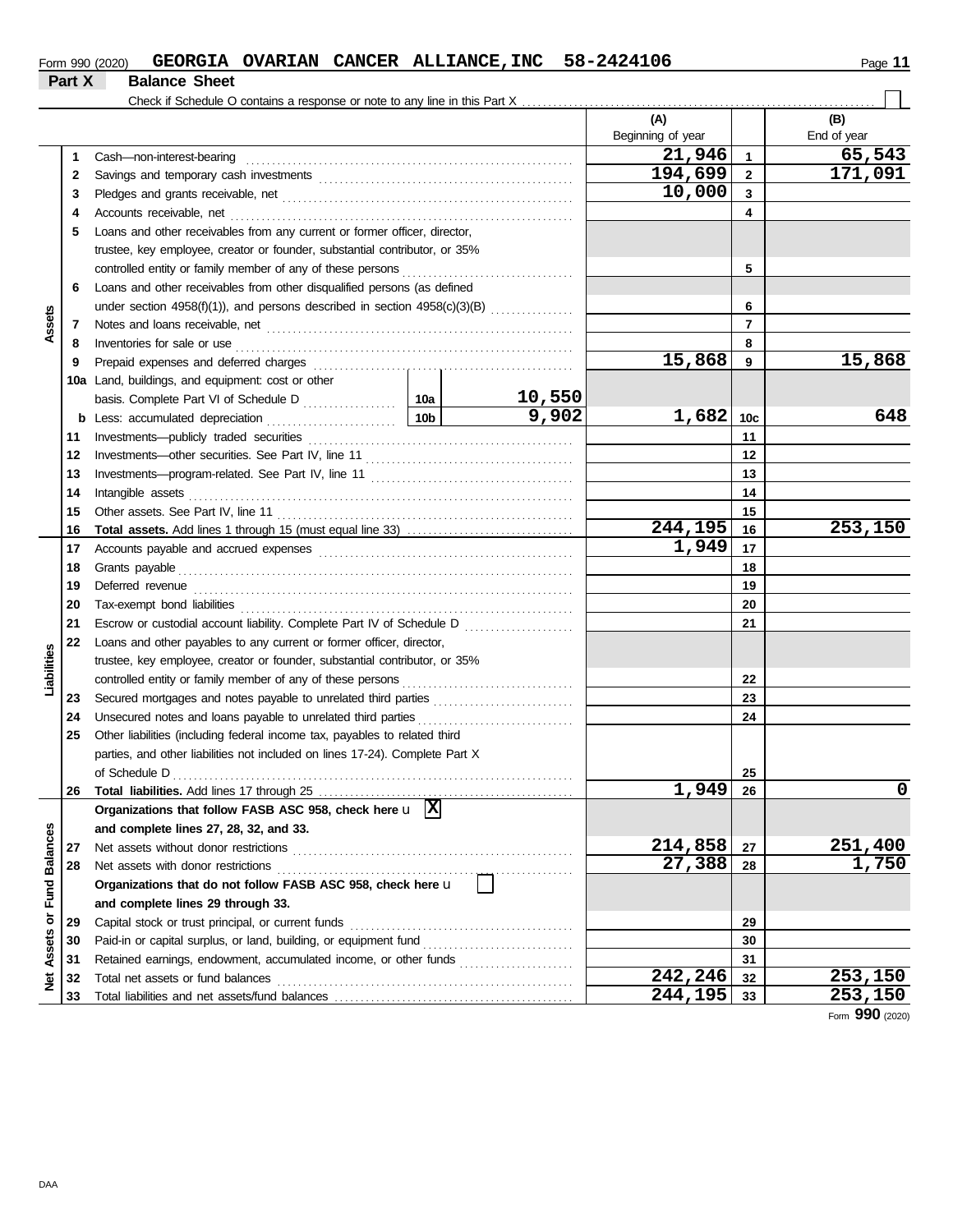|  |  |  |  | $_{\rm Form}$ 990 (2020) GEORGIA OVARIAN CANCER ALLIANCE, INC 58-2424106 |  | ା 2<br>Page |
|--|--|--|--|--------------------------------------------------------------------------|--|-------------|
|--|--|--|--|--------------------------------------------------------------------------|--|-------------|

| חו<br>-2 |  |
|----------|--|
|----------|--|

|    | Part XI<br><b>Reconciliation of Net Assets</b>                                                                                                                                                                                       |                         |                |         |                 |
|----|--------------------------------------------------------------------------------------------------------------------------------------------------------------------------------------------------------------------------------------|-------------------------|----------------|---------|-----------------|
|    |                                                                                                                                                                                                                                      |                         |                |         |                 |
| 1  |                                                                                                                                                                                                                                      | $\mathbf{1}$            |                | 188,800 |                 |
| 2  |                                                                                                                                                                                                                                      | $\mathbf{2}$            |                | 177,896 |                 |
| 3  |                                                                                                                                                                                                                                      | 3                       |                | 10,904  |                 |
| 4  |                                                                                                                                                                                                                                      | $\overline{\mathbf{4}}$ |                | 242,246 |                 |
| 5  |                                                                                                                                                                                                                                      | 5                       |                |         |                 |
| 6  | Donated services and use of facilities <b>constant of the constant of the constant of the constant of the constant of the constant of the constant of the constant of the constant of the constant of the constant of the consta</b> | 6                       |                |         |                 |
| 7  | Investment expenses                                                                                                                                                                                                                  | $\overline{7}$          |                |         |                 |
| 8  | Prior period adjustments                                                                                                                                                                                                             | 8                       |                |         |                 |
| 9  |                                                                                                                                                                                                                                      | 9                       |                |         |                 |
| 10 | Net assets or fund balances at end of year. Combine lines 3 through 9 (must equal Part X, line                                                                                                                                       |                         |                |         |                 |
|    |                                                                                                                                                                                                                                      | 10                      |                | 253,150 |                 |
|    | <b>Financial Statements and Reporting</b><br>Part XII                                                                                                                                                                                |                         |                |         |                 |
|    |                                                                                                                                                                                                                                      |                         |                |         |                 |
|    |                                                                                                                                                                                                                                      |                         |                | Yes     | No              |
| 1. | X<br>Other<br>Accounting method used to prepare the Form 990:<br>Cash<br>Accrual                                                                                                                                                     |                         |                |         |                 |
|    | If the organization changed its method of accounting from a prior year or checked "Other," explain in                                                                                                                                |                         |                |         |                 |
|    | Schedule O.                                                                                                                                                                                                                          |                         |                |         |                 |
|    | 2a Were the organization's financial statements compiled or reviewed by an independent accountant?                                                                                                                                   |                         | 2a             |         | x               |
|    | If "Yes," check a box below to indicate whether the financial statements for the year were compiled or                                                                                                                               |                         |                |         |                 |
|    | reviewed on a separate basis, consolidated basis, or both:                                                                                                                                                                           |                         |                |         |                 |
|    | Separate basis<br>Consolidated basis<br>Both consolidated and separate basis                                                                                                                                                         |                         |                |         |                 |
|    | Were the organization's financial statements audited by an independent accountant?                                                                                                                                                   |                         | 2b             | x       |                 |
|    | If "Yes," check a box below to indicate whether the financial statements for the year were audited on a                                                                                                                              |                         |                |         |                 |
|    | separate basis, consolidated basis, or both:                                                                                                                                                                                         |                         |                |         |                 |
|    | X<br>Separate basis<br>Consolidated basis<br>Both consolidated and separate basis                                                                                                                                                    |                         |                |         |                 |
|    | c If "Yes" to line 2a or 2b, does the organization have a committee that assumes responsibility for oversight of                                                                                                                     |                         |                |         |                 |
|    |                                                                                                                                                                                                                                      |                         | 2c             | x       |                 |
|    | If the organization changed either its oversight process or selection process during the tax year, explain on                                                                                                                        |                         |                |         |                 |
|    | Schedule O.                                                                                                                                                                                                                          |                         |                |         |                 |
|    | 3a As a result of a federal award, was the organization required to undergo an audit or audits as set forth in the                                                                                                                   |                         |                |         |                 |
|    | Single Audit Act and OMB Circular A-133?                                                                                                                                                                                             |                         | За             |         | x               |
|    | b If "Yes," did the organization undergo the required audit or audits? If the organization did not undergo the                                                                                                                       |                         |                |         |                 |
|    |                                                                                                                                                                                                                                      |                         | 3 <sub>b</sub> |         |                 |
|    |                                                                                                                                                                                                                                      |                         |                |         | Form 990 (2020) |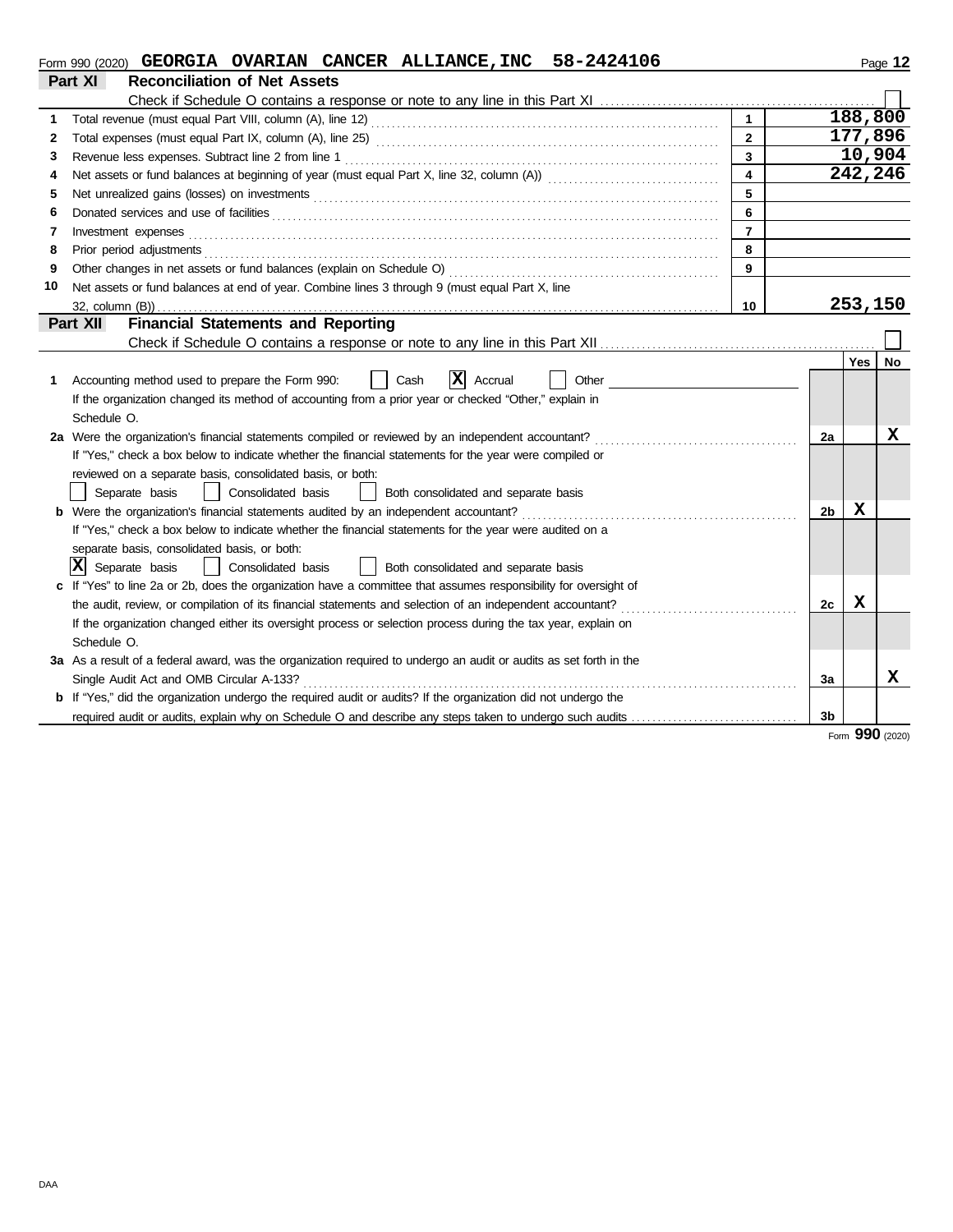| <b>SCHEDULE A</b>                             | <b>Public Charity Status and Public Support</b>                                  | OMB No. 1545-0047                                                                                                                                                                                                                                                      |                          |                          |                               |                                              |                                      |  |  |  |
|-----------------------------------------------|----------------------------------------------------------------------------------|------------------------------------------------------------------------------------------------------------------------------------------------------------------------------------------------------------------------------------------------------------------------|--------------------------|--------------------------|-------------------------------|----------------------------------------------|--------------------------------------|--|--|--|
| (Form 990 or 990-EZ)                          |                                                                                  | Complete if the organization is a section 501(c)(3) organization or a section 4947(a)(1) nonexempt charitable trust.                                                                                                                                                   |                          |                          |                               |                                              |                                      |  |  |  |
| Department of the Treasury                    |                                                                                  | La Attach to Form 990 or Form 990-EZ.                                                                                                                                                                                                                                  |                          |                          |                               |                                              | Open to Public                       |  |  |  |
| Internal Revenue Service                      |                                                                                  | u Go to www.irs.gov/Form990 for instructions and the latest information.                                                                                                                                                                                               |                          |                          |                               |                                              | Inspection                           |  |  |  |
| Name of the organization                      |                                                                                  | GEORGIA OVARIAN CANCER ALLIANCE, INC                                                                                                                                                                                                                                   |                          |                          |                               | Employer identification number<br>58-2424106 |                                      |  |  |  |
| Part I                                        |                                                                                  | Reason for Public Charity Status. (All organizations must complete this part.) See instructions.                                                                                                                                                                       |                          |                          |                               |                                              |                                      |  |  |  |
|                                               |                                                                                  | The organization is not a private foundation because it is: (For lines 1 through 12, check only one box.)                                                                                                                                                              |                          |                          |                               |                                              |                                      |  |  |  |
| 1                                             |                                                                                  | A church, convention of churches, or association of churches described in section 170(b)(1)(A)(i).                                                                                                                                                                     |                          |                          |                               |                                              |                                      |  |  |  |
| 2                                             |                                                                                  | A school described in <b>section 170(b)(1)(A)(ii).</b> (Attach Schedule E (Form 990 or 990-EZ).)                                                                                                                                                                       |                          |                          |                               |                                              |                                      |  |  |  |
| 3                                             |                                                                                  | A hospital or a cooperative hospital service organization described in section 170(b)(1)(A)(iii).                                                                                                                                                                      |                          |                          |                               |                                              |                                      |  |  |  |
| 4                                             |                                                                                  | A medical research organization operated in conjunction with a hospital described in section 170(b)(1)(A)(iii). Enter the hospital's name,                                                                                                                             |                          |                          |                               |                                              |                                      |  |  |  |
| city, and state:<br>5                         |                                                                                  | An organization operated for the benefit of a college or university owned or operated by a governmental unit described in                                                                                                                                              |                          |                          |                               |                                              |                                      |  |  |  |
| section 170(b)(1)(A)(iv). (Complete Part II.) |                                                                                  |                                                                                                                                                                                                                                                                        |                          |                          |                               |                                              |                                      |  |  |  |
| 6                                             |                                                                                  | A federal, state, or local government or governmental unit described in section 170(b)(1)(A)(v).                                                                                                                                                                       |                          |                          |                               |                                              |                                      |  |  |  |
| x<br>7                                        | described in section 170(b)(1)(A)(vi). (Complete Part II.)                       | An organization that normally receives a substantial part of its support from a governmental unit or from the general public                                                                                                                                           |                          |                          |                               |                                              |                                      |  |  |  |
| 8                                             |                                                                                  | A community trust described in section 170(b)(1)(A)(vi). (Complete Part II.)                                                                                                                                                                                           |                          |                          |                               |                                              |                                      |  |  |  |
| 9                                             |                                                                                  | An agricultural research organization described in section 170(b)(1)(A)(ix) operated in conjunction with a land-grant college<br>or university or a non-land-grant college of agriculture (see instructions). Enter the name, city, and state of the college or        |                          |                          |                               |                                              |                                      |  |  |  |
| university:<br>10                             |                                                                                  | An organization that normally receives: (1) more than 33 1/3% of its support from contributions, membership fees, and gross                                                                                                                                            |                          |                          |                               |                                              |                                      |  |  |  |
|                                               |                                                                                  | receipts from activities related to its exempt functions, subject to certain exceptions; and (2) no more than 331/3% of its                                                                                                                                            |                          |                          |                               |                                              |                                      |  |  |  |
|                                               |                                                                                  | support from gross investment income and unrelated business taxable income (less section 511 tax) from businesses<br>acquired by the organization after June 30, 1975. See section 509(a)(2). (Complete Part III.)                                                     |                          |                          |                               |                                              |                                      |  |  |  |
| 11                                            |                                                                                  | An organization organized and operated exclusively to test for public safety. See section 509(a)(4).                                                                                                                                                                   |                          |                          |                               |                                              |                                      |  |  |  |
| 12                                            |                                                                                  | An organization organized and operated exclusively for the benefit of, to perform the functions of, or to carry out the purposes                                                                                                                                       |                          |                          |                               |                                              |                                      |  |  |  |
|                                               |                                                                                  | of one or more publicly supported organizations described in section $509(a)(1)$ or section $509(a)(2)$ . See section $509(a)(3)$ .<br>Check the box in lines 12a through 12d that describes the type of supporting organization and complete lines 12e, 12f, and 12g. |                          |                          |                               |                                              |                                      |  |  |  |
| a                                             |                                                                                  | Type I. A supporting organization operated, supervised, or controlled by its supported organization(s), typically by giving                                                                                                                                            |                          |                          |                               |                                              |                                      |  |  |  |
|                                               |                                                                                  | the supported organization(s) the power to regularly appoint or elect a majority of the directors or trustees of the<br>supporting organization. You must complete Part IV, Sections A and B.                                                                          |                          |                          |                               |                                              |                                      |  |  |  |
| b                                             |                                                                                  | <b>Type II.</b> A supporting organization supervised or controlled in connection with its supported organization(s), by having<br>control or management of the supporting organization vested in the same persons that control or manage the supported                 |                          |                          |                               |                                              |                                      |  |  |  |
|                                               |                                                                                  | organization(s). You must complete Part IV, Sections A and C.                                                                                                                                                                                                          |                          |                          |                               |                                              |                                      |  |  |  |
| c                                             |                                                                                  | Type III functionally integrated. A supporting organization operated in connection with, and functionally integrated with,<br>its supported organization(s) (see instructions). You must complete Part IV, Sections A, D, and E.                                       |                          |                          |                               |                                              |                                      |  |  |  |
| d                                             |                                                                                  | Type III non-functionally integrated. A supporting organization operated in connection with its supported organization(s)<br>that is not functionally integrated. The organization generally must satisfy a distribution requirement and an attentiveness              |                          |                          |                               |                                              |                                      |  |  |  |
|                                               |                                                                                  | requirement (see instructions). You must complete Part IV, Sections A and D, and Part V.                                                                                                                                                                               |                          |                          |                               |                                              |                                      |  |  |  |
| е                                             |                                                                                  | Check this box if the organization received a written determination from the IRS that it is a Type I, Type II, Type III<br>functionally integrated, or Type III non-functionally integrated supporting organization.                                                   |                          |                          |                               |                                              |                                      |  |  |  |
| f                                             | Enter the number of supported organizations                                      |                                                                                                                                                                                                                                                                        |                          |                          |                               |                                              |                                      |  |  |  |
| g                                             | Provide the following information about the supported organization(s).           |                                                                                                                                                                                                                                                                        |                          |                          |                               |                                              |                                      |  |  |  |
| (i) Name of supported                         | (ii) EIN                                                                         | (iii) Type of organization                                                                                                                                                                                                                                             | (iv) Is the organization |                          | (v) Amount of monetary        |                                              | (vi) Amount of                       |  |  |  |
| organization                                  |                                                                                  | (described on lines 1-10<br>above (see instructions))                                                                                                                                                                                                                  | document?                | listed in your governing | support (see<br>instructions) |                                              | other support (see<br>instructions)  |  |  |  |
|                                               |                                                                                  |                                                                                                                                                                                                                                                                        | Yes                      | No                       |                               |                                              |                                      |  |  |  |
| (A)                                           |                                                                                  |                                                                                                                                                                                                                                                                        |                          |                          |                               |                                              |                                      |  |  |  |
| (B)                                           |                                                                                  |                                                                                                                                                                                                                                                                        |                          |                          |                               |                                              |                                      |  |  |  |
| (C)                                           |                                                                                  |                                                                                                                                                                                                                                                                        |                          |                          |                               |                                              |                                      |  |  |  |
|                                               |                                                                                  |                                                                                                                                                                                                                                                                        |                          |                          |                               |                                              |                                      |  |  |  |
| (D)                                           |                                                                                  |                                                                                                                                                                                                                                                                        |                          |                          |                               |                                              |                                      |  |  |  |
| (E)                                           |                                                                                  |                                                                                                                                                                                                                                                                        |                          |                          |                               |                                              |                                      |  |  |  |
| Total                                         |                                                                                  |                                                                                                                                                                                                                                                                        |                          |                          |                               |                                              |                                      |  |  |  |
|                                               | For Paperwork Reduction Act Notice, see the Instructions for Form 990 or 990-EZ. |                                                                                                                                                                                                                                                                        |                          |                          |                               |                                              | Schedule A (Form 990 or 990-EZ) 2020 |  |  |  |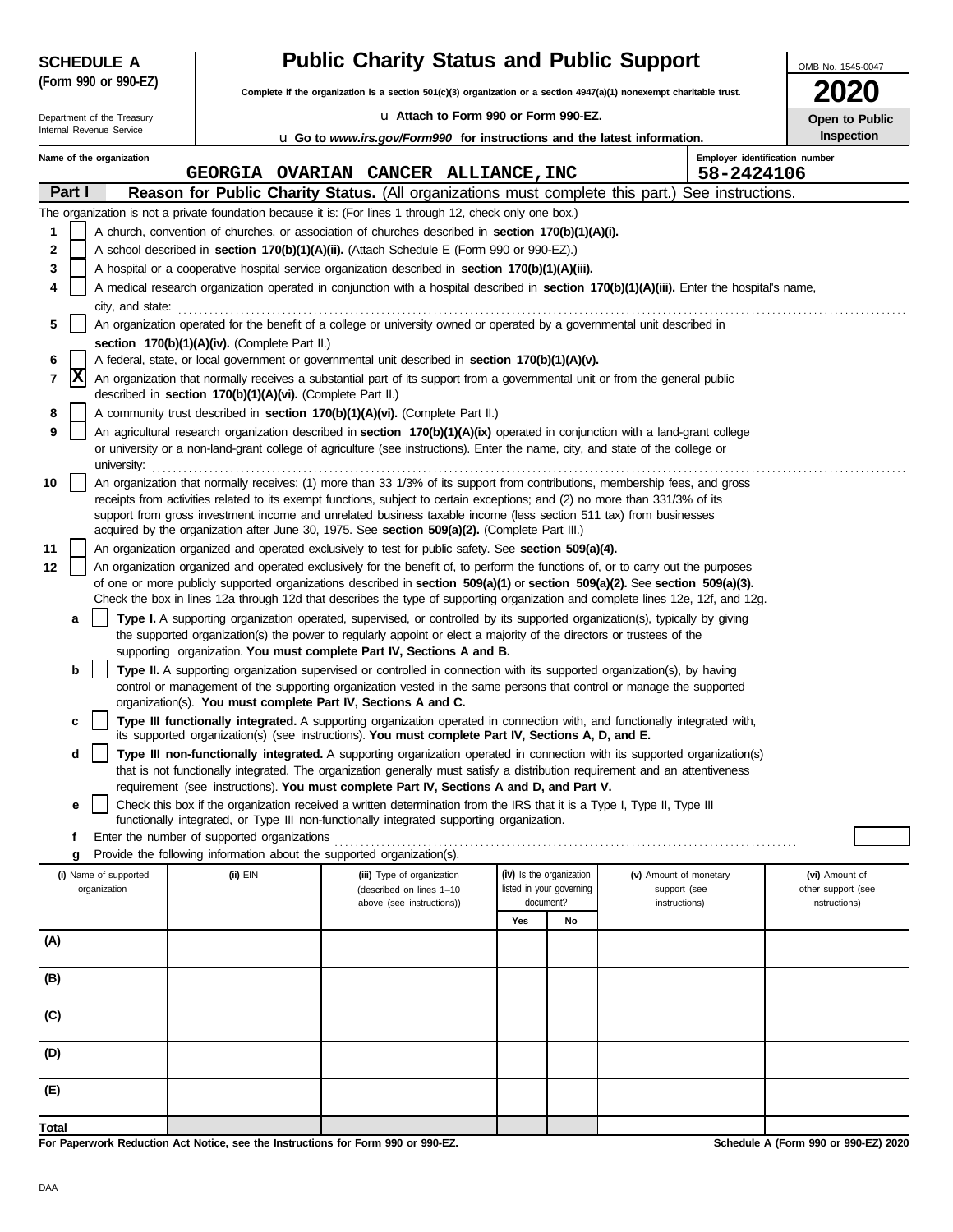# Schedule A (Form 990 or 990-EZ) 2020 **GEORGIA OVARIAN CANCER ALLIANCE, INC** 58-2424106 Page 2

(Complete only if you checked the box on line 5, 7, or 8 of Part I or if the organization failed to qualify under **Part II** Support Schedule for Organizations Described in Sections 170(b)(1)(A)(iv) and 170(b)(1)(A)(vi) Part III. If the organization fails to qualify under the tests listed below, please complete Part III.)

|     | Section A. Public Support                                                                                                                                                          |          |            |            |            |          |                                 |
|-----|------------------------------------------------------------------------------------------------------------------------------------------------------------------------------------|----------|------------|------------|------------|----------|---------------------------------|
|     | Calendar year (or fiscal year beginning in)<br>$\mathbf{u}$                                                                                                                        | (a) 2016 | (b) $2017$ | $(c)$ 2018 | $(d)$ 2019 | (e) 2020 | (f) Total                       |
| 1   | Gifts, grants, contributions, and<br>membership fees received. (Do not<br>include any "unusual grants.")                                                                           | 185,955  | 333,989    | 211,488    | 191,253    | 120,954  | 1,043,639                       |
| 2   | Tax revenues levied for the<br>organization's benefit and either paid<br>to or expended on its behalf                                                                              |          |            |            |            |          |                                 |
| 3   | The value of services or facilities<br>furnished by a governmental unit to the<br>organization without charge                                                                      |          |            |            |            |          |                                 |
| 4   | Total. Add lines 1 through 3                                                                                                                                                       | 185,955  | 333,989    | 211,488    | 191,253    | 120,954  | 1,043,639                       |
| 5   | The portion of total contributions by<br>each person (other than a<br>governmental unit or publicly<br>supported organization) included on<br>line 1 that exceeds 2% of the amount |          |            |            |            |          |                                 |
|     | shown on line 11, column (f)                                                                                                                                                       |          |            |            |            |          | 96,113                          |
| 6   | Public support. Subtract line 5 from line 4                                                                                                                                        |          |            |            |            |          | 947,526                         |
|     | <b>Section B. Total Support</b>                                                                                                                                                    |          |            |            |            |          |                                 |
|     | Calendar year (or fiscal year beginning in)<br>$\mathbf{u}$                                                                                                                        | (a) 2016 | (b) $2017$ | $(c)$ 2018 | $(d)$ 2019 | (e) 2020 | (f) Total                       |
| 7   | Amounts from line 4                                                                                                                                                                | 185,955  | 333,989    | 211,488    | 191,253    | 120,954  | 1,043,639                       |
| 8   | Gross income from interest, dividends,<br>payments received on securities loans,<br>rents, royalties, and income from<br>similar sources                                           | 135      | 1,018      | 1,554      | 1,506      | 1,392    | 5,605                           |
| 9   | Net income from unrelated business<br>activities, whether or not the business<br>is regularly carried on                                                                           |          | 86         |            |            | 65,454   | 65,540                          |
| 10  | Other income. Do not include gain or<br>loss from the sale of capital assets                                                                                                       |          |            |            |            |          |                                 |
| 11  | Total support. Add lines 7 through 10                                                                                                                                              |          |            |            |            |          | 1,114,784                       |
| 12  | Gross receipts from related activities, etc. (see instructions)                                                                                                                    |          |            |            |            | 12       |                                 |
| 13  | First 5 years. If the Form 990 is for the organization's first, second, third, fourth, or fifth tax year as a section 501(c)(3)                                                    |          |            |            |            |          |                                 |
|     | organization, check this box and stop here                                                                                                                                         |          |            |            |            |          |                                 |
|     | Section C. Computation of Public Support Percentage                                                                                                                                |          |            |            |            |          |                                 |
| 14  | Public support percentage for 2020 (line 6, column (f) divided by line 11, column (f)) [[[[[[[[[[[[[[[[[[[[[[                                                                      |          |            |            |            | 14       | 85.00%                          |
| 15  | Public support percentage from 2019 Schedule A, Part II, line 14                                                                                                                   |          |            |            |            | 15       | 89.57%                          |
| 16a | 33 1/3% support test—2020. If the organization did not check the box on line 13, and line 14 is 33 1/3% or more, check this                                                        |          |            |            |            |          |                                 |
|     | box and stop here. The organization qualifies as a publicly supported organization                                                                                                 |          |            |            |            |          | $\blacktriangleright$ $\vert$ X |
| b   | 33 1/3% support test-2019. If the organization did not check a box on line 13 or 16a, and line 15 is 33 1/3% or more, check                                                        |          |            |            |            |          |                                 |
|     | this box and stop here. The organization qualifies as a publicly supported organization                                                                                            |          |            |            |            |          |                                 |
| 17a | 10%-facts-and-circumstances test-2020. If the organization did not check a box on line 13, 16a, or 16b, and line 14 is                                                             |          |            |            |            |          |                                 |
|     | 10% or more, and if the organization meets the "facts-and-circumstances" test, check this box and stop here. Explain in                                                            |          |            |            |            |          |                                 |
|     | Part VI how the organization meets the "facts-and-circumstances" test. The organization qualifies as a publicly supported                                                          |          |            |            |            |          |                                 |
|     | organization                                                                                                                                                                       |          |            |            |            |          |                                 |
| b   | 10%-facts-and-circumstances test-2019. If the organization did not check a box on line 13, 16a, 16b, or 17a, and line                                                              |          |            |            |            |          |                                 |
|     | 15 is 10% or more, and if the organization meets the "facts-and-circumstances" test, check this box and stop here. Explain                                                         |          |            |            |            |          |                                 |
|     | in Part VI how the organization meets the "facts-and-circumstances" test. The organization qualifies as a publicly supported                                                       |          |            |            |            |          |                                 |
|     | organization                                                                                                                                                                       |          |            |            |            |          |                                 |
| 18  | Private foundation. If the organization did not check a box on line 13, 16a, 16b, 17a, or 17b, check this box and see                                                              |          |            |            |            |          |                                 |
|     | instructions                                                                                                                                                                       |          |            |            |            |          |                                 |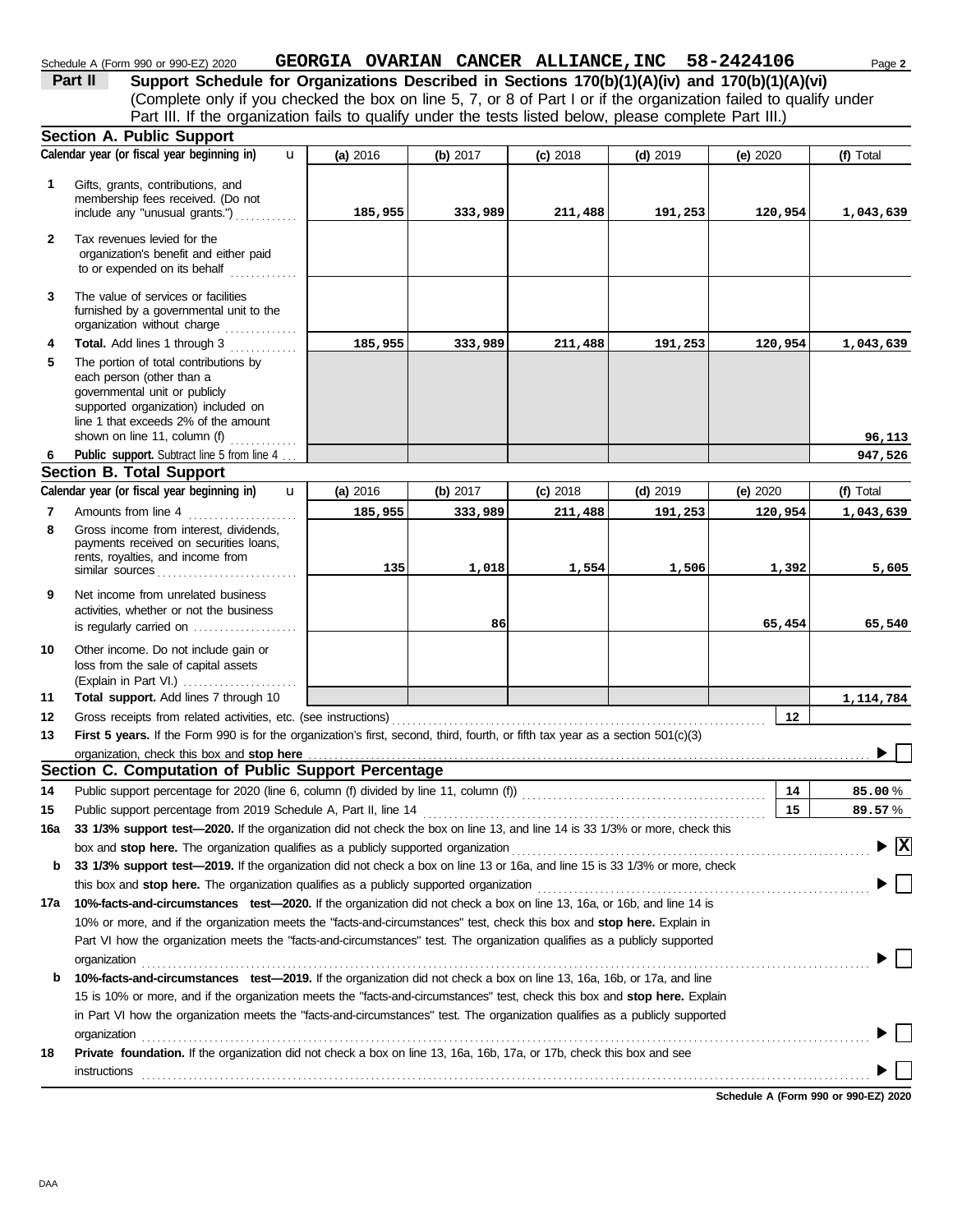#### Schedule A (Form 990 or 990-EZ) 2020 **GEORGIA OVARIAN CANCER ALLIANCE, INC** 58-2424106 Page 3

# **Part III Support Schedule for Organizations Described in Section 509(a)(2)**

(Complete only if you checked the box on line 10 of Part I or if the organization failed to qualify under Part II. If the organization fails to qualify under the tests listed below, please complete Part II.)

|              | <b>Section A. Public Support</b>                                                                                                                                        |          |          |            |            |            |    |                                          |
|--------------|-------------------------------------------------------------------------------------------------------------------------------------------------------------------------|----------|----------|------------|------------|------------|----|------------------------------------------|
|              | Calendar year (or fiscal year beginning in)<br>u                                                                                                                        | (a) 2016 | (b) 2017 | $(c)$ 2018 | $(d)$ 2019 | (e) $2020$ |    | (f) Total                                |
| 1            | Gifts, grants, contributions, and membership fees<br>received. (Do not include any "unusual grants.")                                                                   |          |          |            |            |            |    |                                          |
|              | .                                                                                                                                                                       |          |          |            |            |            |    |                                          |
| $\mathbf{2}$ | Gross receipts from admissions, merchandise<br>sold or services performed, or facilities                                                                                |          |          |            |            |            |    |                                          |
|              | furnished in any activity that is related to the<br>organization's tax-exempt purpose                                                                                   |          |          |            |            |            |    |                                          |
| 3            | Gross receipts from activities that are not an<br>unrelated trade or business under section 513                                                                         |          |          |            |            |            |    |                                          |
| 4            | Tax revenues levied for the<br>organization's benefit and either paid<br>to or expended on its behalf                                                                   |          |          |            |            |            |    |                                          |
| 5            | The value of services or facilities<br>furnished by a governmental unit to the<br>organization without charge                                                           |          |          |            |            |            |    |                                          |
| 6            | Total. Add lines 1 through 5                                                                                                                                            |          |          |            |            |            |    |                                          |
|              | <b>7a</b> Amounts included on lines 1, 2, and 3<br>received from disqualified persons                                                                                   |          |          |            |            |            |    |                                          |
| b            | Amounts included on lines 2 and 3<br>received from other than disqualified<br>persons that exceed the greater of \$5,000<br>or 1% of the amount on line 13 for the year |          |          |            |            |            |    |                                          |
| c            | Add lines 7a and 7b                                                                                                                                                     |          |          |            |            |            |    |                                          |
| 8            | Public support. (Subtract line 7c from                                                                                                                                  |          |          |            |            |            |    |                                          |
|              | line $6.$ )<br><b>Section B. Total Support</b>                                                                                                                          |          |          |            |            |            |    |                                          |
|              | Calendar year (or fiscal year beginning in)                                                                                                                             |          |          |            |            |            |    |                                          |
|              | $\mathbf{u}$                                                                                                                                                            | (a) 2016 | (b) 2017 | $(c)$ 2018 | $(d)$ 2019 | (e) $2020$ |    | (f) Total                                |
| 9            | Amounts from line 6                                                                                                                                                     |          |          |            |            |            |    |                                          |
| 10a          | Gross income from interest, dividends,<br>payments received on securities loans, rents,<br>royalties, and income from similar sources                                   |          |          |            |            |            |    |                                          |
| b            | Unrelated business taxable income (less<br>section 511 taxes) from businesses<br>acquired after June 30, 1975                                                           |          |          |            |            |            |    |                                          |
| c            | Add lines 10a and 10b                                                                                                                                                   |          |          |            |            |            |    |                                          |
| 11           | Net income from unrelated business<br>activities not included in line 10b, whether<br>or not the business is regularly carried on                                       |          |          |            |            |            |    |                                          |
| 12           | Other income. Do not include gain or<br>loss from the sale of capital assets<br>(Explain in Part VI.)<br>.                                                              |          |          |            |            |            |    |                                          |
| 13           | Total support. (Add lines 9, 10c, 11,                                                                                                                                   |          |          |            |            |            |    |                                          |
|              | and 12.)                                                                                                                                                                |          |          |            |            |            |    |                                          |
| 14           | First 5 years. If the Form 990 is for the organization's first, second, third, fourth, or fifth tax year as a section 501(c)(3)                                         |          |          |            |            |            |    |                                          |
|              | organization, check this box and stop here                                                                                                                              |          |          |            |            |            |    |                                          |
|              | Section C. Computation of Public Support Percentage                                                                                                                     |          |          |            |            |            |    |                                          |
| 15           |                                                                                                                                                                         |          |          |            |            |            | 15 | %                                        |
| 16           |                                                                                                                                                                         |          |          |            |            |            | 16 | %                                        |
|              | Section D. Computation of Investment Income Percentage                                                                                                                  |          |          |            |            |            |    |                                          |
| 17           |                                                                                                                                                                         |          |          |            |            |            | 17 | %                                        |
| 18           | Investment income percentage from 2019 Schedule A, Part III, line 17                                                                                                    |          |          |            |            |            | 18 | %                                        |
| 19a          | 33 1/3% support tests-2020. If the organization did not check the box on line 14, and line 15 is more than 33 1/3%, and line                                            |          |          |            |            |            |    | $\begin{array}{c} \boxed{1} \end{array}$ |
|              |                                                                                                                                                                         |          |          |            |            |            |    |                                          |
| b            | 33 1/3% support tests-2019. If the organization did not check a box on line 14 or line 19a, and line 16 is more than 33 1/3%, and                                       |          |          |            |            |            |    |                                          |
|              |                                                                                                                                                                         |          |          |            |            |            |    | $\mathbf{I}$                             |
| 20           |                                                                                                                                                                         |          |          |            |            |            |    |                                          |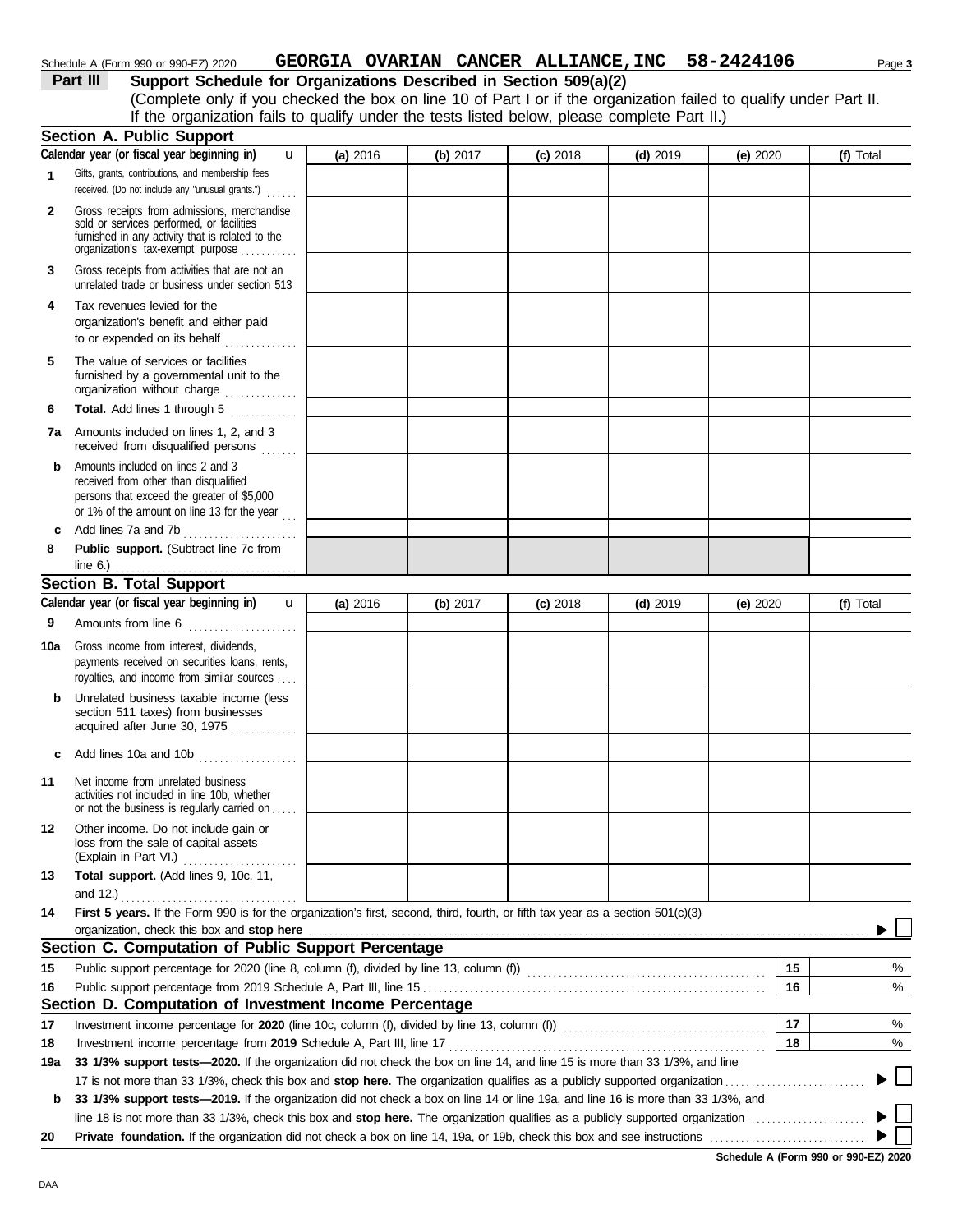|     | Part IV<br><b>Supporting Organizations</b>                                                                          |                 |     |    |
|-----|---------------------------------------------------------------------------------------------------------------------|-----------------|-----|----|
|     | (Complete only if you checked a box in line 12 on Part I. If you checked box 12a, Part I, complete Sections A       |                 |     |    |
|     | and B. If you checked box 12b, Part I, complete Sections A and C. If you checked box 12c, Part I, complete          |                 |     |    |
|     | Sections A, D, and E. If you checked box 12d, Part I, complete Sections A and D, and complete Part V.)              |                 |     |    |
|     | Section A. All Supporting Organizations                                                                             |                 |     |    |
|     |                                                                                                                     |                 | Yes | No |
| 1   | Are all of the organization's supported organizations listed by name in the organization's governing                |                 |     |    |
|     | documents? If "No," describe in Part VI how the supported organizations are designated. If designated by            |                 |     |    |
|     | class or purpose, describe the designation. If historic and continuing relationship, explain.                       | 1               |     |    |
| 2   | Did the organization have any supported organization that does not have an IRS determination of status              |                 |     |    |
|     | under section $509(a)(1)$ or (2)? If "Yes," explain in Part VI how the organization determined that the supported   |                 |     |    |
|     | organization was described in section $509(a)(1)$ or (2).                                                           | 2               |     |    |
| за  | Did the organization have a supported organization described in section $501(c)(4)$ , (5), or (6)? If "Yes," answer |                 |     |    |
|     | lines 3b and 3c below.                                                                                              | 3a              |     |    |
| b   | Did the organization confirm that each supported organization qualified under section 501(c)(4), (5), or (6) and    |                 |     |    |
|     | satisfied the public support tests under section $509(a)(2)$ ? If "Yes," describe in Part VI when and how the       |                 |     |    |
|     | organization made the determination.                                                                                | 3b              |     |    |
| c   | Did the organization ensure that all support to such organizations was used exclusively for section $170(c)(2)(B)$  |                 |     |    |
|     | purposes? If "Yes," explain in Part VI what controls the organization put in place to ensure such use.              | 3c              |     |    |
| 4a  | Was any supported organization not organized in the United States ("foreign supported organization")? If            |                 |     |    |
|     | "Yes," and if you checked 12a or 12b in Part I, answer (b) and (c) below.                                           | 4a              |     |    |
| b   | Did the organization have ultimate control and discretion in deciding whether to make grants to the foreign         |                 |     |    |
|     | supported organization? If "Yes," describe in Part VI how the organization had such control and discretion          |                 |     |    |
|     | despite being controlled or supervised by or in connection with its supported organizations.                        | 4b              |     |    |
| c   | Did the organization support any foreign supported organization that does not have an IRS determination             |                 |     |    |
|     | under sections $501(c)(3)$ and $509(a)(1)$ or (2)? If "Yes," explain in Part VI what controls the organization used |                 |     |    |
|     | to ensure that all support to the foreign supported organization was used exclusively for section 170(c)(2)(B)      |                 |     |    |
|     | purposes.                                                                                                           | 4c              |     |    |
| 5a  | Did the organization add, substitute, or remove any supported organizations during the tax year? If "Yes,"          |                 |     |    |
|     | answer lines 5b and 5c below (if applicable). Also, provide detail in Part VI, including (i) the names and EIN      |                 |     |    |
|     | numbers of the supported organizations added, substituted, or removed; (ii) the reasons for each such action;       |                 |     |    |
|     | (iii) the authority under the organization's organizing document authorizing such action; and (iv) how the action   |                 |     |    |
|     | was accomplished (such as by amendment to the organizing document).                                                 | 5a              |     |    |
| b   | Type I or Type II only. Was any added or substituted supported organization part of a class already                 |                 |     |    |
|     | designated in the organization's organizing document?                                                               | 5b              |     |    |
| c   | <b>Substitutions only.</b> Was the substitution the result of an event beyond the organization's control?           | 5c              |     |    |
| 6   | Did the organization provide support (whether in the form of grants or the provision of services or facilities) to  |                 |     |    |
|     | anyone other than (i) its supported organizations, (ii) individuals that are part of the charitable class benefited |                 |     |    |
|     | by one or more of its supported organizations, or (iii) other supporting organizations that also support or         |                 |     |    |
|     | benefit one or more of the filing organization's supported organizations? If "Yes," provide detail in Part VI.      | 6               |     |    |
| 7   | Did the organization provide a grant, loan, compensation, or other similar payment to a substantial contributor     |                 |     |    |
|     | (as defined in section $4958(c)(3)(C)$ ), a family member of a substantial contributor, or a 35% controlled entity  |                 |     |    |
|     | with regard to a substantial contributor? If "Yes," complete Part I of Schedule L (Form 990 or 990-EZ).             | 7               |     |    |
| 8   | Did the organization make a loan to a disqualified person (as defined in section 4958) not described in line 7?     |                 |     |    |
|     | If "Yes," complete Part I of Schedule L (Form 990 or 990-EZ).                                                       | 8               |     |    |
| 9а  | Was the organization controlled directly or indirectly at any time during the tax year by one or more               |                 |     |    |
|     | disqualified persons, as defined in section 4946 (other than foundation managers and organizations                  |                 |     |    |
|     | described in section 509(a)(1) or (2))? If "Yes," provide detail in Part VI.                                        | 9a              |     |    |
| b   | Did one or more disqualified persons (as defined in line 9a) hold a controlling interest in any entity in which     |                 |     |    |
|     | the supporting organization had an interest? If "Yes," provide detail in Part VI.                                   | 9b              |     |    |
| c   | Did a disqualified person (as defined in line 9a) have an ownership interest in, or derive any personal benefit     |                 |     |    |
|     | from, assets in which the supporting organization also had an interest? If "Yes," provide detail in Part VI.        | 9с              |     |    |
| 10a | Was the organization subject to the excess business holdings rules of section 4943 because of section               |                 |     |    |
|     | 4943(f) (regarding certain Type II supporting organizations, and all Type III non-functionally integrated           |                 |     |    |
|     | supporting organizations)? If "Yes," answer line 10b below.                                                         | 10a             |     |    |
| b   | Did the organization have any excess business holdings in the tax year? (Use Schedule C, Form 4720, to              |                 |     |    |
|     | determine whether the organization had excess business holdings.)                                                   | 10 <sub>b</sub> |     |    |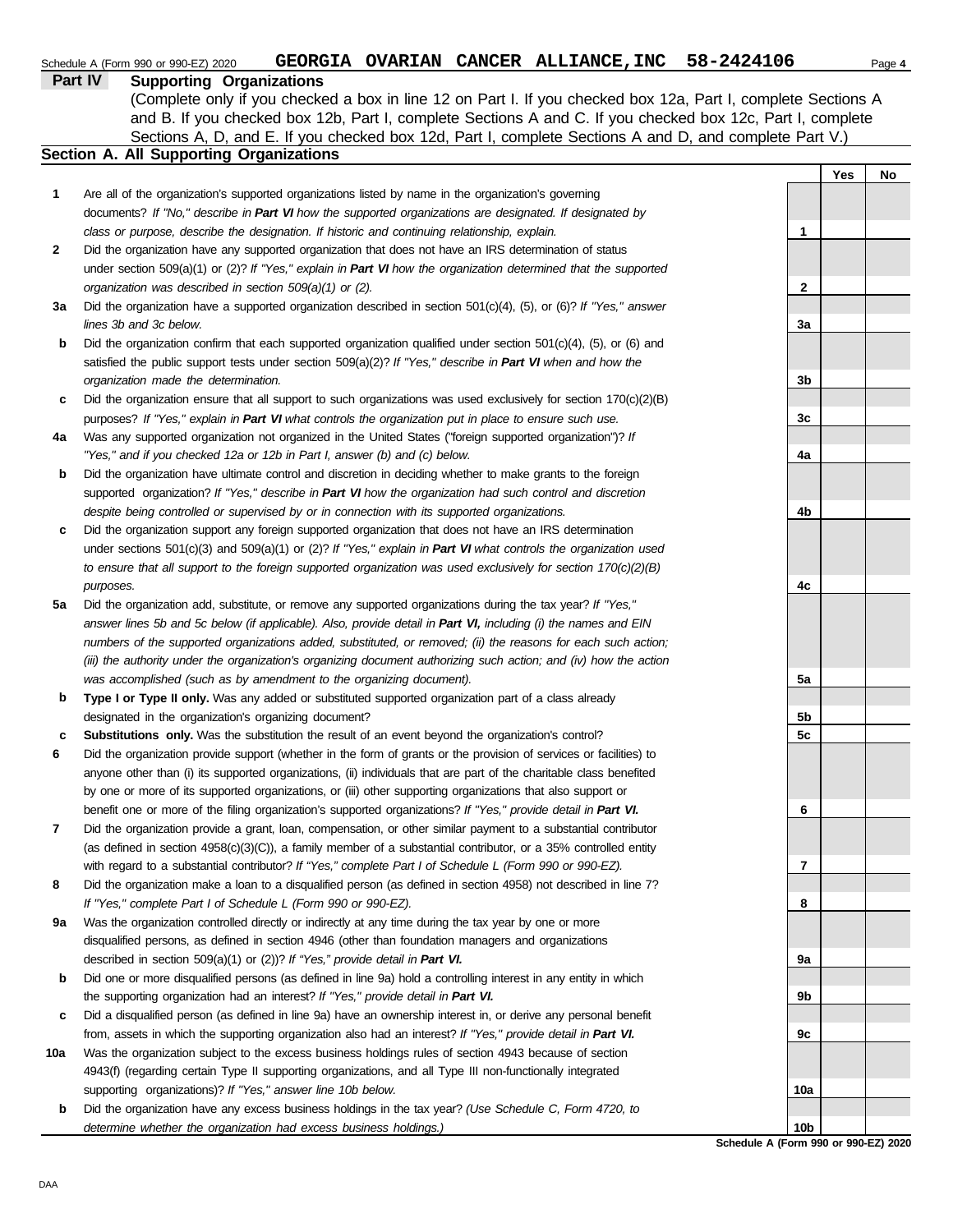### Schedule A (Form 990 or 990-EZ) 2020 **GEORGIA OVARIAN CANCER ALLIANCE, INC** 58-2424106 Page 5

|    | Part IV<br><b>Supporting Organizations (continued)</b>                                                             |                 |     |    |
|----|--------------------------------------------------------------------------------------------------------------------|-----------------|-----|----|
|    |                                                                                                                    |                 | Yes | No |
| 11 | Has the organization accepted a gift or contribution from any of the following persons?                            |                 |     |    |
| a  | A person who directly or indirectly controls, either alone or together with persons described in lines 11b and     |                 |     |    |
|    | 11c below, the governing body of a supported organization?                                                         | 11a             |     |    |
| b  | A family member of a person described in line 11a above?                                                           | 11 <sub>b</sub> |     |    |
| C. | A 35% controlled entity of a person described in line 11a or 11b above? If "Yes" to line 11a, 11b, or 11c, provide |                 |     |    |
|    | detail in Part VI.                                                                                                 | 11c             |     |    |

#### **Section B. Type I Supporting Organizations**

|                                                                                                                                |               | Yes | No |
|--------------------------------------------------------------------------------------------------------------------------------|---------------|-----|----|
| Did the governing body, members of the governing body, officers acting in their official capacity, or membership of one or     |               |     |    |
| more supported organizations have the power to regularly appoint or elect at least a majority of the organization's officers,  |               |     |    |
| directors, or trustees at all times during the tax year? If "No," describe in Part VI how the supported organization(s)        |               |     |    |
| effectively operated, supervised, or controlled the organization's activities. If the organization had more than one supported |               |     |    |
| organization, describe how the powers to appoint and/or remove officers, directors, or trustees were allocated among the       |               |     |    |
| supported organizations and what conditions or restrictions, if any, applied to such powers during the tax year.               |               |     |    |
| Did the organization operate for the benefit of any supported organization other than the supported                            |               |     |    |
| organization(s) that operated, supervised, or controlled the supporting organization? If "Yes," explain in Part                |               |     |    |
| VI how providing such benefit carried out the purposes of the supported organization(s) that operated,                         |               |     |    |
| supervised, or controlled the supporting organization.                                                                         | $\mathcal{P}$ |     |    |
| Section C. Type II Supporting Organizations                                                                                    |               |     |    |

#### Were a majority of the organization's directors or trustees during the tax year also a majority of the directors or trustees of each of the organization's supported organization(s)? *If "No," describe in Part VI how control* **1** *or management of the supporting organization was vested in the same persons that controlled or managed the supported organization(s).* **Yes No 1**

#### **Section D. All Type III Supporting Organizations**

|                |                                                                                                                        |   | Yes | No |
|----------------|------------------------------------------------------------------------------------------------------------------------|---|-----|----|
| 1              | Did the organization provide to each of its supported organizations, by the last day of the fifth month of the         |   |     |    |
|                | organization's tax year, (i) a written notice describing the type and amount of support provided during the prior tax  |   |     |    |
|                | year, (ii) a copy of the Form 990 that was most recently filed as of the date of notification, and (iii) copies of the |   |     |    |
|                | organization's governing documents in effect on the date of notification, to the extent not previously provided?       |   |     |    |
| $\overline{2}$ | Were any of the organization's officers, directors, or trustees either (i) appointed or elected by the supported       |   |     |    |
|                | organization(s) or (ii) serving on the governing body of a supported organization? If "No," explain in Part VI how     |   |     |    |
|                | the organization maintained a close and continuous working relationship with the supported organization(s).            | ົ |     |    |
| $\mathbf{3}$   | By reason of the relationship described in line 2, above, did the organization's supported organizations have          |   |     |    |
|                | a significant voice in the organization's investment policies and in directing the use of the organization's           |   |     |    |
|                | income or assets at all times during the tax year? If "Yes," describe in Part VI the role the organization's           |   |     |    |
|                | supported organizations played in this regard.                                                                         | 3 |     |    |

#### **Section E. Type III Functionally-Integrated Supporting Organizations**

| Check the box next to the method that the organization used to satisfy the Integral Part Test during the year (see instructions). |  |  |
|-----------------------------------------------------------------------------------------------------------------------------------|--|--|

- The organization satisfied the Activities Test. *Complete line 2 below.* **a**
- The organization is the parent of each of its supported organizations. *Complete line 3 below.* **b**

The organization supported a governmental entity. *Describe in Part VI how you supported a governmental entity (see instructions).* **c**

- **2** Activities Test. *Answer lines 2a and 2b below.*
- **a** Did substantially all of the organization's activities during the tax year directly further the exempt purposes of the supported organization(s) to which the organization was responsive? *If "Yes," then in Part VI identify those supported organizations and explain how these activities directly furthered their exempt purposes, how the organization was responsive to those supported organizations, and how the organization determined that these activities constituted substantially all of its activities.*
- **b** Did the activities described in line 2a, above, constitute activities that, but for the organization's involvement, one or more of the organization's supported organization(s) would have been engaged in? If "Yes," explain in *Part VI the reasons for the organization's position that its supported organization(s) would have engaged in these activities but for the organization's involvement.*
- **3** Parent of Supported Organizations. *Answer lines 3a and 3b below.*
- **a** Did the organization have the power to regularly appoint or elect a majority of the officers, directors, or trustees of each of the supported organizations? *If "Yes" or "No," provide details in Part VI.*
- **b** Did the organization exercise a substantial degree of direction over the policies, programs, and activities of each of its supported organizations? *If "Yes," describe in Part VI the role played by the organization in this regard.*

**Yes No 2a 2b 3a 3b**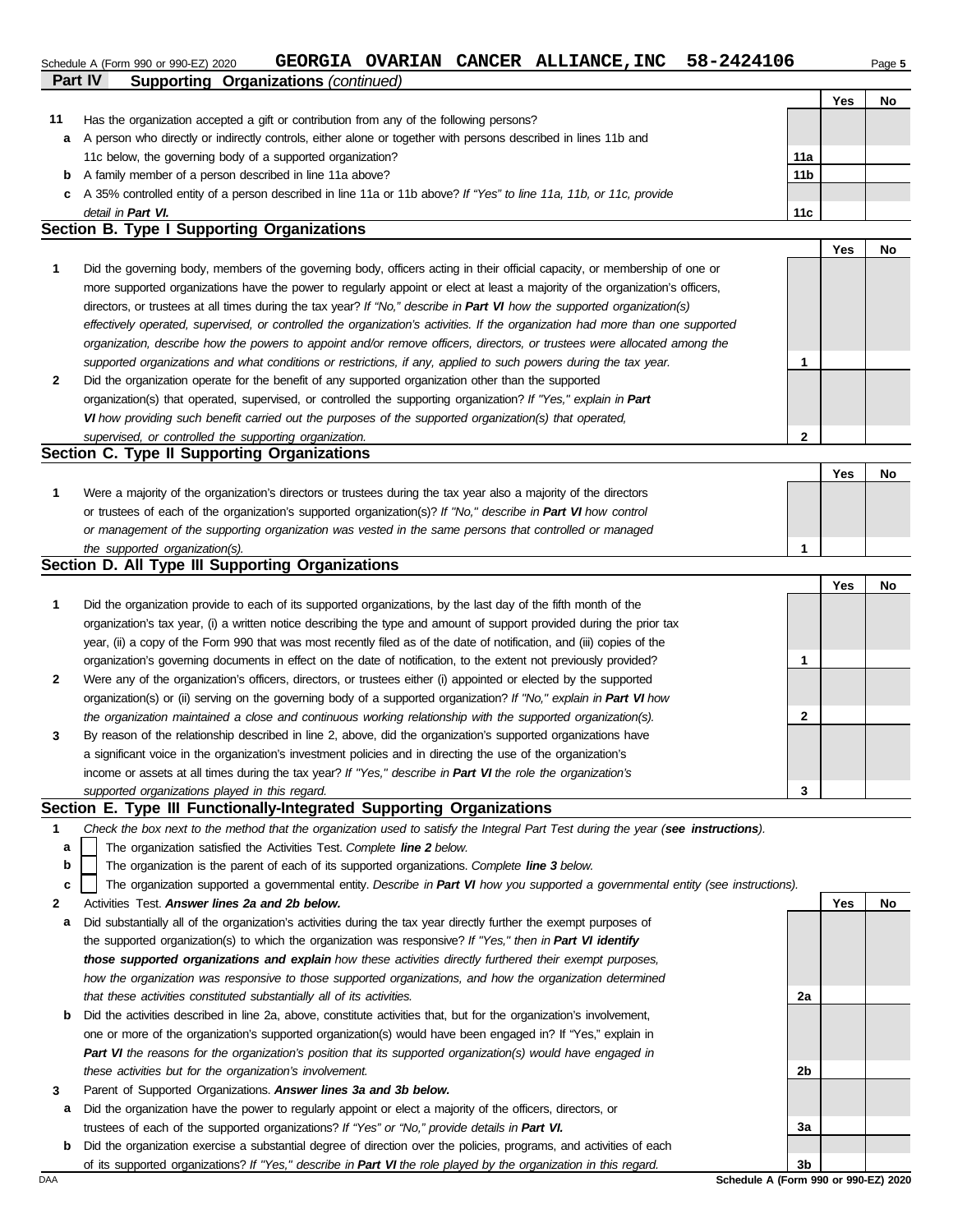| Part V         | Type III Non-Functionally Integrated 509(a)(3) Supporting Organizations                                                          |                |                |                                |  |  |  |
|----------------|----------------------------------------------------------------------------------------------------------------------------------|----------------|----------------|--------------------------------|--|--|--|
| 1.             | Check here if the organization satisfied the Integral Part Test as a qualifying trust on Nov. 20, 1970 (explain in Part VI). See |                |                |                                |  |  |  |
|                | instructions. All other Type III non-functionally integrated supporting organizations must complete Sections A through E.        |                |                |                                |  |  |  |
|                | Section A - Adjusted Net Income                                                                                                  |                | (A) Prior Year | (B) Current Year               |  |  |  |
|                |                                                                                                                                  |                |                | (optional)                     |  |  |  |
| 1              | Net short-term capital gain                                                                                                      | 1              |                |                                |  |  |  |
| $\mathbf{2}$   | Recoveries of prior-year distributions                                                                                           | $\mathbf{2}$   |                |                                |  |  |  |
| 3              | Other gross income (see instructions)                                                                                            | 3              |                |                                |  |  |  |
| 4              | Add lines 1 through 3.                                                                                                           | 4              |                |                                |  |  |  |
| 5              | Depreciation and depletion                                                                                                       | 5              |                |                                |  |  |  |
| 6              | Portion of operating expenses paid or incurred for production or collection of                                                   |                |                |                                |  |  |  |
|                | gross income or for management, conservation, or maintenance of property                                                         |                |                |                                |  |  |  |
|                | held for production of income (see instructions)                                                                                 | 6              |                |                                |  |  |  |
| 7              | Other expenses (see instructions)                                                                                                | $\overline{7}$ |                |                                |  |  |  |
| 8              | Adjusted Net Income (subtract lines 5, 6, and 7 from line 4)                                                                     | 8              |                |                                |  |  |  |
|                | Section B - Minimum Asset Amount                                                                                                 |                | (A) Prior Year | (B) Current Year<br>(optional) |  |  |  |
| 1              | Aggregate fair market value of all non-exempt-use assets (see                                                                    |                |                |                                |  |  |  |
|                | instructions for short tax year or assets held for part of year):                                                                |                |                |                                |  |  |  |
|                | a Average monthly value of securities                                                                                            | 1a             |                |                                |  |  |  |
|                | <b>b</b> Average monthly cash balances                                                                                           | 1b             |                |                                |  |  |  |
|                | c Fair market value of other non-exempt-use assets                                                                               | 1 <sub>c</sub> |                |                                |  |  |  |
|                | <b>d Total</b> (add lines 1a, 1b, and 1c)                                                                                        | 1d             |                |                                |  |  |  |
|                | e Discount claimed for blockage or other factors                                                                                 |                |                |                                |  |  |  |
|                | (explain in detail in Part VI):                                                                                                  |                |                |                                |  |  |  |
| $\mathbf{2}$   | Acquisition indebtedness applicable to non-exempt-use assets                                                                     | $\mathbf{2}$   |                |                                |  |  |  |
| 3              | Subtract line 2 from line 1d.                                                                                                    | 3              |                |                                |  |  |  |
| 4              | Cash deemed held for exempt use. Enter 0.015 of line 3 (for greater amount,                                                      |                |                |                                |  |  |  |
|                | see instructions).                                                                                                               | 4              |                |                                |  |  |  |
| 5              | Net value of non-exempt-use assets (subtract line 4 from line 3)                                                                 | 5              |                |                                |  |  |  |
| 6              | Multiply line 5 by 0.035.                                                                                                        | 6              |                |                                |  |  |  |
| 7              | Recoveries of prior-year distributions                                                                                           | $\overline{7}$ |                |                                |  |  |  |
| 8              | Minimum Asset Amount (add line 7 to line 6)                                                                                      | 8              |                |                                |  |  |  |
|                | Section C - Distributable Amount                                                                                                 |                |                | <b>Current Year</b>            |  |  |  |
| 1              | Adjusted net income for prior year (from Section A, line 8, column A)                                                            | 1              |                |                                |  |  |  |
| $\mathbf{2}$   | Enter 0.85 of line 1.                                                                                                            | $\mathbf{2}$   |                |                                |  |  |  |
| 3              | Minimum asset amount for prior year (from Section B, line 8, column A)                                                           | 3              |                |                                |  |  |  |
| 4              | Enter greater of line 2 or line 3.                                                                                               | 4              |                |                                |  |  |  |
| 5              | Income tax imposed in prior year                                                                                                 | 5              |                |                                |  |  |  |
| 6              | <b>Distributable Amount.</b> Subtract line 5 from line 4, unless subject to                                                      |                |                |                                |  |  |  |
|                | emergency temporary reduction (see instructions).                                                                                | 6              |                |                                |  |  |  |
| $\overline{7}$ | Check here if the current year is the organization's first as a non-functionally integrated Type III supporting organization     |                |                |                                |  |  |  |

**Schedule A (Form 990 or 990-EZ) 2020**

Schedule A (Form 990 or 990-EZ) 2020 **GEORGIA OVARIAN CANCER ALLIANCE, INC** 58-2424106 Page 6

(see instructions).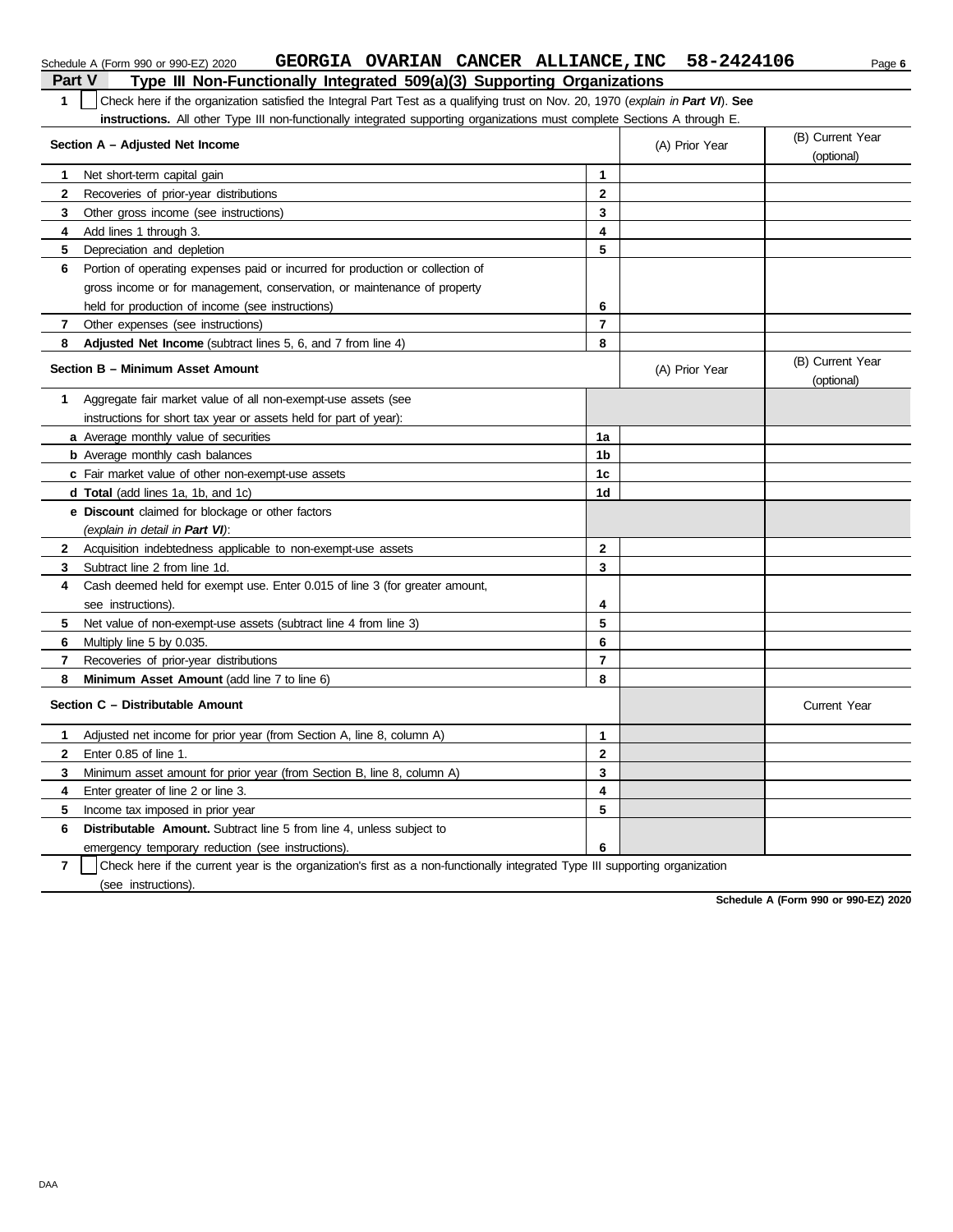# Schedule A (Form 990 or 990-EZ) 2020 **GEORGIA OVARIAN CANCER ALLIANCE, INC** 58-2424106 Page 7

# **Part V Type III Non-Functionally Integrated 509(a)(3) Supporting Organizations** *(continued)* **Part V Type III Non-Functionally Integrated 509(a)(3) Supporting Organizations** *(continued)*

|              | Section D - Distributions                                                                                                                  |                                    |                                                | <b>Current Year</b>                              |
|--------------|--------------------------------------------------------------------------------------------------------------------------------------------|------------------------------------|------------------------------------------------|--------------------------------------------------|
|              |                                                                                                                                            |                                    |                                                |                                                  |
| 1            | Amounts paid to supported organizations to accomplish exempt purposes                                                                      |                                    |                                                |                                                  |
| $\mathbf{2}$ | Amounts paid to perform activity that directly furthers exempt purposes of supported                                                       |                                    |                                                |                                                  |
|              | organizations, in excess of income from activity                                                                                           |                                    |                                                |                                                  |
| 3            | Administrative expenses paid to accomplish exempt purposes of supported organizations                                                      |                                    |                                                |                                                  |
| 4<br>5       | Amounts paid to acquire exempt-use assets<br>Qualified set-aside amounts (prior IRS approval required— <i>provide details in Part VI</i> ) |                                    |                                                |                                                  |
| 6            |                                                                                                                                            |                                    |                                                |                                                  |
| 7            | Other distributions ( <i>describe in Part VI</i> ). See instructions.<br>Total annual distributions. Add lines 1 through 6.                |                                    |                                                |                                                  |
| 8            |                                                                                                                                            |                                    |                                                |                                                  |
|              | Distributions to attentive supported organizations to which the organization is responsive                                                 |                                    |                                                |                                                  |
| 9            | (provide details in Part VI). See instructions.<br>Distributable amount for 2020 from Section C, line 6                                    |                                    |                                                |                                                  |
| 10           | Line 8 amount divided by line 9 amount                                                                                                     |                                    |                                                |                                                  |
|              |                                                                                                                                            |                                    |                                                |                                                  |
|              | <b>Section E - Distribution Allocations (see instructions)</b>                                                                             | (i)<br><b>Excess Distributions</b> | (iii)<br><b>Underdistributions</b><br>Pre-2020 | (iii)<br><b>Distributable</b><br>Amount for 2020 |
| 1.           | Distributable amount for 2020 from Section C, line 6                                                                                       |                                    |                                                |                                                  |
| 2            | Underdistributions, if any, for years prior to 2020                                                                                        |                                    |                                                |                                                  |
|              | (reasonable cause required-explain in Part VI). See                                                                                        |                                    |                                                |                                                  |
|              | instructions.                                                                                                                              |                                    |                                                |                                                  |
| 3            | Excess distributions carryover, if any, to 2020                                                                                            |                                    |                                                |                                                  |
|              |                                                                                                                                            |                                    |                                                |                                                  |
|              |                                                                                                                                            |                                    |                                                |                                                  |
|              |                                                                                                                                            |                                    |                                                |                                                  |
|              |                                                                                                                                            |                                    |                                                |                                                  |
|              |                                                                                                                                            |                                    |                                                |                                                  |
|              | f Total of lines 3a through 3e                                                                                                             |                                    |                                                |                                                  |
|              | <b>g</b> Applied to underdistributions of prior years<br><b>h</b> Applied to 2020 distributable amount                                     |                                    |                                                |                                                  |
|              | Carryover from 2015 not applied (see instructions)                                                                                         |                                    |                                                |                                                  |
|              | Remainder. Subtract lines 3g, 3h, and 3i from line 3f.                                                                                     |                                    |                                                |                                                  |
| 4            | Distributions for 2020 from                                                                                                                |                                    |                                                |                                                  |
|              | \$<br>Section D, line 7:                                                                                                                   |                                    |                                                |                                                  |
|              | <b>a</b> Applied to underdistributions of prior years                                                                                      |                                    |                                                |                                                  |
|              | <b>b</b> Applied to 2020 distributable amount                                                                                              |                                    |                                                |                                                  |
|              | <b>c</b> Remainder. Subtract lines 4a and 4b from line 4.                                                                                  |                                    |                                                |                                                  |
|              | Remaining underdistributions for years prior to 2020, if                                                                                   |                                    |                                                |                                                  |
|              | any. Subtract lines 3g and 4a from line 2. For result                                                                                      |                                    |                                                |                                                  |
|              | greater than zero, explain in Part VI. See instructions.                                                                                   |                                    |                                                |                                                  |
| 6            | Remaining underdistributions for 2020 Subtract lines 3h                                                                                    |                                    |                                                |                                                  |
|              | and 4b from line 1. For result greater than zero, explain in                                                                               |                                    |                                                |                                                  |
|              | Part VI. See instructions.                                                                                                                 |                                    |                                                |                                                  |
| 7            | Excess distributions carryover to 2021. Add lines 3j                                                                                       |                                    |                                                |                                                  |
|              | and 4c.                                                                                                                                    |                                    |                                                |                                                  |
| 8            | Breakdown of line 7:                                                                                                                       |                                    |                                                |                                                  |
|              |                                                                                                                                            |                                    |                                                |                                                  |
|              | <b>b</b> Excess from 2017                                                                                                                  |                                    |                                                |                                                  |
|              |                                                                                                                                            |                                    |                                                |                                                  |
|              |                                                                                                                                            |                                    |                                                |                                                  |
|              |                                                                                                                                            |                                    |                                                |                                                  |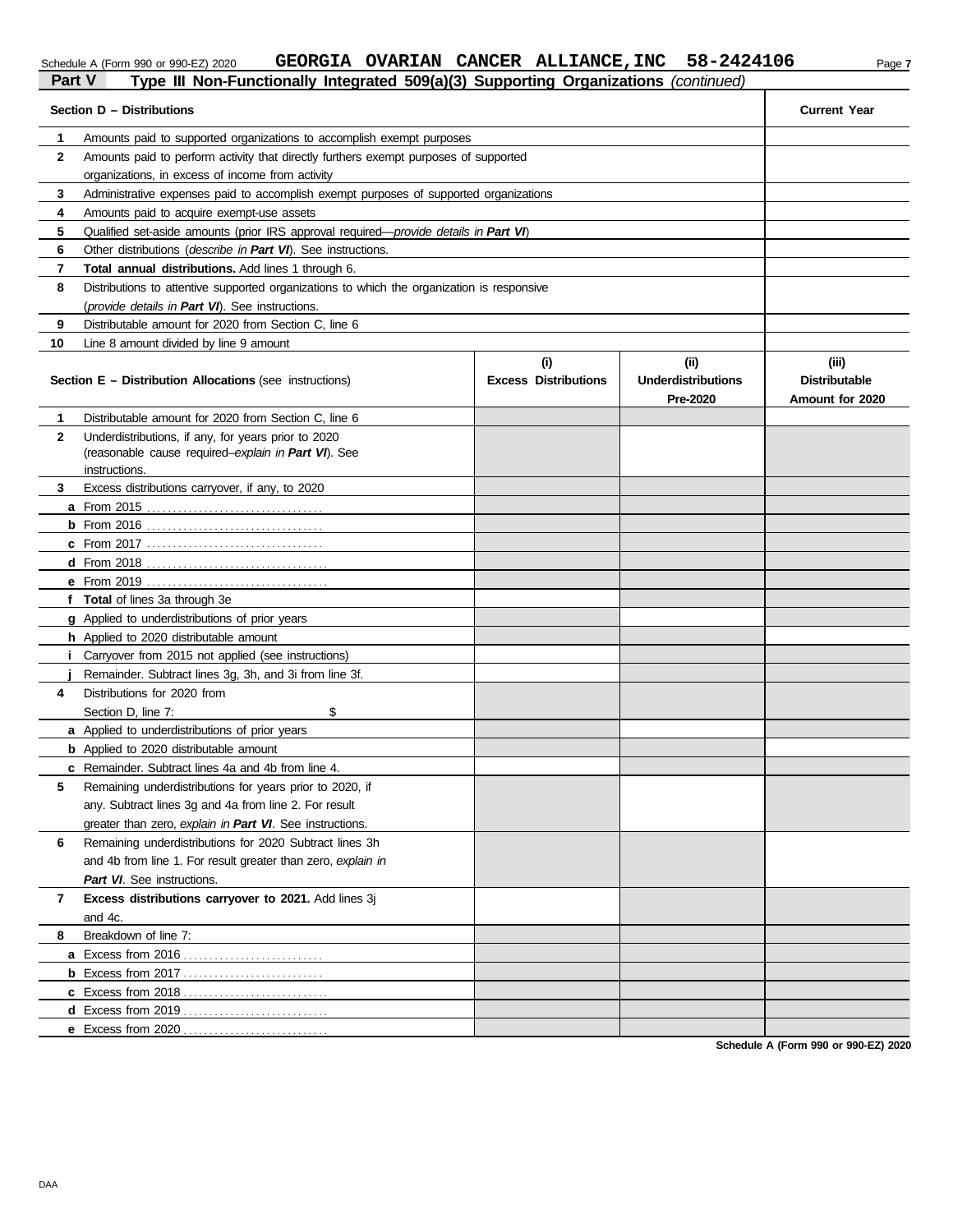|         | Schedule A (Form 990 or 990-EZ) 2020 |  | GEORGIA OVARIAN CANCER ALLIANCE, INC 58-2424106                                                |                                                                                                                                                                                                                                                                                                                                                                                                                                                                                           | Page 8 |
|---------|--------------------------------------|--|------------------------------------------------------------------------------------------------|-------------------------------------------------------------------------------------------------------------------------------------------------------------------------------------------------------------------------------------------------------------------------------------------------------------------------------------------------------------------------------------------------------------------------------------------------------------------------------------------|--------|
| Part VI |                                      |  | lines 2, 5, and 6. Also complete this part for any additional information. (See instructions.) | Supplemental Information. Provide the explanations required by Part II, line 10; Part II, line 17a or 17b; Part<br>III, line 12; Part IV, Section A, lines 1, 2, 3b, 3c, 4b, 4c, 5a, 6, 9a, 9b, 9c, 11a, 11b, and 11c; Part IV, Section<br>B, lines 1 and 2; Part IV, Section C, line 1; Part IV, Section D, lines 2 and 3; Part IV, Section E, lines 1c, 2a, 2b,<br>3a, and 3b; Part V, line 1; Part V, Section B, line 1e; Part V, Section D, lines 5, 6, and 8; and Part V, Section E, |        |
|         |                                      |  |                                                                                                |                                                                                                                                                                                                                                                                                                                                                                                                                                                                                           |        |
|         |                                      |  |                                                                                                |                                                                                                                                                                                                                                                                                                                                                                                                                                                                                           |        |
|         |                                      |  |                                                                                                |                                                                                                                                                                                                                                                                                                                                                                                                                                                                                           |        |
|         |                                      |  |                                                                                                |                                                                                                                                                                                                                                                                                                                                                                                                                                                                                           |        |
|         |                                      |  |                                                                                                |                                                                                                                                                                                                                                                                                                                                                                                                                                                                                           |        |
|         |                                      |  |                                                                                                |                                                                                                                                                                                                                                                                                                                                                                                                                                                                                           |        |
|         |                                      |  |                                                                                                |                                                                                                                                                                                                                                                                                                                                                                                                                                                                                           |        |
|         |                                      |  |                                                                                                |                                                                                                                                                                                                                                                                                                                                                                                                                                                                                           |        |
|         |                                      |  |                                                                                                |                                                                                                                                                                                                                                                                                                                                                                                                                                                                                           |        |
|         |                                      |  |                                                                                                |                                                                                                                                                                                                                                                                                                                                                                                                                                                                                           |        |
|         |                                      |  |                                                                                                |                                                                                                                                                                                                                                                                                                                                                                                                                                                                                           |        |
|         |                                      |  |                                                                                                |                                                                                                                                                                                                                                                                                                                                                                                                                                                                                           |        |
|         |                                      |  |                                                                                                |                                                                                                                                                                                                                                                                                                                                                                                                                                                                                           |        |
|         |                                      |  |                                                                                                |                                                                                                                                                                                                                                                                                                                                                                                                                                                                                           |        |
|         |                                      |  |                                                                                                |                                                                                                                                                                                                                                                                                                                                                                                                                                                                                           |        |
|         |                                      |  |                                                                                                |                                                                                                                                                                                                                                                                                                                                                                                                                                                                                           |        |
|         |                                      |  |                                                                                                |                                                                                                                                                                                                                                                                                                                                                                                                                                                                                           |        |
|         |                                      |  |                                                                                                |                                                                                                                                                                                                                                                                                                                                                                                                                                                                                           |        |
|         |                                      |  |                                                                                                |                                                                                                                                                                                                                                                                                                                                                                                                                                                                                           |        |
|         |                                      |  |                                                                                                |                                                                                                                                                                                                                                                                                                                                                                                                                                                                                           |        |
|         |                                      |  |                                                                                                |                                                                                                                                                                                                                                                                                                                                                                                                                                                                                           |        |
|         |                                      |  |                                                                                                |                                                                                                                                                                                                                                                                                                                                                                                                                                                                                           |        |
|         |                                      |  |                                                                                                |                                                                                                                                                                                                                                                                                                                                                                                                                                                                                           |        |
|         |                                      |  |                                                                                                |                                                                                                                                                                                                                                                                                                                                                                                                                                                                                           |        |
|         |                                      |  |                                                                                                |                                                                                                                                                                                                                                                                                                                                                                                                                                                                                           |        |
|         |                                      |  |                                                                                                |                                                                                                                                                                                                                                                                                                                                                                                                                                                                                           |        |
|         |                                      |  |                                                                                                |                                                                                                                                                                                                                                                                                                                                                                                                                                                                                           |        |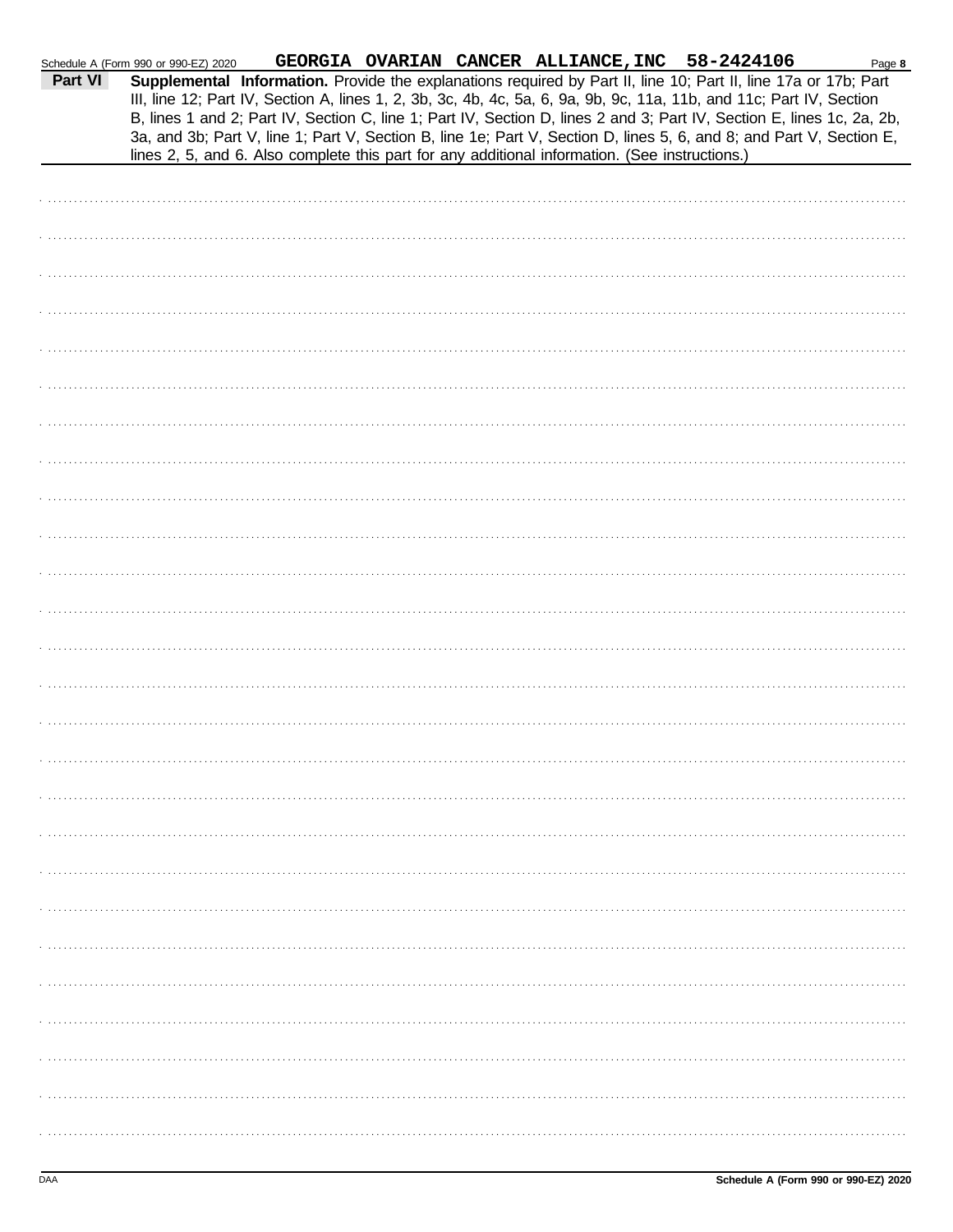| --------              |  |
|-----------------------|--|
| (Form 990, 990-EZ,    |  |
| $or$ QQ $\Omega$ -PF) |  |

Department of the Treasury

# **Schedule of Contributors Schedule B**

**or 990-PF)** u **Attach to Form 990, Form 990-EZ, or Form 990-PF.** u **Go to** *www.irs.gov/Form990* **for the latest information.**

Internal Revenue Service Name of the organization

#### **GEORGIA OVARIAN CANCER ALLIANCE,INC 58-2424106**

**Organization type** (check one):

| Filers of:         | Section:                                                                    |
|--------------------|-----------------------------------------------------------------------------|
| Form 990 or 990-EZ | $\vert$ <b>X</b> $501(c)$<br>3 ) (enter number) organization                |
|                    | $4947(a)(1)$ nonexempt charitable trust not treated as a private foundation |
|                    | 527 political organization                                                  |
| Form 990-PF        | $501(c)(3)$ exempt private foundation                                       |
|                    | $4947(a)(1)$ nonexempt charitable trust treated as a private foundation     |
|                    | $501(c)(3)$ taxable private foundation                                      |

Check if your organization is covered by the **General Rule** or a **Special Rule. Note:** Only a section 501(c)(7), (8), or (10) organization can check boxes for both the General Rule and a Special Rule. See instructions.

#### **General Rule**

For an organization filing Form 990, 990-EZ, or 990-PF that received, during the year, contributions totaling \$5,000 or more (in money or property) from any one contributor. Complete Parts I and II. See instructions for determining a contributor's total contributions.

#### **Special Rules**

X For an organization described in section 501(c)(3) filing Form 990 or 990-EZ that met the 33<sup>1</sup>/3% support test of the regulations under sections 509(a)(1) and 170(b)(1)(A)(vi), that checked Schedule A (Form 990 or 990-EZ), Part II, line 13, 16a, or 16b, and that received from any one contributor, during the year, total contributions of the greater of **(1)** \$5,000; or **(2)** 2% of the amount on (i) Form 990, Part VIII, line 1h; or (ii) Form 990-EZ, line 1. Complete Parts I and II.

literary, or educational purposes, or for the prevention of cruelty to children or animals. Complete Parts I (entering For an organization described in section 501(c)(7), (8), or (10) filing Form 990 or 990-EZ that received from any one contributor, during the year, total contributions of more than \$1,000 *exclusively* for religious, charitable, scientific, "N/A" in column (b) instead of the contributor name and address), II, and III.

For an organization described in section 501(c)(7), (8), or (10) filing Form 990 or 990-EZ that received from any one contributor, during the year, contributions *exclusively* for religious, charitable, etc., purposes, but no such contributions totaled more than \$1,000. If this box is checked, enter here the total contributions that were received during the year for an *exclusively* religious, charitable, etc., purpose. Don't complete any of the parts unless the **General Rule** applies to this organization because it received *nonexclusively* religious, charitable, etc., contributions totaling \$5,000 or more during the year . . . . . . . . . . . . . . . . . . . . . . . . . . . . . . . . . . . . . . . . . . . . . . . . . . . . . . . . . . . . . . . . . . . . . . . . . . . . . . . . . .

990-EZ, or 990-PF), but it **must** answer "No" on Part IV, line 2, of its Form 990; or check the box on line H of its Form 990-EZ or on its Form 990-PF, Part I, line 2, to certify that it doesn't meet the filing requirements of Schedule B (Form 990, 990-EZ, or 990-PF). **Caution:** An organization that isn't covered by the General Rule and/or the Special Rules doesn't file Schedule B (Form 990,

**For Paperwork Reduction Act Notice, see the instructions for Form 990, 990-EZ, or 990-PF.**

\$ . . . . . . . . . . . . . . . . . . . . . . . . . . .



**2020**

**Employer identification number**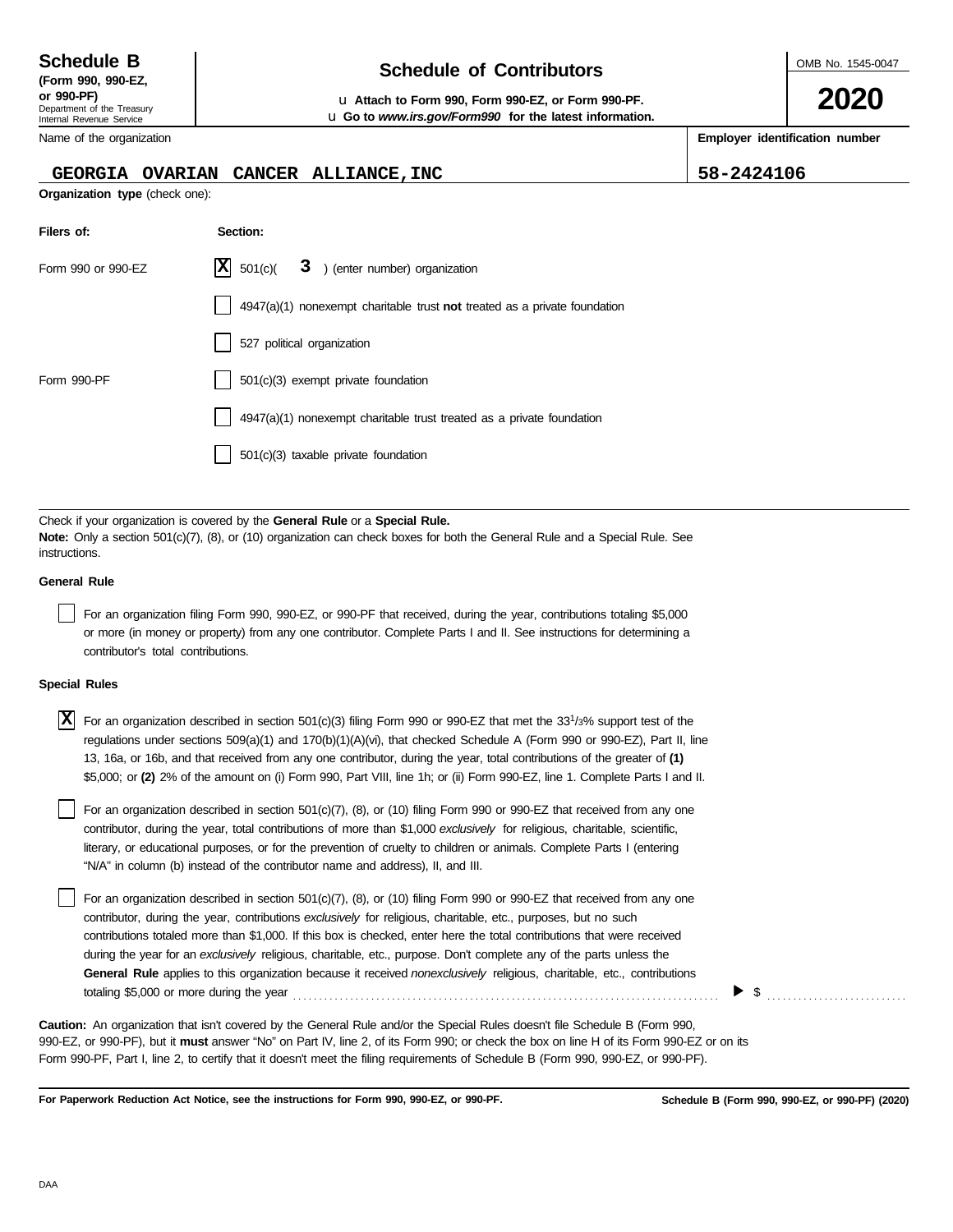| Name of organization    | Schedule B (Form 990, 990-EZ, or 990-PF) (2020)                                                                                        |                                   | $\overline{\mathbf{2}}$<br>PAGE 1 OF<br>Page 2<br>Employer identification number                |
|-------------------------|----------------------------------------------------------------------------------------------------------------------------------------|-----------------------------------|-------------------------------------------------------------------------------------------------|
| Part I                  | GEORGIA OVARIAN CANCER ALLIANCE, INC<br>Contributors (see instructions). Use duplicate copies of Part I if additional space is needed. |                                   | 58-2424106                                                                                      |
| (a)<br>No.              | (b)<br>Name, address, and ZIP + 4                                                                                                      | (c)<br><b>Total contributions</b> | (d)<br>Type of contribution                                                                     |
| $\frac{1}{n}$           |                                                                                                                                        | 30,000<br>$\mathsf{\$}$           | X<br>Person<br>Payroll<br>Noncash<br>(Complete Part II for<br>noncash contributions.)           |
| (a)                     | (b)                                                                                                                                    | (c)                               | (d)                                                                                             |
| No.                     | Name, address, and ZIP + 4                                                                                                             | <b>Total contributions</b>        | Type of contribution                                                                            |
| $\overline{2}$          |                                                                                                                                        | 6,700<br>\$                       | Х<br>Person<br>Payroll<br>Noncash<br>(Complete Part II for<br>noncash contributions.)           |
| (a)                     | (b)                                                                                                                                    | (c)                               | (d)                                                                                             |
| No.                     | Name, address, and ZIP + 4                                                                                                             | <b>Total contributions</b>        | Type of contribution                                                                            |
| $\overline{3}$          |                                                                                                                                        | 10,411<br>\$                      | X<br>Person<br>Payroll<br>Noncash<br>(Complete Part II for<br>noncash contributions.)           |
| (a)                     | (b)                                                                                                                                    | (c)                               | (d)                                                                                             |
| No.                     | Name, address, and ZIP + 4                                                                                                             | <b>Total contributions</b>        | Type of contribution                                                                            |
| $\overline{\mathbf{4}}$ |                                                                                                                                        | 7,500<br>P.                       | X<br>Person<br>Payroll<br>Noncash<br>$\Box$<br>(Complete Part II for<br>noncash contributions.) |
| (a)                     | (b)                                                                                                                                    | (c)                               | (d)                                                                                             |
| No.                     | Name, address, and ZIP + 4                                                                                                             | <b>Total contributions</b>        | Type of contribution                                                                            |
| $\overline{5}$          |                                                                                                                                        | 6,800<br>\$                       | Χ<br>Person<br>Payroll<br><b>Noncash</b><br>(Complete Part II for<br>noncash contributions.)    |
| (a)                     | (b)                                                                                                                                    | (c)                               | (d)                                                                                             |
| No.                     | Name, address, and ZIP + 4                                                                                                             | <b>Total contributions</b>        | Type of contribution                                                                            |
| $\overline{6}$          |                                                                                                                                        | 6,000<br>\$                       | Χ<br>Person<br>Payroll<br><b>Noncash</b><br>(Complete Part II for<br>noncash contributions.)    |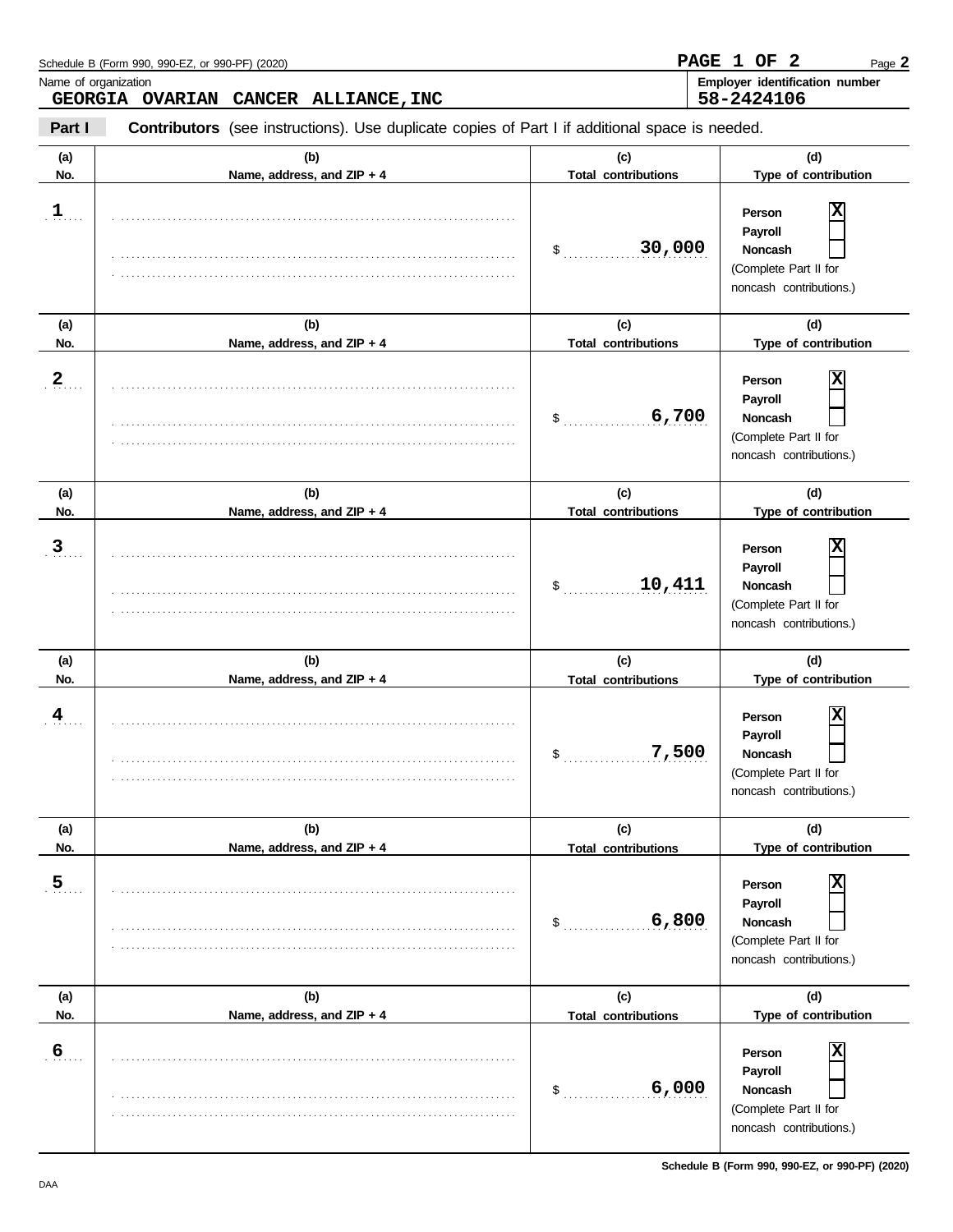|                      | Schedule B (Form 990, 990-EZ, or 990-PF) (2020)                                                |                                   | PAGE 2 OF 2<br>Page 2                                                                                        |
|----------------------|------------------------------------------------------------------------------------------------|-----------------------------------|--------------------------------------------------------------------------------------------------------------|
| Name of organization | GEORGIA OVARIAN CANCER ALLIANCE, INC                                                           |                                   | Employer identification number<br>58-2424106                                                                 |
| Part I               | Contributors (see instructions). Use duplicate copies of Part I if additional space is needed. |                                   |                                                                                                              |
| (a)<br>No.           | (b)<br>Name, address, and ZIP + 4                                                              | (c)<br><b>Total contributions</b> | (d)<br>Type of contribution                                                                                  |
| $\overline{7}$       |                                                                                                | 5,343<br>$\frac{1}{2}$            | Χ<br>Person<br>Payroll<br>Noncash<br>(Complete Part II for<br>noncash contributions.)                        |
| (a)                  | (b)                                                                                            | (c)                               | (d)                                                                                                          |
| No.                  | Name, address, and ZIP + 4                                                                     | <b>Total contributions</b>        | Type of contribution                                                                                         |
| $\overline{8}$       |                                                                                                | 19,600<br>\$                      | х<br>Person<br>Payroll<br>Noncash<br>(Complete Part II for<br>noncash contributions.)                        |
| (a)                  | (b)                                                                                            | (c)                               | (d)                                                                                                          |
| No.                  | Name, address, and ZIP + 4                                                                     | <b>Total contributions</b>        | Type of contribution                                                                                         |
|                      |                                                                                                | \$                                | Person<br>Payroll<br>Noncash<br>(Complete Part II for<br>noncash contributions.)                             |
| (a)                  | (b)                                                                                            | (c)                               | (d)                                                                                                          |
| No.                  | Name, address, and ZIP + 4                                                                     | <b>Total contributions</b>        | Type of contribution                                                                                         |
|                      |                                                                                                | $\mathbbmss{S}$ , , , , , , ,     | Person<br>Payroll<br>Noncash<br>$\overline{\phantom{a}}$<br>(Complete Part II for<br>noncash contributions.) |
| (a)                  | (b)                                                                                            | (c)                               | (d)                                                                                                          |
| No.                  | Name, address, and ZIP + 4                                                                     | <b>Total contributions</b>        | Type of contribution                                                                                         |
|                      |                                                                                                | \$                                | Person<br>Payroll<br><b>Noncash</b><br>(Complete Part II for<br>noncash contributions.)                      |
| (a)                  | (b)                                                                                            | (c)                               | (d)                                                                                                          |
| No.                  | Name, address, and ZIP + 4                                                                     | <b>Total contributions</b>        | Type of contribution                                                                                         |
|                      |                                                                                                | \$                                | Person<br>Payroll<br><b>Noncash</b><br>(Complete Part II for<br>noncash contributions.)                      |

**Schedule B (Form 990, 990-EZ, or 990-PF) (2020)**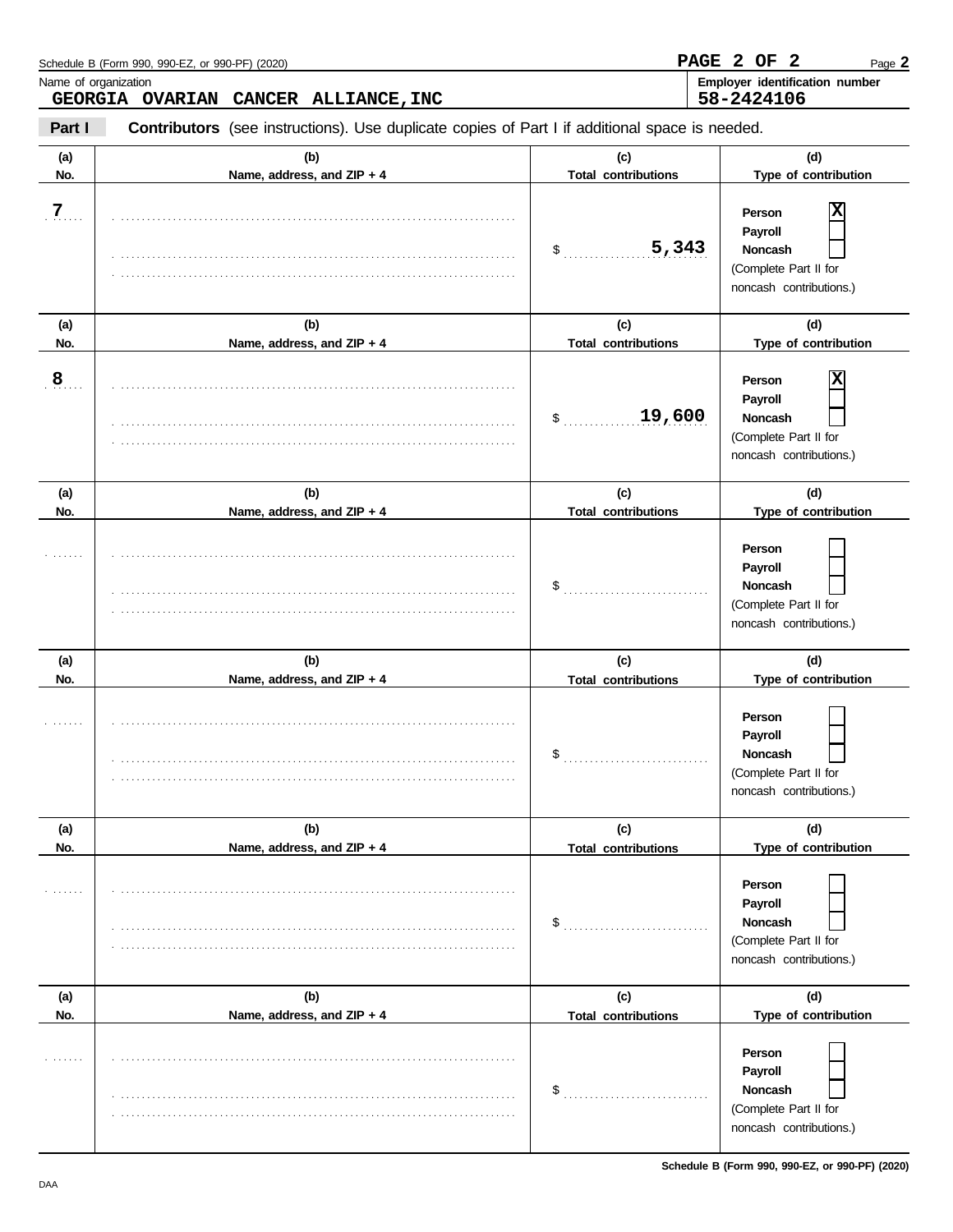| SCHEDULE D |  |
|------------|--|
| (Form 990) |  |

Department of the Treasury Internal Revenue Service **Name of the organization**

# **SCHEDULE D Supplemental Financial Statements**

u **Attach to Form 990. Part IV, line 6, 7, 8, 9, 10, 11a, 11b, 11c, 11d, 11e, 11f, 12a, or 12b.** u **Complete if the organization answered "Yes" on Form 990,**

u **Go to** *www.irs.gov/Form990* **for instructions and the latest information.**

| OMB No. 1545-0047 |
|-------------------|
| <b>2020</b>       |
|                   |
| Open to Public    |
| Inspection        |

**Employer identification number**

|    | GEORGIA OVARIAN CANCER ALLIANCE, INC                                                                                                                                               |                                                                            | 58-2424106                      |
|----|------------------------------------------------------------------------------------------------------------------------------------------------------------------------------------|----------------------------------------------------------------------------|---------------------------------|
|    | Organizations Maintaining Donor Advised Funds or Other Similar Funds or Accounts.<br>Part I                                                                                        |                                                                            |                                 |
|    | Complete if the organization answered "Yes" on Form 990, Part IV, line 6.                                                                                                          |                                                                            |                                 |
|    |                                                                                                                                                                                    | (a) Donor advised funds                                                    | (b) Funds and other accounts    |
| 1  | Total number at end of year                                                                                                                                                        |                                                                            |                                 |
| 2  | Aggregate value of contributions to (during year)                                                                                                                                  | the control of the control of the control of the control of the control of |                                 |
| 3  | Aggregate value of grants from (during year)                                                                                                                                       |                                                                            |                                 |
| 4  |                                                                                                                                                                                    |                                                                            |                                 |
| 5. | Did the organization inform all donors and donor advisors in writing that the assets held in donor advised                                                                         |                                                                            |                                 |
|    |                                                                                                                                                                                    |                                                                            | <b>Yes</b><br>No                |
| 6  | Did the organization inform all grantees, donors, and donor advisors in writing that grant funds can be used                                                                       |                                                                            |                                 |
|    | only for charitable purposes and not for the benefit of the donor or donor advisor, or for any other purpose                                                                       |                                                                            |                                 |
|    |                                                                                                                                                                                    |                                                                            | <b>Yes</b><br>No                |
|    | Part II<br><b>Conservation Easements.</b><br>Complete if the organization answered "Yes" on Form 990, Part IV, line 7.                                                             |                                                                            |                                 |
|    |                                                                                                                                                                                    |                                                                            |                                 |
| 1. | Purpose(s) of conservation easements held by the organization (check all that apply).                                                                                              |                                                                            |                                 |
|    | Preservation of land for public use (for example, recreation or education)                                                                                                         | Preservation of a historically important land area                         |                                 |
|    | Protection of natural habitat                                                                                                                                                      | Preservation of a certified historic structure                             |                                 |
|    | Preservation of open space                                                                                                                                                         |                                                                            |                                 |
| 2  | Complete lines 2a through 2d if the organization held a qualified conservation contribution in the form of a conservation<br>easement on the last day of the tax year.             |                                                                            |                                 |
|    |                                                                                                                                                                                    |                                                                            | Held at the End of the Tax Year |
| а  |                                                                                                                                                                                    |                                                                            | 2a                              |
| b  |                                                                                                                                                                                    |                                                                            | 2b                              |
| c  |                                                                                                                                                                                    |                                                                            | 2c                              |
| d  | Number of conservation easements included in (c) acquired after 7/25/06, and not on a                                                                                              |                                                                            |                                 |
|    | historic structure listed in the National Register<br>Number of conservation easements modified, transferred, released, extinguished, or terminated by the organization during the |                                                                            | 2d                              |
| 3  |                                                                                                                                                                                    |                                                                            |                                 |
|    | tax year <b>u</b><br>.                                                                                                                                                             |                                                                            |                                 |
|    | Number of states where property subject to conservation easement is located <b>u</b>                                                                                               |                                                                            |                                 |
| 5  | Does the organization have a written policy regarding the periodic monitoring, inspection, handling of                                                                             |                                                                            | Yes<br><b>No</b>                |
|    |                                                                                                                                                                                    |                                                                            |                                 |
| 6  | Staff and volunteer hours devoted to monitoring, inspecting, handling of violations, and enforcing conservation easements during the year                                          |                                                                            |                                 |
| 7  | u<br>. <b>.</b> .<br>Amount of expenses incurred in monitoring, inspecting, handling of violations, and enforcing conservation easements during the year                           |                                                                            |                                 |
|    | u \$                                                                                                                                                                               |                                                                            |                                 |
|    | Does each conservation easement reported on line $2(d)$ above satisfy the requirements of section $170(h)(4)(B)(i)$                                                                |                                                                            |                                 |
|    | and section $170(h)(4)(B)(ii)?$                                                                                                                                                    |                                                                            | Yes<br>No                       |
| 9  | In Part XIII, describe how the organization reports conservation easements in its revenue and expense statement and                                                                |                                                                            |                                 |
|    | balance sheet, and include, if applicable, the text of the footnote to the organization's financial statements that describes the                                                  |                                                                            |                                 |
|    | organization's accounting for conservation easements.                                                                                                                              |                                                                            |                                 |
|    | Organizations Maintaining Collections of Art, Historical Treasures, or Other Similar Assets.<br>Part III                                                                           |                                                                            |                                 |
|    | Complete if the organization answered "Yes" on Form 990, Part IV, line 8.                                                                                                          |                                                                            |                                 |
|    | 1a If the organization elected, as permitted under FASB ASC 958, not to report in its revenue statement and balance sheet works                                                    |                                                                            |                                 |
|    | of art, historical treasures, or other similar assets held for public exhibition, education, or research in furtherance of public                                                  |                                                                            |                                 |
|    | service, provide in Part XIII the text of the footnote to its financial statements that describes these items.                                                                     |                                                                            |                                 |
| b  | If the organization elected, as permitted under FASB ASC 958, to report in its revenue statement and balance sheet works of                                                        |                                                                            |                                 |
|    | art, historical treasures, or other similar assets held for public exhibition, education, or research in furtherance of public service,                                            |                                                                            |                                 |
|    | provide the following amounts relating to these items:                                                                                                                             |                                                                            |                                 |
|    | (i)                                                                                                                                                                                |                                                                            | $\mathbf{u}$ \$                 |
|    |                                                                                                                                                                                    |                                                                            | $\mathbf{u}$ \$                 |
| 2  | If the organization received or held works of art, historical treasures, or other similar assets for financial gain, provide the                                                   |                                                                            |                                 |
|    | following amounts required to be reported under FASB ASC 958 relating to these items:                                                                                              |                                                                            |                                 |
| a  |                                                                                                                                                                                    |                                                                            |                                 |
| b  |                                                                                                                                                                                    |                                                                            |                                 |

DAA **For Paperwork Reduction Act Notice, see the Instructions for Form 990.**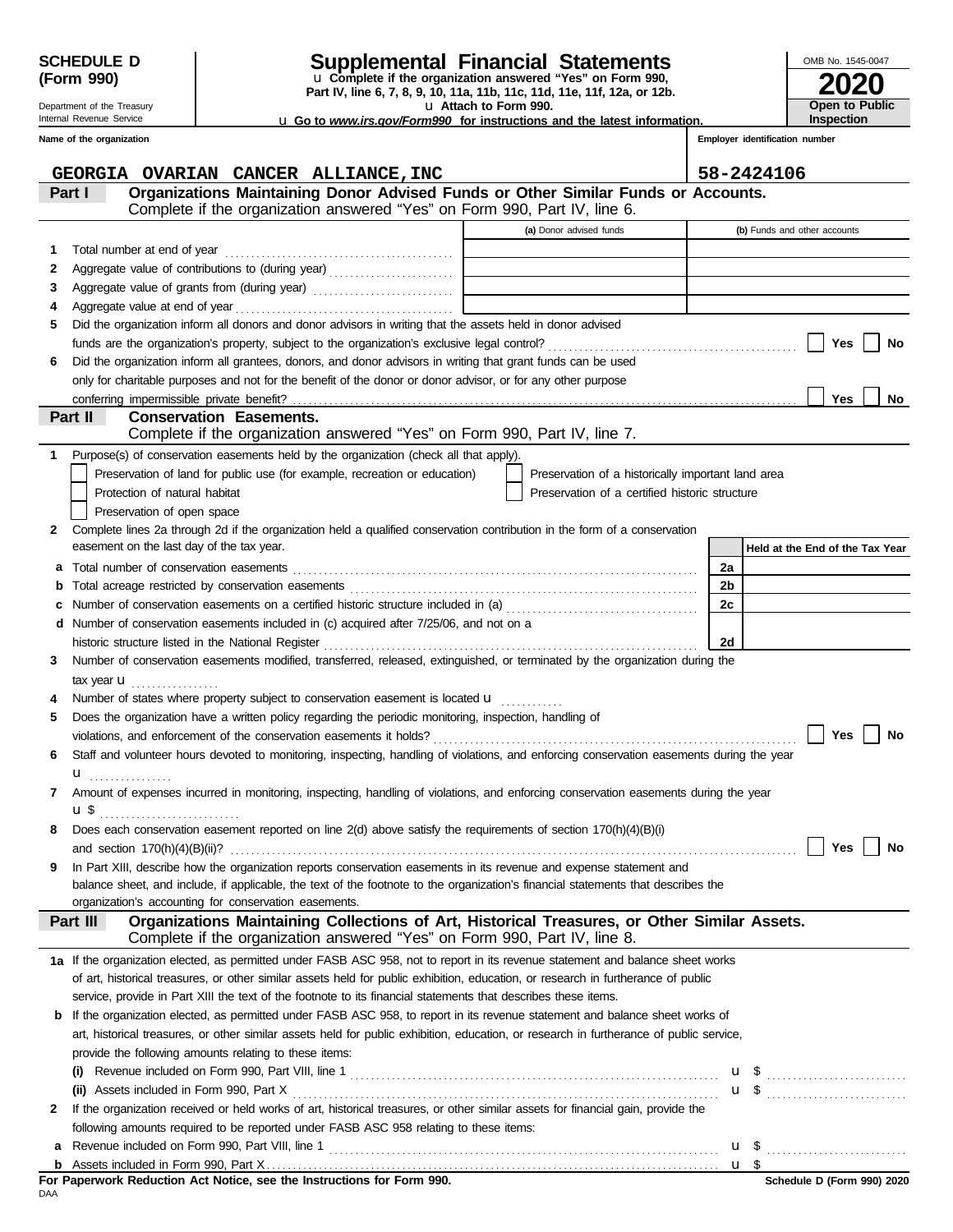|    | Schedule D (Form 990) 2020                                                                                                                                                                                                     | GEORGIA OVARIAN CANCER ALLIANCE, INC 58-2424106 |                          |                    |                 |                      |                | Page 2              |  |
|----|--------------------------------------------------------------------------------------------------------------------------------------------------------------------------------------------------------------------------------|-------------------------------------------------|--------------------------|--------------------|-----------------|----------------------|----------------|---------------------|--|
|    | Organizations Maintaining Collections of Art, Historical Treasures, or Other Similar Assets (continued)<br>Part III                                                                                                            |                                                 |                          |                    |                 |                      |                |                     |  |
| 3  | Using the organization's acquisition, accession, and other records, check any of the following that make significant use of its<br>collection items (check all that apply):                                                    |                                                 |                          |                    |                 |                      |                |                     |  |
| a  | Public exhibition                                                                                                                                                                                                              | d                                               | Loan or exchange program |                    |                 |                      |                |                     |  |
| b  | Scholarly research                                                                                                                                                                                                             |                                                 |                          |                    |                 |                      |                |                     |  |
| c  | Preservation for future generations                                                                                                                                                                                            |                                                 |                          |                    |                 |                      |                |                     |  |
| 4  | Provide a description of the organization's collections and explain how they further the organization's exempt purpose in Part                                                                                                 |                                                 |                          |                    |                 |                      |                |                     |  |
|    | XIII.                                                                                                                                                                                                                          |                                                 |                          |                    |                 |                      |                |                     |  |
| 5. | During the year, did the organization solicit or receive donations of art, historical treasures, or other similar                                                                                                              |                                                 |                          |                    |                 |                      |                |                     |  |
|    |                                                                                                                                                                                                                                |                                                 |                          |                    |                 |                      |                | <b>Yes</b><br>No    |  |
|    | Part IV<br><b>Escrow and Custodial Arrangements.</b>                                                                                                                                                                           |                                                 |                          |                    |                 |                      |                |                     |  |
|    | Complete if the organization answered "Yes" on Form 990, Part IV, line 9, or reported an amount on Form<br>990, Part X, line 21.                                                                                               |                                                 |                          |                    |                 |                      |                |                     |  |
|    | 1a Is the organization an agent, trustee, custodian or other intermediary for contributions or other assets not                                                                                                                |                                                 |                          |                    |                 |                      |                |                     |  |
|    | included on Form 990, Part X?                                                                                                                                                                                                  |                                                 |                          |                    |                 |                      |                | Yes<br>No           |  |
|    | <b>b</b> If "Yes," explain the arrangement in Part XIII and complete the following table:                                                                                                                                      |                                                 |                          |                    |                 |                      |                |                     |  |
|    |                                                                                                                                                                                                                                |                                                 |                          |                    |                 |                      | Amount         |                     |  |
|    | c Beginning balance encourance and a series of the series of the series of the series of the series of the series of the series of the series of the series of the series of the series of the series of the series of the ser |                                                 |                          |                    |                 | 1с                   |                |                     |  |
|    |                                                                                                                                                                                                                                |                                                 |                          |                    |                 | 1 <sub>d</sub>       |                |                     |  |
|    |                                                                                                                                                                                                                                |                                                 |                          |                    |                 | 1е                   |                |                     |  |
|    |                                                                                                                                                                                                                                |                                                 |                          |                    |                 | 1f                   |                |                     |  |
|    |                                                                                                                                                                                                                                |                                                 |                          |                    |                 |                      |                | Yes<br>No           |  |
|    |                                                                                                                                                                                                                                |                                                 |                          |                    |                 |                      |                |                     |  |
|    | Part V<br><b>Endowment Funds.</b>                                                                                                                                                                                              |                                                 |                          |                    |                 |                      |                |                     |  |
|    | Complete if the organization answered "Yes" on Form 990, Part IV, line 10.                                                                                                                                                     |                                                 |                          |                    |                 |                      |                |                     |  |
|    |                                                                                                                                                                                                                                | (a) Current year                                | (b) Prior year           | (c) Two years back |                 | (d) Three years back |                | (e) Four years back |  |
|    | 1a Beginning of year balance                                                                                                                                                                                                   |                                                 |                          |                    |                 |                      |                |                     |  |
|    | <b>b</b> Contributions <b>contributions</b>                                                                                                                                                                                    |                                                 |                          |                    |                 |                      |                |                     |  |
| c  | Net investment earnings, gains, and                                                                                                                                                                                            |                                                 |                          |                    |                 |                      |                |                     |  |
|    | losses                                                                                                                                                                                                                         |                                                 |                          |                    |                 |                      |                |                     |  |
|    | d Grants or scholarships                                                                                                                                                                                                       |                                                 |                          |                    |                 |                      |                |                     |  |
|    | e Other expenditures for facilities and                                                                                                                                                                                        |                                                 |                          |                    |                 |                      |                |                     |  |
|    | programs $\Box$                                                                                                                                                                                                                |                                                 |                          |                    |                 |                      |                |                     |  |
|    |                                                                                                                                                                                                                                |                                                 |                          |                    |                 |                      |                |                     |  |
|    | End of year balance <i>[[[[[[[[[[[[[[[[[[[[[[[[[[[[[]]</i> ]]]]                                                                                                                                                                |                                                 |                          |                    |                 |                      |                |                     |  |
| 2  | Provide the estimated percentage of the current year end balance (line 1g, column (a)) held as:                                                                                                                                |                                                 |                          |                    |                 |                      |                |                     |  |
|    | Board designated or quasi-endowment <b>u</b> %                                                                                                                                                                                 |                                                 |                          |                    |                 |                      |                |                     |  |
|    | <b>b</b> Permanent endowment $\mathbf{u}$                                                                                                                                                                                      |                                                 |                          |                    |                 |                      |                |                     |  |
|    | c Term endowment u<br>%                                                                                                                                                                                                        |                                                 |                          |                    |                 |                      |                |                     |  |
|    | The percentages on lines 2a, 2b, and 2c should equal 100%.                                                                                                                                                                     |                                                 |                          |                    |                 |                      |                |                     |  |
|    | 3a Are there endowment funds not in the possession of the organization that are held and administered for the                                                                                                                  |                                                 |                          |                    |                 |                      |                |                     |  |
|    | organization by:                                                                                                                                                                                                               |                                                 |                          |                    |                 |                      |                | Yes<br>No.          |  |
|    |                                                                                                                                                                                                                                |                                                 |                          |                    |                 |                      | 3a(i)          |                     |  |
|    | (ii) Related organizations                                                                                                                                                                                                     |                                                 |                          |                    |                 |                      | 3a(ii)         |                     |  |
|    |                                                                                                                                                                                                                                |                                                 |                          |                    |                 |                      | 3b             |                     |  |
|    | Describe in Part XIII the intended uses of the organization's endowment funds.                                                                                                                                                 |                                                 |                          |                    |                 |                      |                |                     |  |
|    | Part VI<br>Land, Buildings, and Equipment.                                                                                                                                                                                     |                                                 |                          |                    |                 |                      |                |                     |  |
|    | Complete if the organization answered "Yes" on Form 990, Part IV, line 11a. See Form 990, Part X, line 10.                                                                                                                     |                                                 |                          |                    |                 |                      |                |                     |  |
|    | Description of property                                                                                                                                                                                                        | (a) Cost or other basis                         | (b) Cost or other basis  |                    | (c) Accumulated |                      | (d) Book value |                     |  |
|    |                                                                                                                                                                                                                                | (investment)                                    | (other)                  |                    | depreciation    |                      |                |                     |  |
|    | <b>1a</b> Land                                                                                                                                                                                                                 |                                                 |                          |                    |                 |                      |                |                     |  |
|    |                                                                                                                                                                                                                                |                                                 |                          |                    |                 |                      |                |                     |  |
|    | c Leasehold improvements                                                                                                                                                                                                       |                                                 |                          |                    |                 |                      |                |                     |  |
|    |                                                                                                                                                                                                                                |                                                 |                          | 7,867              |                 | 7,219                |                | 648                 |  |
|    |                                                                                                                                                                                                                                |                                                 |                          | 2,683              |                 | 2,683                |                |                     |  |
|    | Total. Add lines 1a through 1e. (Column (d) must equal Form 990, Part X, column (B), line 10c.)                                                                                                                                |                                                 |                          |                    |                 | u                    |                | 648                 |  |

**Schedule D (Form 990) 2020**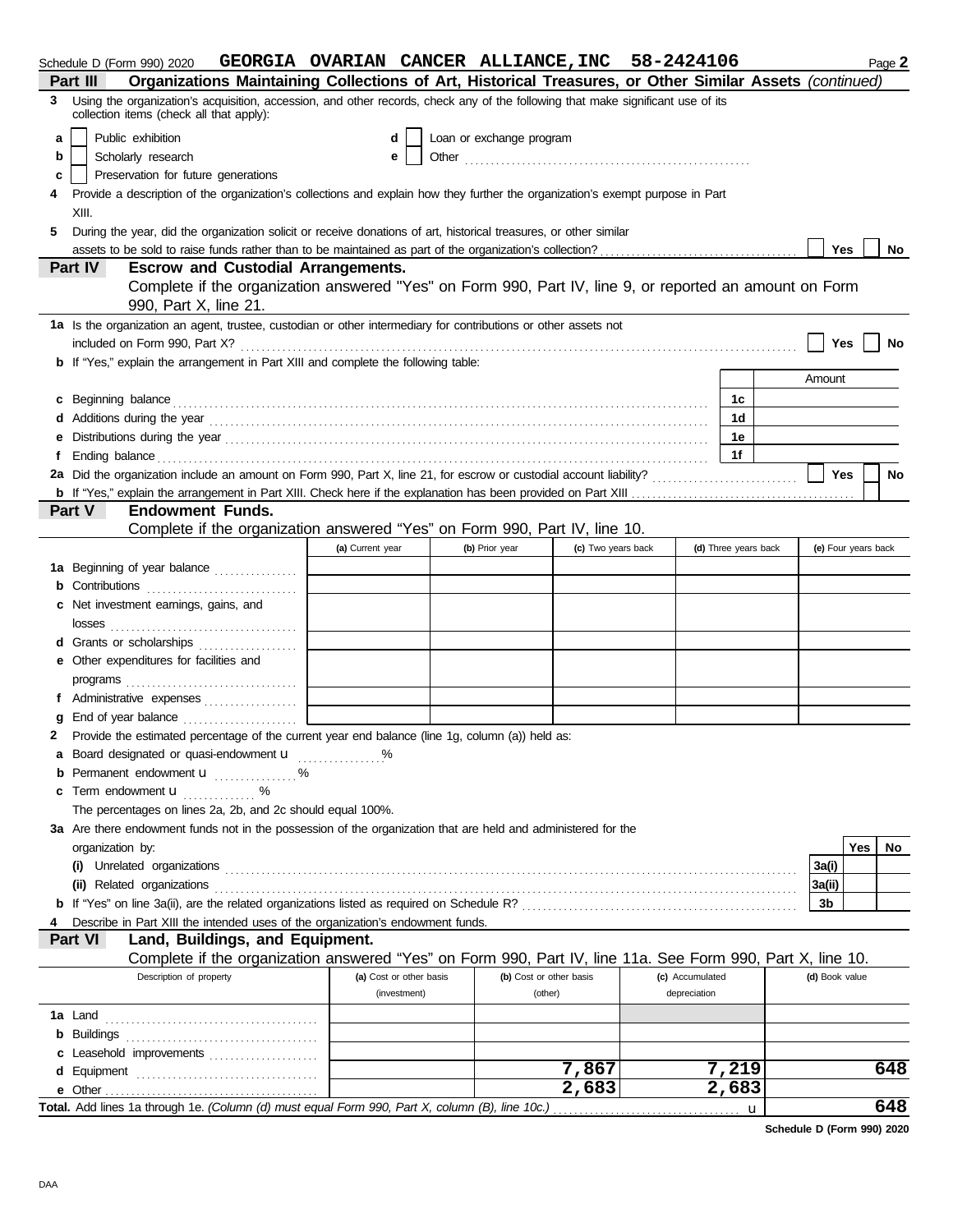| Schedule D (Form 990) 2020 |                      |                                                                         |                                                                             |                 | GEORGIA OVARIAN CANCER ALLIANCE, INC | 58-2424106                                                                                                                                           | Page 3         |
|----------------------------|----------------------|-------------------------------------------------------------------------|-----------------------------------------------------------------------------|-----------------|--------------------------------------|------------------------------------------------------------------------------------------------------------------------------------------------------|----------------|
| <b>Part VII</b>            |                      | <b>Investments - Other Securities.</b>                                  |                                                                             |                 |                                      |                                                                                                                                                      |                |
|                            |                      |                                                                         |                                                                             |                 |                                      | Complete if the organization answered "Yes" on Form 990, Part IV, line 11b. See Form 990, Part X, line 12.                                           |                |
|                            |                      | (a) Description of security or category<br>(including name of security) |                                                                             |                 | (b) Book value                       | (c) Method of valuation:<br>Cost or end-of-year market value                                                                                         |                |
| (1) Financial derivatives  |                      |                                                                         |                                                                             |                 |                                      |                                                                                                                                                      |                |
|                            |                      |                                                                         |                                                                             |                 |                                      |                                                                                                                                                      |                |
| $(3)$ Other                |                      |                                                                         |                                                                             |                 |                                      |                                                                                                                                                      |                |
| (A)                        |                      |                                                                         |                                                                             |                 |                                      |                                                                                                                                                      |                |
| (B)                        |                      |                                                                         |                                                                             |                 |                                      |                                                                                                                                                      |                |
| (C)                        |                      |                                                                         |                                                                             |                 |                                      |                                                                                                                                                      |                |
| (D)                        |                      |                                                                         |                                                                             |                 |                                      |                                                                                                                                                      |                |
| (E)                        |                      |                                                                         |                                                                             |                 |                                      |                                                                                                                                                      |                |
| (F)                        |                      |                                                                         |                                                                             |                 |                                      |                                                                                                                                                      |                |
| (G)                        |                      |                                                                         |                                                                             |                 |                                      |                                                                                                                                                      |                |
| (H)                        |                      |                                                                         |                                                                             |                 |                                      |                                                                                                                                                      |                |
| Part VIII                  |                      | <b>Investments - Program Related.</b>                                   | Total. (Column (b) must equal Form 990, Part X, col. (B) line 12.)          | . <b>u</b>      |                                      |                                                                                                                                                      |                |
|                            |                      |                                                                         |                                                                             |                 |                                      | Complete if the organization answered "Yes" on Form 990, Part IV, line 11c. See Form 990, Part X, line 13.                                           |                |
|                            |                      | (a) Description of investment                                           |                                                                             |                 | (b) Book value                       | (c) Method of valuation:                                                                                                                             |                |
|                            |                      |                                                                         |                                                                             |                 |                                      | Cost or end-of-year market value                                                                                                                     |                |
| (1)                        |                      |                                                                         |                                                                             |                 |                                      |                                                                                                                                                      |                |
| (2)                        |                      |                                                                         |                                                                             |                 |                                      |                                                                                                                                                      |                |
| (3)                        |                      |                                                                         |                                                                             |                 |                                      |                                                                                                                                                      |                |
| (4)                        |                      |                                                                         |                                                                             |                 |                                      |                                                                                                                                                      |                |
| (5)                        |                      |                                                                         |                                                                             |                 |                                      |                                                                                                                                                      |                |
| (6)                        |                      |                                                                         |                                                                             |                 |                                      |                                                                                                                                                      |                |
| (7)                        |                      |                                                                         |                                                                             |                 |                                      |                                                                                                                                                      |                |
| (8)                        |                      |                                                                         |                                                                             |                 |                                      |                                                                                                                                                      |                |
| (9)                        |                      |                                                                         | Total. (Column (b) must equal Form 990, Part X, col. (B) line 13.) $\ldots$ |                 |                                      |                                                                                                                                                      |                |
| Part IX                    | Other Assets.        |                                                                         |                                                                             |                 |                                      |                                                                                                                                                      |                |
|                            |                      |                                                                         |                                                                             |                 |                                      | Complete if the organization answered "Yes" on Form 990, Part IV, line 11d. See Form 990, Part X, line 15.                                           |                |
|                            |                      |                                                                         |                                                                             | (a) Description |                                      |                                                                                                                                                      | (b) Book value |
| (1)                        |                      |                                                                         |                                                                             |                 |                                      |                                                                                                                                                      |                |
| (2)                        |                      |                                                                         |                                                                             |                 |                                      |                                                                                                                                                      |                |
| (3)                        |                      |                                                                         |                                                                             |                 |                                      |                                                                                                                                                      |                |
| (4)                        |                      |                                                                         |                                                                             |                 |                                      |                                                                                                                                                      |                |
| (5)                        |                      |                                                                         |                                                                             |                 |                                      |                                                                                                                                                      |                |
| (6)                        |                      |                                                                         |                                                                             |                 |                                      |                                                                                                                                                      |                |
| (7)                        |                      |                                                                         |                                                                             |                 |                                      |                                                                                                                                                      |                |
| (8)<br>(9)                 |                      |                                                                         |                                                                             |                 |                                      |                                                                                                                                                      |                |
|                            |                      |                                                                         | Total. (Column (b) must equal Form 990, Part X, col. (B) line 15.)          |                 |                                      | u                                                                                                                                                    |                |
| Part X                     | Other Liabilities.   |                                                                         |                                                                             |                 |                                      |                                                                                                                                                      |                |
|                            |                      |                                                                         |                                                                             |                 |                                      | Complete if the organization answered "Yes" on Form 990, Part IV, line 11e or 11f. See Form 990, Part X,                                             |                |
|                            | line $25$ .          |                                                                         |                                                                             |                 |                                      |                                                                                                                                                      |                |
| 1.                         |                      | (a) Description of liability                                            |                                                                             |                 |                                      |                                                                                                                                                      | (b) Book value |
| (1)                        | Federal income taxes |                                                                         |                                                                             |                 |                                      |                                                                                                                                                      |                |
| (2)                        |                      |                                                                         |                                                                             |                 |                                      |                                                                                                                                                      |                |
| (3)                        |                      |                                                                         |                                                                             |                 |                                      |                                                                                                                                                      |                |
| (4)                        |                      |                                                                         |                                                                             |                 |                                      |                                                                                                                                                      |                |
| (5)                        |                      |                                                                         |                                                                             |                 |                                      |                                                                                                                                                      |                |
| (6)<br>(7)                 |                      |                                                                         |                                                                             |                 |                                      |                                                                                                                                                      |                |
| (8)                        |                      |                                                                         |                                                                             |                 |                                      |                                                                                                                                                      |                |
| (9)                        |                      |                                                                         |                                                                             |                 |                                      |                                                                                                                                                      |                |
|                            |                      |                                                                         | Total. (Column (b) must equal Form 990, Part X, col. (B) line 25.)          |                 |                                      | u                                                                                                                                                    |                |
|                            |                      |                                                                         |                                                                             |                 |                                      | 2. Liability for uncertain tax positions. In Part XIII, provide the text of the footnote to the organization's financial statements that reports the |                |
|                            |                      |                                                                         |                                                                             |                 |                                      | organization's liability for uncertain tax positions under FASB ASC 740. Check here if the text of the footnote has been provided in Part XIII.      | $ \mathbf{x} $ |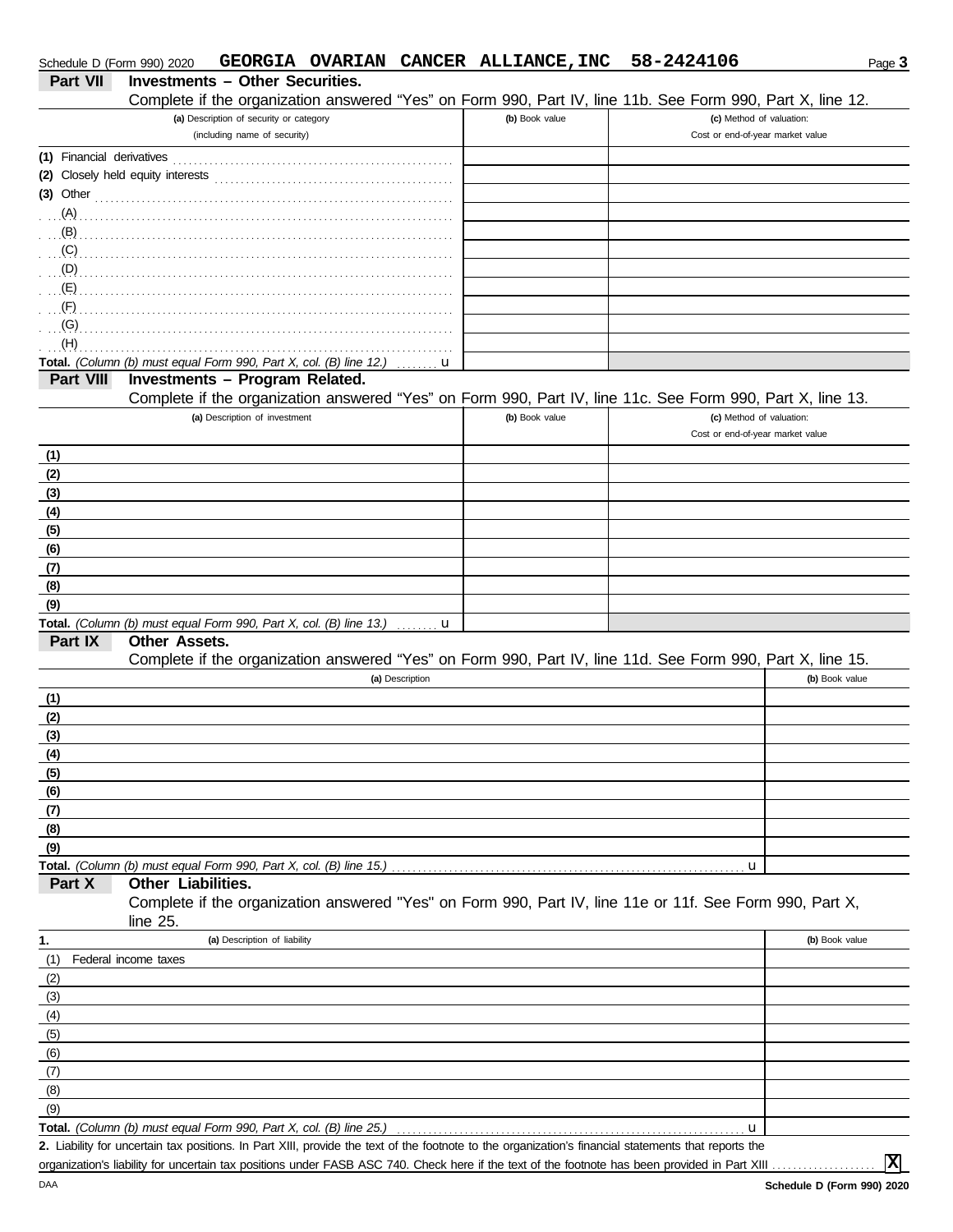| GEORGIA OVARIAN CANCER ALLIANCE, INC 58-2424106<br>Schedule D (Form 990) 2020                                                                                                                                                             |                |              | Page 4  |
|-------------------------------------------------------------------------------------------------------------------------------------------------------------------------------------------------------------------------------------------|----------------|--------------|---------|
| Reconciliation of Revenue per Audited Financial Statements With Revenue per Return.<br>Part XI                                                                                                                                            |                |              |         |
| Complete if the organization answered "Yes" on Form 990, Part IV, line 12a.                                                                                                                                                               |                |              |         |
| 1                                                                                                                                                                                                                                         |                | $\mathbf{1}$ | 188,800 |
| Amounts included on line 1 but not on Form 990, Part VIII, line 12:<br>2                                                                                                                                                                  |                |              |         |
| а                                                                                                                                                                                                                                         | 2a             |              |         |
| b                                                                                                                                                                                                                                         | 2 <sub>b</sub> |              |         |
| c                                                                                                                                                                                                                                         | 2c<br>2d       |              |         |
| d                                                                                                                                                                                                                                         |                |              |         |
| е<br>3                                                                                                                                                                                                                                    |                | 2e<br>3      | 188,800 |
| Amounts included on Form 990, Part VIII, line 12, but not on line 1:<br>4                                                                                                                                                                 |                |              |         |
|                                                                                                                                                                                                                                           | - 4a           |              |         |
| b                                                                                                                                                                                                                                         | 4 <sub>b</sub> |              |         |
| Add lines 4a and 4b<br>c                                                                                                                                                                                                                  |                | 4c           |         |
|                                                                                                                                                                                                                                           |                | 5            | 188,800 |
| Reconciliation of Expenses per Audited Financial Statements With Expenses per Return.<br>Part XII                                                                                                                                         |                |              |         |
| Complete if the organization answered "Yes" on Form 990, Part IV, line 12a.                                                                                                                                                               |                |              |         |
| Total expenses and losses per audited financial statements<br>1                                                                                                                                                                           |                | 1.           | 177,896 |
| Amounts included on line 1 but not on Form 990, Part IX, line 25:<br>2                                                                                                                                                                    |                |              |         |
| а                                                                                                                                                                                                                                         | 2a             |              |         |
| b                                                                                                                                                                                                                                         | 2 <sub>b</sub> |              |         |
| Other losses <b>contract the contract of the contract of the contract of the contract of the contract of the contract of the contract of the contract of the contract of the contract of the contract of the contract of the con</b><br>c | 2c             |              |         |
|                                                                                                                                                                                                                                           | 2d             |              |         |
| е                                                                                                                                                                                                                                         |                | 2e           |         |
| 3                                                                                                                                                                                                                                         |                | 3            | 177,896 |
| Amounts included on Form 990, Part IX, line 25, but not on line 1:<br>4                                                                                                                                                                   |                |              |         |
|                                                                                                                                                                                                                                           | 4a             |              |         |
| b                                                                                                                                                                                                                                         | 4 <sub>b</sub> |              |         |
| Add lines 4a and 4b<br>c                                                                                                                                                                                                                  |                | 4c           |         |
|                                                                                                                                                                                                                                           |                | 5            | 177,896 |
| Part XIII Supplemental Information.                                                                                                                                                                                                       |                |              |         |
| Provide the descriptions required for Part II, lines 3, 5, and 9; Part III, lines 1a and 4; Part IV, lines 1b and 2b; Part V, line 4; Part X, line                                                                                        |                |              |         |
| 2; Part XI, lines 2d and 4b; and Part XII, lines 2d and 4b. Also complete this part to provide any additional information.<br>PART X - FIN 48 FOOTNOTE                                                                                    |                |              |         |
|                                                                                                                                                                                                                                           |                |              |         |
| ORGANIZATION IS EXEMPT FROM FEDERAL INCOME TAXES UNDER SECTION 501(C)<br>THE                                                                                                                                                              |                |              |         |
|                                                                                                                                                                                                                                           |                |              |         |
| (3) OF THE INTERNAL REVENUE CODE. INCOME FROM CERTAIN ACTIVITIES NOT                                                                                                                                                                      |                |              |         |
|                                                                                                                                                                                                                                           |                |              |         |
| DIRECTLY RELATED TO THE ORGANIZATION'S TAX-EXEMPT PURPOSE IS SUBJECT TO                                                                                                                                                                   |                |              |         |
|                                                                                                                                                                                                                                           |                |              |         |
| TAXATION AS UNRELATED BUSINESS INCOME. FOR THE YEARS ENDED DECEMBER 31,                                                                                                                                                                   |                |              |         |
|                                                                                                                                                                                                                                           |                |              |         |
| 2020 AND 2019, THE ORGANIZATION DID NOT HAVE ANY UNRELATED BUSINESS INCOME,                                                                                                                                                               |                |              |         |
|                                                                                                                                                                                                                                           |                |              |         |
| AND ACCORDINGLY, NO UNRELATED BUSINESS INCOME TAX. THE ORGANIZATION                                                                                                                                                                       |                |              |         |
|                                                                                                                                                                                                                                           |                |              |         |
| BELIEVES THAT IT HAS APPROPRIATE SUPPORT FOR ANY TAX POSITIONS TAKEN. THE                                                                                                                                                                 |                |              |         |
|                                                                                                                                                                                                                                           |                |              |         |
| ORGANIZATION'S INCOME TAX RETURNS ARE SUBJECT TO EXAMINATION BY THE                                                                                                                                                                       |                |              |         |
|                                                                                                                                                                                                                                           |                |              |         |
| APPROPRIATE REGULATORY AUTHORITIES FOR ALL OPEN YEARS, WHICH INCLUDE THE                                                                                                                                                                  |                |              |         |
|                                                                                                                                                                                                                                           |                |              |         |
| LAST THREE YEARS FILED.                                                                                                                                                                                                                   |                |              |         |
|                                                                                                                                                                                                                                           |                |              |         |

. . . . . . . . . . . . . . . . . . . . . . . . . . . . . . . . . . . . . . . . . . . . . . . . . . . . . . . . . . . . . . . . . . . . . . . . . . . . . . . . . . . . . . . . . . . . . . . . . . . . . . . . . . . . . . . . . . . . . . . . . . . . . . . . . . . . . . . . . . . . . . . . . . . . . . . . . . . . . . . . . . . . . .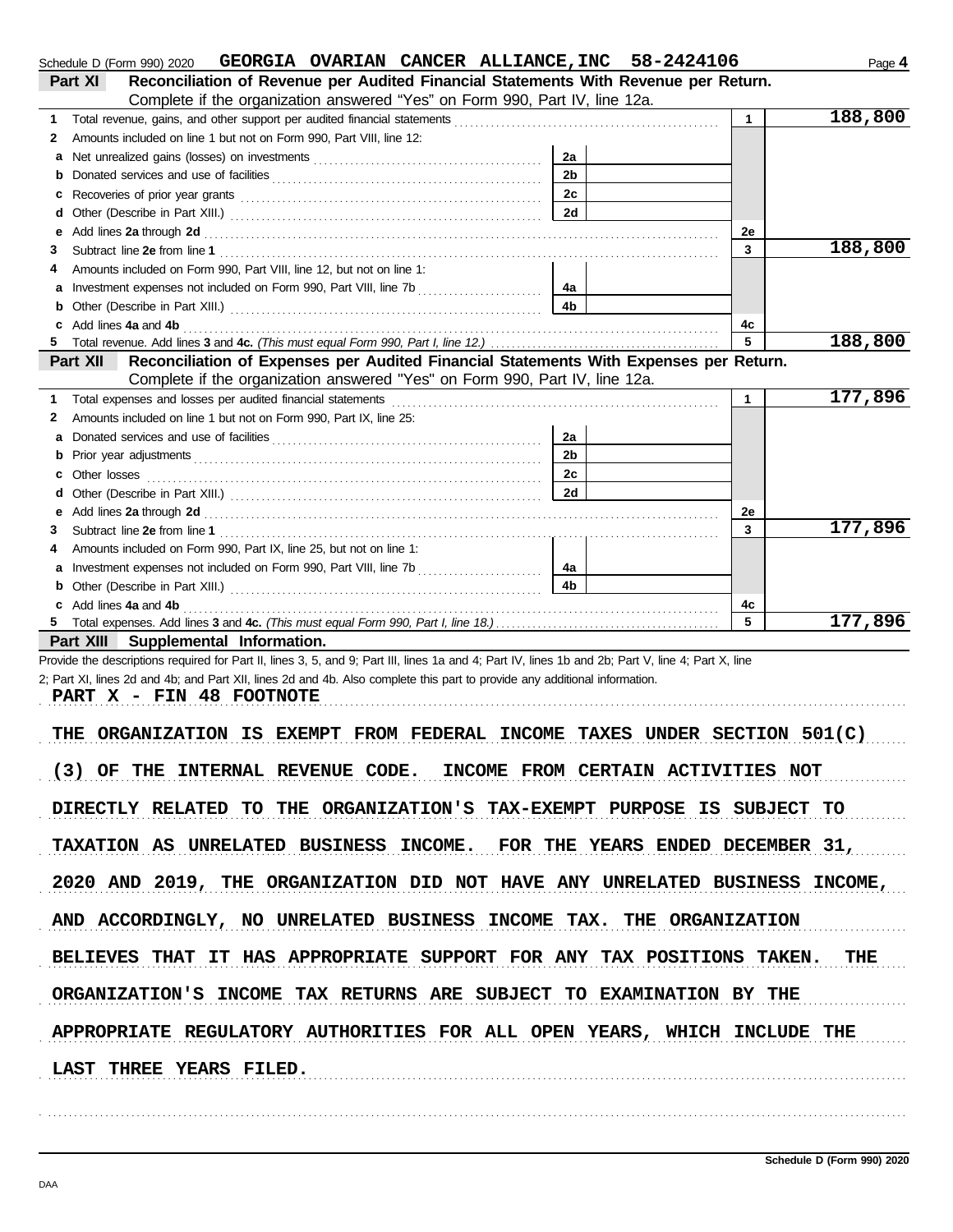| Schedule D (Form 990) 2020 |                                                |  | GEORGIA OVARIAN CANCER ALLIANCE, INC 58-2424106 | Page 5 |
|----------------------------|------------------------------------------------|--|-------------------------------------------------|--------|
|                            | Part XIII Supplemental Information (continued) |  |                                                 |        |
|                            |                                                |  |                                                 |        |
|                            |                                                |  |                                                 |        |
|                            |                                                |  |                                                 |        |
|                            |                                                |  |                                                 |        |
|                            |                                                |  |                                                 |        |
|                            |                                                |  |                                                 |        |
|                            |                                                |  |                                                 |        |
|                            |                                                |  |                                                 |        |
|                            |                                                |  |                                                 |        |
|                            |                                                |  |                                                 |        |
|                            |                                                |  |                                                 |        |
|                            |                                                |  |                                                 |        |
|                            |                                                |  |                                                 |        |
|                            |                                                |  |                                                 |        |
|                            |                                                |  |                                                 |        |
|                            |                                                |  |                                                 |        |
|                            |                                                |  |                                                 |        |
|                            |                                                |  |                                                 |        |
|                            |                                                |  |                                                 |        |
|                            |                                                |  |                                                 |        |
|                            |                                                |  |                                                 |        |
|                            |                                                |  |                                                 |        |
|                            |                                                |  |                                                 |        |
|                            |                                                |  |                                                 |        |
|                            |                                                |  |                                                 |        |
|                            |                                                |  |                                                 |        |
|                            |                                                |  |                                                 |        |
|                            |                                                |  |                                                 |        |
|                            |                                                |  |                                                 |        |
|                            |                                                |  |                                                 |        |
|                            |                                                |  |                                                 |        |
|                            |                                                |  |                                                 |        |
|                            |                                                |  |                                                 |        |
|                            |                                                |  |                                                 |        |
|                            |                                                |  |                                                 |        |
|                            |                                                |  |                                                 |        |
|                            |                                                |  |                                                 |        |
|                            |                                                |  |                                                 |        |
|                            |                                                |  |                                                 |        |
|                            |                                                |  |                                                 |        |
|                            |                                                |  |                                                 |        |
|                            |                                                |  |                                                 |        |
|                            |                                                |  |                                                 |        |
|                            |                                                |  |                                                 |        |
|                            |                                                |  |                                                 |        |
|                            |                                                |  |                                                 |        |
|                            |                                                |  |                                                 |        |
|                            |                                                |  |                                                 |        |
|                            |                                                |  |                                                 |        |
|                            |                                                |  |                                                 |        |
|                            |                                                |  |                                                 |        |
|                            |                                                |  |                                                 |        |
|                            |                                                |  |                                                 |        |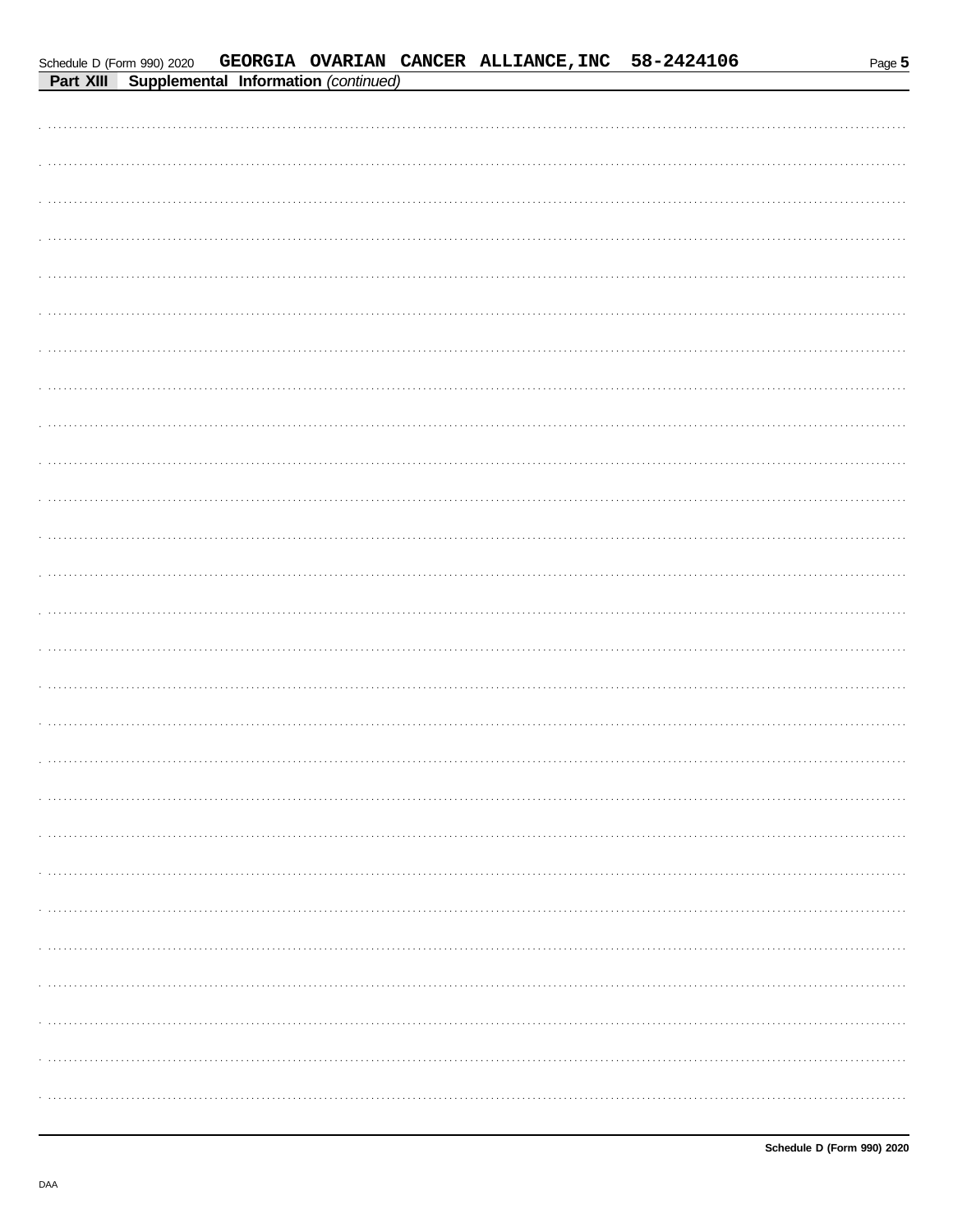| <b>SCHEDULE G</b><br>Supplemental Information Regarding Fundraising or Gaming Activities<br>Complete if the organization answered "Yes" on Form 990, Part IV, line 17, 18, or 19, or if the<br>(Form 990 or 990-EZ)<br>organization entered more than \$15,000 on Form 990-EZ, line 6a. |                                                                                                                                                                                                                                          |                                                                                        |     |                              |                                       | OMB No. 1545-0047                            |                     |
|-----------------------------------------------------------------------------------------------------------------------------------------------------------------------------------------------------------------------------------------------------------------------------------------|------------------------------------------------------------------------------------------------------------------------------------------------------------------------------------------------------------------------------------------|----------------------------------------------------------------------------------------|-----|------------------------------|---------------------------------------|----------------------------------------------|---------------------|
| LI Attach to Form 990 or Form 990-EZ.<br>Department of the Treasury                                                                                                                                                                                                                     |                                                                                                                                                                                                                                          |                                                                                        |     |                              |                                       |                                              | Open to Public      |
| Internal Revenue Service                                                                                                                                                                                                                                                                |                                                                                                                                                                                                                                          | <b>u</b> Go to <i>www.irs.gov/Form990</i> for instructions and the latest information. |     | Inspection                   |                                       |                                              |                     |
| Name of the organization                                                                                                                                                                                                                                                                | GEORGIA OVARIAN CANCER ALLIANCE, INC                                                                                                                                                                                                     |                                                                                        |     |                              |                                       | Employer identification number<br>58-2424106 |                     |
| Part I                                                                                                                                                                                                                                                                                  | Fundraising Activities. Complete if the organization answered "Yes" on Form 990, Part IV, line 17.                                                                                                                                       |                                                                                        |     |                              |                                       |                                              |                     |
|                                                                                                                                                                                                                                                                                         | Form 990-EZ filers are not required to complete this part.                                                                                                                                                                               |                                                                                        |     |                              |                                       |                                              |                     |
| 1.                                                                                                                                                                                                                                                                                      | Indicate whether the organization raised funds through any of the following activities. Check all that apply.                                                                                                                            |                                                                                        |     |                              |                                       |                                              |                     |
| Mail solicitations<br>a                                                                                                                                                                                                                                                                 |                                                                                                                                                                                                                                          | e                                                                                      |     |                              | Solicitation of non-government grants |                                              |                     |
| Internet and email solicitations<br>b                                                                                                                                                                                                                                                   |                                                                                                                                                                                                                                          | Solicitation of government grants<br>f                                                 |     |                              |                                       |                                              |                     |
| Phone solicitations                                                                                                                                                                                                                                                                     |                                                                                                                                                                                                                                          | Special fundraising events<br>g                                                        |     |                              |                                       |                                              |                     |
| In-person solicitations<br>d                                                                                                                                                                                                                                                            |                                                                                                                                                                                                                                          |                                                                                        |     |                              |                                       |                                              |                     |
|                                                                                                                                                                                                                                                                                         | 2a Did the organization have a written or oral agreement with any individual (including officers, directors, trustees,<br>or key employees listed in Form 990, Part VII) or entity in connection with professional fundraising services? |                                                                                        |     |                              |                                       |                                              | Yes<br>No           |
|                                                                                                                                                                                                                                                                                         | b If "Yes," list the 10 highest paid individuals or entities (fundraisers) pursuant to agreements under which the fundraiser is to be                                                                                                    |                                                                                        |     |                              |                                       |                                              |                     |
|                                                                                                                                                                                                                                                                                         | compensated at least \$5,000 by the organization.                                                                                                                                                                                        |                                                                                        |     | (iii) Did fund-              |                                       | (v) Amount paid to                           | (vi) Amount paid to |
|                                                                                                                                                                                                                                                                                         | (i) Name and address of individual                                                                                                                                                                                                       | (ii) Activity                                                                          |     | raiser have<br>custody or    | (iv) Gross receipts                   | (or retained by)                             | (or retained by)    |
|                                                                                                                                                                                                                                                                                         | or entity (fundraiser)                                                                                                                                                                                                                   |                                                                                        |     | control of<br>contributions? | from activity                         | fundraiser listed in<br>col. (i)             | organization        |
|                                                                                                                                                                                                                                                                                         |                                                                                                                                                                                                                                          |                                                                                        | Yes | No                           |                                       |                                              |                     |
| 1                                                                                                                                                                                                                                                                                       |                                                                                                                                                                                                                                          |                                                                                        |     |                              |                                       |                                              |                     |
| $\mathbf{2}$                                                                                                                                                                                                                                                                            |                                                                                                                                                                                                                                          |                                                                                        |     |                              |                                       |                                              |                     |
|                                                                                                                                                                                                                                                                                         |                                                                                                                                                                                                                                          |                                                                                        |     |                              |                                       |                                              |                     |
|                                                                                                                                                                                                                                                                                         |                                                                                                                                                                                                                                          |                                                                                        |     |                              |                                       |                                              |                     |
| 3                                                                                                                                                                                                                                                                                       |                                                                                                                                                                                                                                          |                                                                                        |     |                              |                                       |                                              |                     |
|                                                                                                                                                                                                                                                                                         |                                                                                                                                                                                                                                          |                                                                                        |     |                              |                                       |                                              |                     |
| 4                                                                                                                                                                                                                                                                                       |                                                                                                                                                                                                                                          |                                                                                        |     |                              |                                       |                                              |                     |
|                                                                                                                                                                                                                                                                                         |                                                                                                                                                                                                                                          |                                                                                        |     |                              |                                       |                                              |                     |
| 5                                                                                                                                                                                                                                                                                       |                                                                                                                                                                                                                                          |                                                                                        |     |                              |                                       |                                              |                     |
|                                                                                                                                                                                                                                                                                         |                                                                                                                                                                                                                                          |                                                                                        |     |                              |                                       |                                              |                     |
|                                                                                                                                                                                                                                                                                         |                                                                                                                                                                                                                                          |                                                                                        |     |                              |                                       |                                              |                     |
| 6                                                                                                                                                                                                                                                                                       |                                                                                                                                                                                                                                          |                                                                                        |     |                              |                                       |                                              |                     |
|                                                                                                                                                                                                                                                                                         |                                                                                                                                                                                                                                          |                                                                                        |     |                              |                                       |                                              |                     |
| 7                                                                                                                                                                                                                                                                                       |                                                                                                                                                                                                                                          |                                                                                        |     |                              |                                       |                                              |                     |
|                                                                                                                                                                                                                                                                                         |                                                                                                                                                                                                                                          |                                                                                        |     |                              |                                       |                                              |                     |
| 8                                                                                                                                                                                                                                                                                       |                                                                                                                                                                                                                                          |                                                                                        |     |                              |                                       |                                              |                     |
|                                                                                                                                                                                                                                                                                         |                                                                                                                                                                                                                                          |                                                                                        |     |                              |                                       |                                              |                     |
|                                                                                                                                                                                                                                                                                         |                                                                                                                                                                                                                                          |                                                                                        |     |                              |                                       |                                              |                     |
| 9                                                                                                                                                                                                                                                                                       |                                                                                                                                                                                                                                          |                                                                                        |     |                              |                                       |                                              |                     |
|                                                                                                                                                                                                                                                                                         |                                                                                                                                                                                                                                          |                                                                                        |     |                              |                                       |                                              |                     |
| 10                                                                                                                                                                                                                                                                                      |                                                                                                                                                                                                                                          |                                                                                        |     |                              |                                       |                                              |                     |
|                                                                                                                                                                                                                                                                                         |                                                                                                                                                                                                                                          |                                                                                        |     |                              |                                       |                                              |                     |
| Total                                                                                                                                                                                                                                                                                   |                                                                                                                                                                                                                                          |                                                                                        |     |                              |                                       |                                              |                     |
| 3                                                                                                                                                                                                                                                                                       | List all states in which the organization is registered or licensed to solicit contributions or has been notified it is exempt from                                                                                                      |                                                                                        |     |                              |                                       |                                              |                     |
| registration or licensing.                                                                                                                                                                                                                                                              |                                                                                                                                                                                                                                          |                                                                                        |     |                              |                                       |                                              |                     |
|                                                                                                                                                                                                                                                                                         |                                                                                                                                                                                                                                          |                                                                                        |     |                              |                                       |                                              |                     |
|                                                                                                                                                                                                                                                                                         |                                                                                                                                                                                                                                          |                                                                                        |     |                              |                                       |                                              |                     |
|                                                                                                                                                                                                                                                                                         |                                                                                                                                                                                                                                          |                                                                                        |     |                              |                                       |                                              |                     |
|                                                                                                                                                                                                                                                                                         |                                                                                                                                                                                                                                          |                                                                                        |     |                              |                                       |                                              |                     |
|                                                                                                                                                                                                                                                                                         |                                                                                                                                                                                                                                          |                                                                                        |     |                              |                                       |                                              |                     |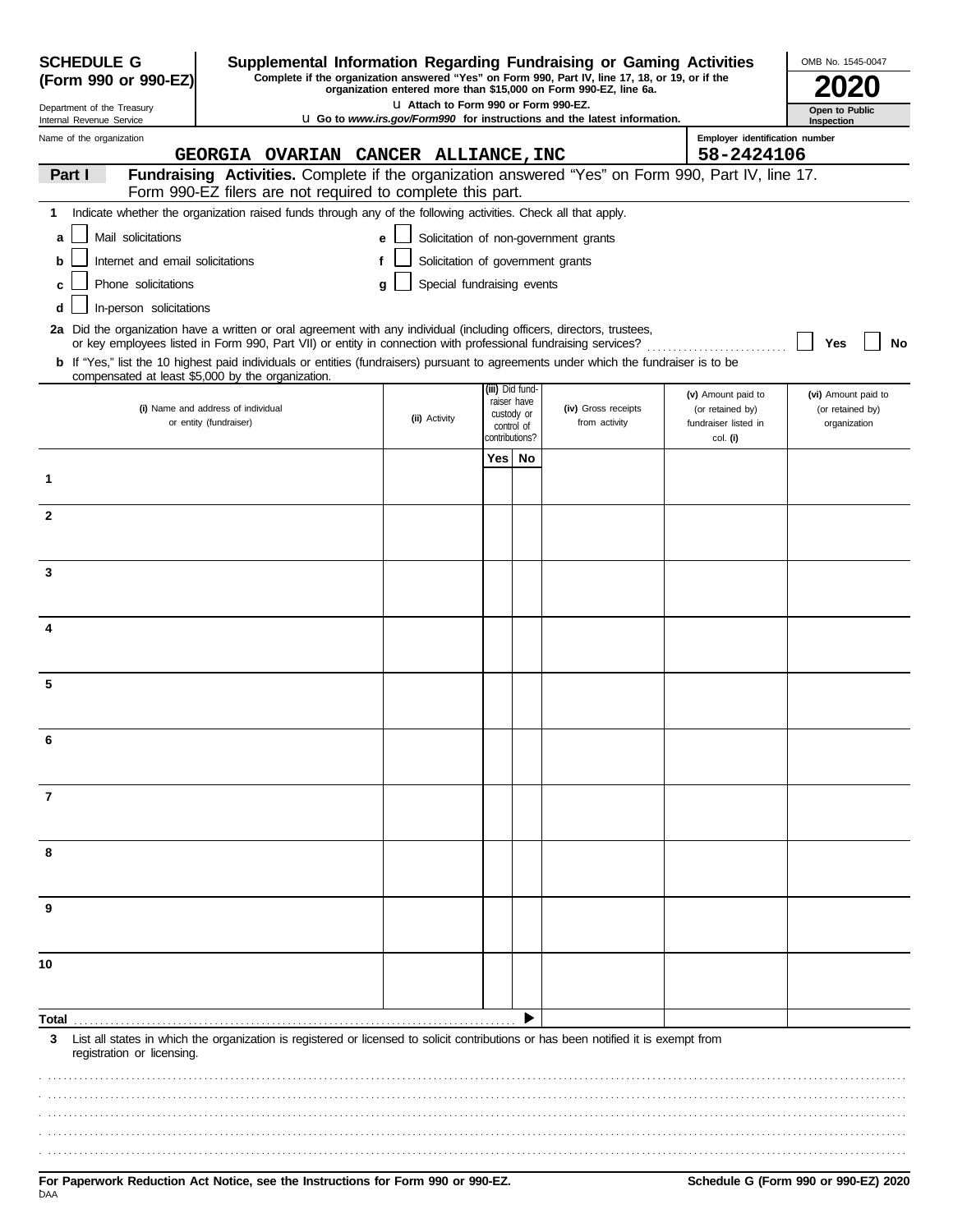| Part II | <b>Fundraising Event</b> |
|---------|--------------------------|
|         | than \$15,000 of fun     |
|         | aroce receipte areat     |

ts. Complete if the organization answered "Yes" on Form 990, Part IV, line 18, or reported more gross receipts greater than \$5,000. draising event contributions and gross income on Form 990-EZ, lines 1 and 6b. List events with

|                 |          |                              | (a) Event #1                      | (b) Event #2                                                                                                                                                                                                           | (c) Other events |                                           |
|-----------------|----------|------------------------------|-----------------------------------|------------------------------------------------------------------------------------------------------------------------------------------------------------------------------------------------------------------------|------------------|-------------------------------------------|
|                 |          |                              | <b>GALA</b>                       | <b>TROT</b><br>TEAL                                                                                                                                                                                                    | <b>NONE</b>      | (d) Total events<br>(add col. (a) through |
|                 |          |                              | (event type)                      | (event type)                                                                                                                                                                                                           | (total number)   | $col.$ (c))                               |
| Revenue         |          |                              |                                   |                                                                                                                                                                                                                        |                  |                                           |
|                 |          | 1 Gross receipts             | 172,949                           | 49,278                                                                                                                                                                                                                 |                  | 222,227                                   |
|                 |          | 2 Less: Contributions        |                                   | 44,035                                                                                                                                                                                                                 |                  | 44,035                                    |
|                 |          | 3 Gross income (line 1 minus |                                   |                                                                                                                                                                                                                        |                  |                                           |
|                 |          |                              | 172,949                           | 5,243                                                                                                                                                                                                                  |                  | 178,192                                   |
|                 |          | 4 Cash prizes                |                                   |                                                                                                                                                                                                                        |                  |                                           |
|                 |          |                              |                                   |                                                                                                                                                                                                                        |                  |                                           |
|                 |          | 5 Noncash prizes             |                                   |                                                                                                                                                                                                                        |                  |                                           |
|                 |          | 6 Rent/facility costs        |                                   |                                                                                                                                                                                                                        |                  |                                           |
|                 |          |                              |                                   |                                                                                                                                                                                                                        |                  |                                           |
| Direct Expenses |          | 7 Food and beverages         |                                   |                                                                                                                                                                                                                        |                  |                                           |
|                 |          | 8 Entertainment              |                                   |                                                                                                                                                                                                                        |                  |                                           |
|                 |          |                              |                                   |                                                                                                                                                                                                                        |                  |                                           |
|                 |          | 9 Other direct expenses      | 106,495                           | 5,243                                                                                                                                                                                                                  |                  | 111,738                                   |
|                 |          |                              |                                   |                                                                                                                                                                                                                        |                  | 111,738                                   |
|                 |          |                              |                                   |                                                                                                                                                                                                                        |                  | 66,454                                    |
|                 | Part III |                              | \$15,000 on Form 990-EZ, line 6a. | Gaming. Complete if the organization answered "Yes" on Form 990, Part IV, line 19, or reported more than                                                                                                               |                  |                                           |
|                 |          |                              |                                   | (b) Pull tabs/instant                                                                                                                                                                                                  |                  | (d) Total gaming (add                     |
| Revenue         |          |                              | (a) Bingo                         | bingo/progressive bingo                                                                                                                                                                                                | (c) Other gaming | col. (a) through col. (c))                |
|                 |          |                              |                                   |                                                                                                                                                                                                                        |                  |                                           |
|                 |          | 1 Gross revenue              |                                   |                                                                                                                                                                                                                        |                  |                                           |
|                 |          | 2 Cash prizes                |                                   |                                                                                                                                                                                                                        |                  |                                           |
| Expenses        |          |                              |                                   |                                                                                                                                                                                                                        |                  |                                           |
|                 |          | 3 Noncash prizes             |                                   |                                                                                                                                                                                                                        |                  |                                           |
| Direct          |          | 4 Rent/facility costs        |                                   |                                                                                                                                                                                                                        |                  |                                           |
|                 |          |                              |                                   |                                                                                                                                                                                                                        |                  |                                           |
|                 |          | 5 Other direct expenses      | $\%$<br>Yes                       | $\%$<br>Yes <b>Marshall</b>                                                                                                                                                                                            | %<br>Yes         |                                           |
|                 |          | 6 Volunteer labor            | No                                | No                                                                                                                                                                                                                     | No               |                                           |
|                 |          |                              |                                   |                                                                                                                                                                                                                        |                  |                                           |
|                 |          |                              |                                   |                                                                                                                                                                                                                        |                  |                                           |
|                 |          |                              |                                   |                                                                                                                                                                                                                        |                  |                                           |
|                 |          |                              |                                   |                                                                                                                                                                                                                        |                  |                                           |
| 9               |          |                              |                                   |                                                                                                                                                                                                                        |                  | Yes<br>No                                 |
|                 |          | <b>b</b> If "No," explain:   |                                   |                                                                                                                                                                                                                        |                  |                                           |
|                 |          |                              |                                   |                                                                                                                                                                                                                        |                  |                                           |
|                 |          |                              |                                   |                                                                                                                                                                                                                        |                  |                                           |
|                 |          | <b>b</b> If "Yes," explain:  |                                   | 10a Were any of the organization's gaming licenses revoked, suspended, or terminated during the tax year?<br>10a Were any of the organization's gaming licenses revoked, suspended, or terminated during the tax year? |                  | Yes<br>No                                 |
|                 |          |                              |                                   |                                                                                                                                                                                                                        |                  |                                           |
|                 |          |                              |                                   |                                                                                                                                                                                                                        |                  |                                           |
|                 |          |                              |                                   |                                                                                                                                                                                                                        |                  |                                           |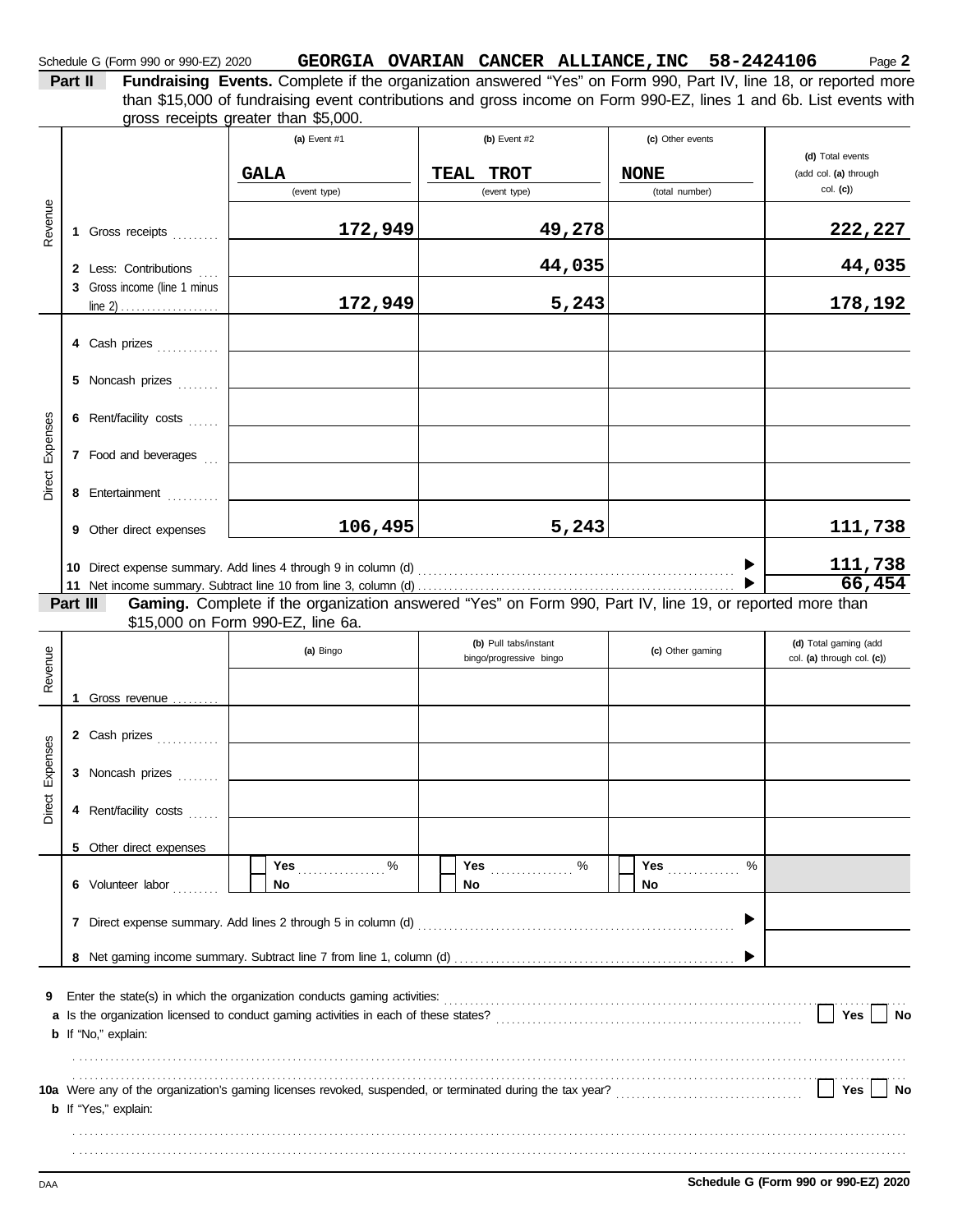|     | Schedule G (Form 990 or 990-EZ) 2020                                                                                                                                                                                           |          |                        |   | GEORGIA OVARIAN CANCER ALLIANCE, INC 58-2424106 |     |     | Page 3 |           |
|-----|--------------------------------------------------------------------------------------------------------------------------------------------------------------------------------------------------------------------------------|----------|------------------------|---|-------------------------------------------------|-----|-----|--------|-----------|
| 11  |                                                                                                                                                                                                                                |          |                        |   |                                                 |     | Yes |        | No        |
| 12  | Is the organization a grantor, beneficiary or trustee of a trust, or a member of a partnership or other entity                                                                                                                 |          |                        |   |                                                 |     |     |        |           |
|     |                                                                                                                                                                                                                                |          |                        |   |                                                 |     | Yes |        | <b>No</b> |
| 13  | Indicate the percentage of gaming activity conducted in:                                                                                                                                                                       |          |                        |   |                                                 |     |     |        |           |
| a   | The organization's facility contains a container and a contact of the contact of the contact of the contact of the contact of the contact of the contact of the contact of the contact of the contact of the contact of the co |          |                        |   |                                                 | 13а |     |        | %         |
| b   | An outside facility encouragement and the facility of the facility of the facility of the set of the set of the set of the set of the set of the set of the set of the set of the set of the set of the set of the set of the  |          |                        |   |                                                 | 13b |     |        | %         |
| 14  | Enter the name and address of the person who prepares the organization's gaming/special events books and<br>records:                                                                                                           |          |                        |   |                                                 |     |     |        |           |
|     |                                                                                                                                                                                                                                |          |                        |   |                                                 |     |     |        |           |
|     | Address <b>u</b>                                                                                                                                                                                                               |          |                        |   |                                                 |     |     |        |           |
| 15a | Does the organization have a contract with a third party from whom the organization receives gaming                                                                                                                            |          |                        |   |                                                 |     | Yes |        | <b>No</b> |
| b   |                                                                                                                                                                                                                                |          |                        |   |                                                 |     |     |        |           |
|     | amount of gaming revenue retained by the third party u                                                                                                                                                                         |          |                        |   |                                                 |     |     |        |           |
|     | If "Yes," enter name and address of the third party:                                                                                                                                                                           |          |                        |   |                                                 |     |     |        |           |
|     |                                                                                                                                                                                                                                |          |                        |   |                                                 |     |     |        |           |
|     |                                                                                                                                                                                                                                |          |                        |   |                                                 |     |     |        |           |
|     | Address <b>u</b>                                                                                                                                                                                                               |          |                        |   |                                                 |     |     |        |           |
| 16  | Gaming manager information:                                                                                                                                                                                                    |          |                        |   |                                                 |     |     |        |           |
|     |                                                                                                                                                                                                                                |          |                        |   |                                                 |     |     |        |           |
|     |                                                                                                                                                                                                                                |          |                        |   |                                                 |     |     |        |           |
|     |                                                                                                                                                                                                                                |          |                        |   |                                                 |     |     |        |           |
|     | Director/officer                                                                                                                                                                                                               | Employee | Independent contractor |   |                                                 |     |     |        |           |
| 17  | Mandatory distributions:                                                                                                                                                                                                       |          |                        |   |                                                 |     |     |        |           |
|     | Is the organization required under state law to make charitable distributions from the gaming proceeds to                                                                                                                      |          |                        |   |                                                 |     |     |        |           |
|     |                                                                                                                                                                                                                                |          |                        |   |                                                 |     | Yes |        | <b>No</b> |
|     | <b>b</b> Enter the amount of distributions required under state law to be distributed to other exempt organizations or                                                                                                         |          |                        |   |                                                 |     |     |        |           |
|     | spent in the organization's own exempt activities during the tax year $\mathbf u$                                                                                                                                              |          |                        | S |                                                 |     |     |        |           |
|     | Supplemental Information. Provide the explanations required by Part I, line 2b, columns (iii) and (v); and<br>Part IV                                                                                                          |          |                        |   |                                                 |     |     |        |           |
|     | Part III, lines 9, 9b, 10b, 15b, 15c, 16, and 17b, as applicable. Also provide any additional information.                                                                                                                     |          |                        |   |                                                 |     |     |        |           |
|     | See instructions.                                                                                                                                                                                                              |          |                        |   |                                                 |     |     |        |           |
|     |                                                                                                                                                                                                                                |          |                        |   |                                                 |     |     |        |           |
|     |                                                                                                                                                                                                                                |          |                        |   |                                                 |     |     |        |           |
|     |                                                                                                                                                                                                                                |          |                        |   |                                                 |     |     |        |           |
|     |                                                                                                                                                                                                                                |          |                        |   |                                                 |     |     |        |           |
|     |                                                                                                                                                                                                                                |          |                        |   |                                                 |     |     |        |           |
|     |                                                                                                                                                                                                                                |          |                        |   |                                                 |     |     |        |           |
|     |                                                                                                                                                                                                                                |          |                        |   |                                                 |     |     |        |           |
|     |                                                                                                                                                                                                                                |          |                        |   |                                                 |     |     |        |           |
|     |                                                                                                                                                                                                                                |          |                        |   |                                                 |     |     |        |           |
|     |                                                                                                                                                                                                                                |          |                        |   |                                                 |     |     |        |           |
|     |                                                                                                                                                                                                                                |          |                        |   |                                                 |     |     |        |           |
|     |                                                                                                                                                                                                                                |          |                        |   |                                                 |     |     |        |           |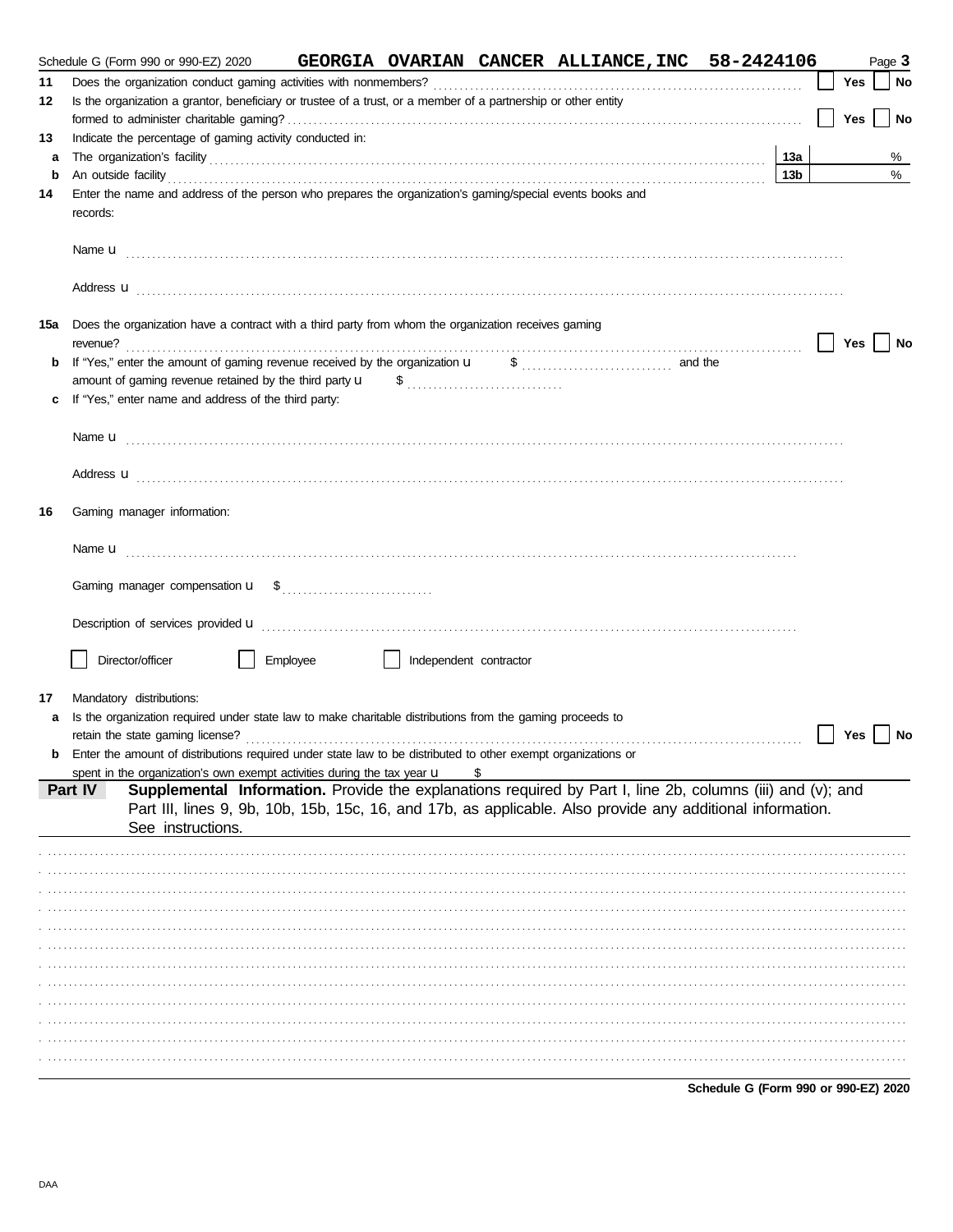**SCHEDULE O** 

(Form 990 or 990-EZ)

#### Supplemental Information to Form 990 or 990-EZ

Complete to provide information for responses to specific questions on Form 990 or 990-EZ or to provide any additional information. u Attach to Form 990 or 990-EZ.

u Go to www.irs.gov/Form990 for the latest information.

OMB No 1545-0047

2020 **Open to Public** 

Inspection

Department of the Treasury Internal Revenue Service Name of the organization

GEORGIA OVARIAN CANCER ALLIANCE, INC

Employer identification number 58-2424106

FORM 990, PART III, LINE 4A - FIRST ACCOMPLISHMENT EDUCATION & AWARENESS - GOCA REACHES OUT ACROSS GEORGIA VIA HEALTH FAIRS, SPEAKING ENGAGEMENTS, LUNCH & LEARN SESSIONS, SOCIAL MEDIA, E-MAIL, PRINT & TV, AND COMMUNITY EVENTS TO RAISE AWARENESS AND EDUCATE PEOPLE ABOUT THE RISKS AND SYMPTOMS OF OVARIAN CANCER. DUE TO THE PANDEMIC, WE ESTIMATE 500,000 PEOPLE WERE REACHED IN 2020.

BAG OF HOPE - THE GOCA BAG OF HOPE IS PROVIDED FREE OF CHARGE TO WOMEN BEGINNING THEIR OVARIAN CANCER JOURNEY. THE BAG CONTAINS COMFORT, INFORMATIONAL, AND INSPIRATIONAL ITEMS THAT A WOMAN AND HER FAMILY CAN USE DURING HER OVARIAN CANCER JOURNEY. WITH SOCIAL MEDIA EXPOSURE, THE POPULARITY OF THE BAG IS SPREADING ACROSS THE COUNTRY AND WE ARE EXPERIENCING ADDITIONAL OUT OF STATE REQUESTS WHICH WE ARE CURRENTLY FULFILLING. DUE TO PANDEMIC OUR 2020 BAG OF HOPE DISTRIBUTION WAS DRAMATICALLY REDUCED TO 104. AT EOY 2020 3,365 BAGS OF HOPE HAVE BEEN DISTRIBUTED SINCE THE BEGINNING OF THE PROGRAM.

SURVIVORS TEACHING STUDENTS - SAVING WOMEN'S LIFE'S © - IN CONJUNCTION WITH THE OVARIAN CANCER NATIONAL ALLIANCE, THIS INNOVATIVE PROGRAM FOCUSES ON EDUCATING STUDENTS IN HEALTH PROFESSIONAL PROGRAMS ABOUT OVARIAN CANCER. THE PROGRAM BRINGS THE FACES, VOICES, AND STORIES OF OVARIAN CANCER PATIENTS, SURVIVORS, CAREGIVERS, AND FAMILY MEMBERS INTO THE CLASSROOMS OF HEALTH PROFESSIONAL STUDENTS TO LET THEM HEAR FIRSTHAND ABOUT THEIR EXPERIENCES WITH THE DISEASE. THE ULTIMATE GOAL OF THE PROGRAM IS TO INCREASE THE NUMBER OF HEALTH CARE PROVIDERS WHO MAY RECOGNIZE THE SYMPTOMS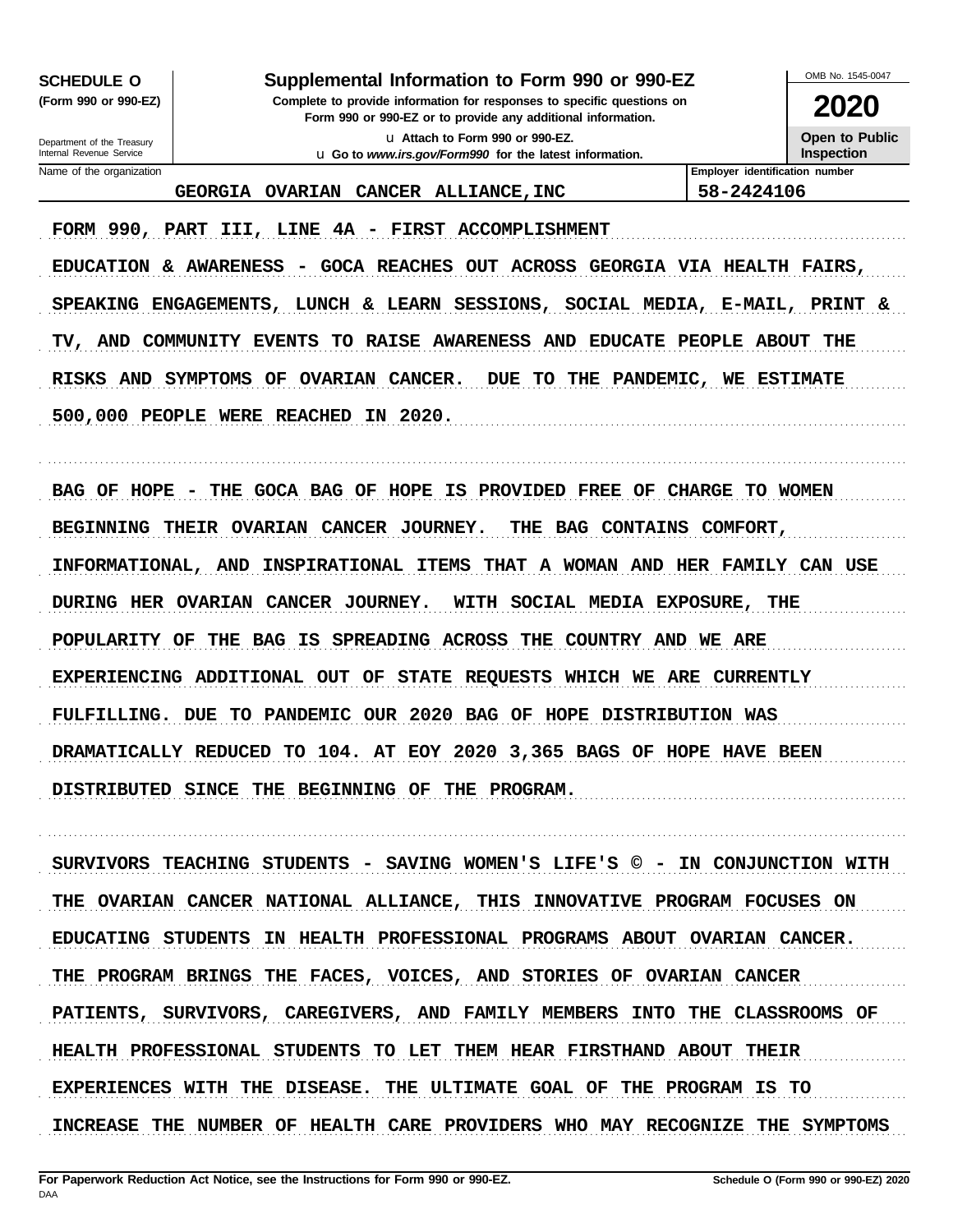| GEORGIA OVARIAN CANCER ALLIANCE, INC<br>AND RISK FACTORS FOR OVARIAN CANCER SO THAT THE DISEASE IS DETECTED<br><b>EARLIER.</b><br>GOCA HAS COLLABORATED WITH EMORY MEDICAL SCHOOL FOR THE PAST 16 YEARS AND<br>THE PROGRAM HAS BEEN<br><b>INCORPORATED</b><br>INTO THE MEDICAL SCHOOL CURRICULUM.<br>PROGRAM HAS BEEN EXPANDED<br>TO<br>THE MOREHOUSE SCHOOL OF MEDICINE, PHILADELPHIA | 58-2424106<br>THE   |
|----------------------------------------------------------------------------------------------------------------------------------------------------------------------------------------------------------------------------------------------------------------------------------------------------------------------------------------------------------------------------------------|---------------------|
|                                                                                                                                                                                                                                                                                                                                                                                        |                     |
|                                                                                                                                                                                                                                                                                                                                                                                        |                     |
|                                                                                                                                                                                                                                                                                                                                                                                        |                     |
|                                                                                                                                                                                                                                                                                                                                                                                        |                     |
|                                                                                                                                                                                                                                                                                                                                                                                        |                     |
|                                                                                                                                                                                                                                                                                                                                                                                        |                     |
| COLLEGE OF MEDICINE, AND<br>THE<br>GEORGIA REGENTS UNIVERSITY PHYSICIAN                                                                                                                                                                                                                                                                                                                |                     |
|                                                                                                                                                                                                                                                                                                                                                                                        |                     |
| TO DATE, OVER 3,000 FUTURE MEDICAL PROFESSIONALS HAVE<br><b>ASSISTANTS</b><br><b>PROGRAM.</b>                                                                                                                                                                                                                                                                                          |                     |
| TAKEN PART IN THIS PROGRAM.                                                                                                                                                                                                                                                                                                                                                            |                     |
|                                                                                                                                                                                                                                                                                                                                                                                        |                     |
| FORM 990, PART VI, LINE 11B - ORGANIZATION'S PROCESS                                                                                                                                                                                                                                                                                                                                   | TO REVIEW FORM 990  |
| THE DRAFT FORM 990 WILL BE PROVIDED FOR REVIEW<br>TO                                                                                                                                                                                                                                                                                                                                   | THE ENTIRE BOARD OF |
| <b>DIRECTORS.</b><br>THE<br>END OF<br>THE REVIEW PERIOD ANY CHANGES WILL BE<br>AT                                                                                                                                                                                                                                                                                                      |                     |
| BOARD PRESIDENT AND EXECUTIVE DIRECTOR FOR<br>COMMUNICATED<br>TO.<br>THE                                                                                                                                                                                                                                                                                                               |                     |
| COMMUNICATION TO THE CPA FIRM.                                                                                                                                                                                                                                                                                                                                                         |                     |
|                                                                                                                                                                                                                                                                                                                                                                                        |                     |
| FORM 990, PART VI, LINE 12C - ENFORCEMENT OF CONFLICTS POLICY                                                                                                                                                                                                                                                                                                                          |                     |
| AT THE BEGINNING OF EACH YEAR ALL BOARD MEMBERS AND EMPLOYEES ARE REQUIRED                                                                                                                                                                                                                                                                                                             |                     |
| TO COMPLETE CONFLICT OF INTEREST DOCUMENTATION. ANY NEW BOARD MEMBERS OR                                                                                                                                                                                                                                                                                                               |                     |
|                                                                                                                                                                                                                                                                                                                                                                                        |                     |
| EMPLOYEES, THROUGHOUT THE YEAR, ARE ALSO REQUIRED TO COMPLETE. IF A                                                                                                                                                                                                                                                                                                                    |                     |
| CONFLICT OF INTEREST IS PERCEIVED IT IS ADDRESSED BY THE BOARD PRESIDENT                                                                                                                                                                                                                                                                                                               |                     |
| FOR CLARIFICATION AND DOCUMENTED BY THE EXECUTIVE DIRECTOR.                                                                                                                                                                                                                                                                                                                            |                     |
|                                                                                                                                                                                                                                                                                                                                                                                        |                     |
| FORM 990, PART VI, LINE 15A - COMPENSATION PROCESS FOR TOP OFFICIAL                                                                                                                                                                                                                                                                                                                    |                     |
| EXECUTIVE DIRECTOR PERFORMANCE IS REVIEWED BY THE BOARD EXECUTIVE COMMITTEE                                                                                                                                                                                                                                                                                                            |                     |
| AND PRESENTED TO THE BOARD OF DIRECTORS FOR COMPENSATION CONSIDERATION.                                                                                                                                                                                                                                                                                                                |                     |
|                                                                                                                                                                                                                                                                                                                                                                                        |                     |

PAGE 1 OF 2